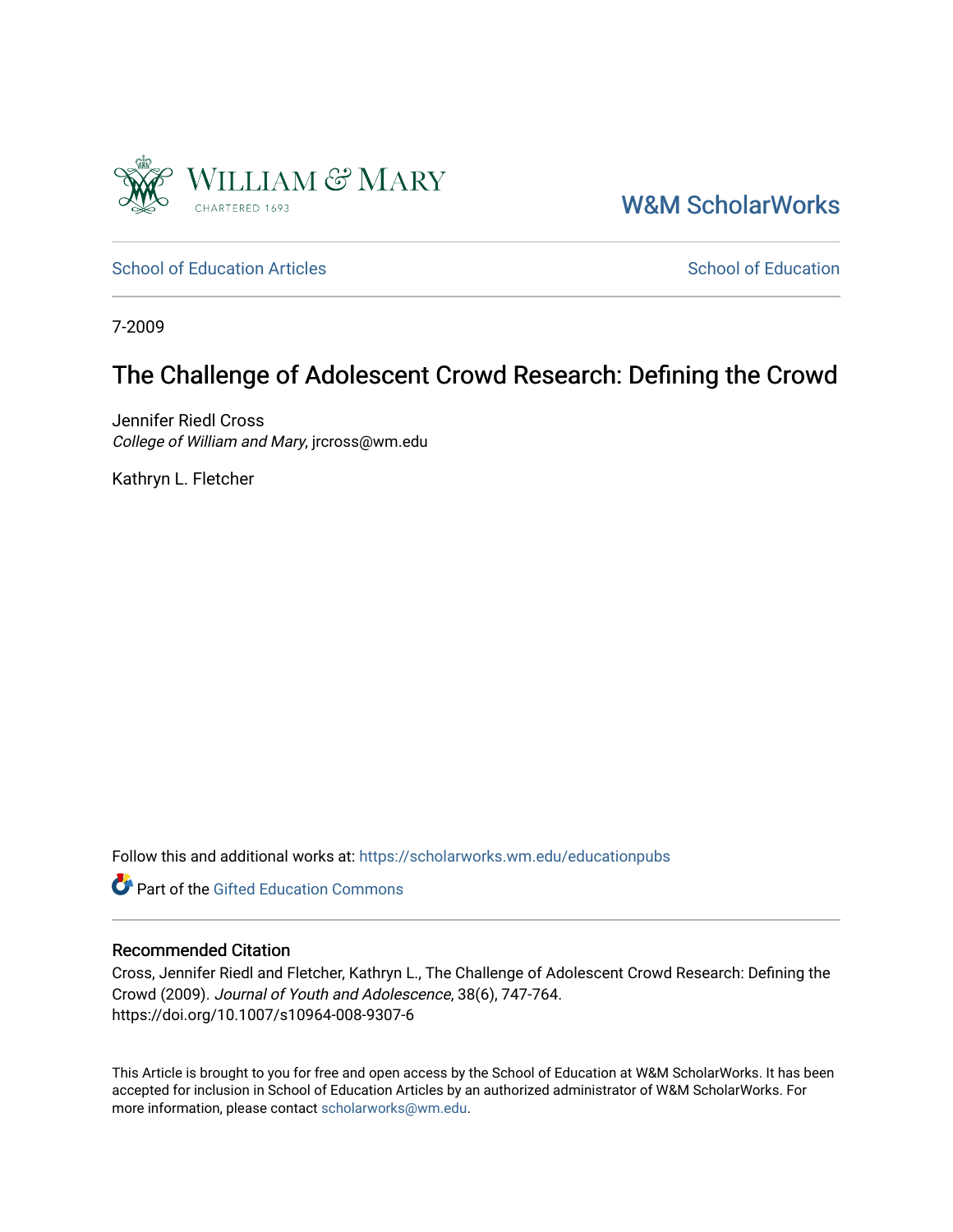## RUNNING HEAD: Challenge of Crowd Research

The Challenge of Adolescent Crowd Research: Defining the Crowd

Jennifer Riedl Cross

01jrcross@bsu.edu

Kathryn L. Fletcher

klfletcher@bsu.edu

Ball State University

Department of Educational Psychology TC 524

2000 W. University Avenue

Muncie, IN 47306

(765) 285-8500

## **Final version accepted for publication**

Cross, J. R., & Fletcher, K. L. (2009). The challenge of adolescent crowd research: Defining the crowd. *Journal of Youth and Adolescence*, *38*(6), 747-764. doi: 10.1007/s10964-008- 9307-6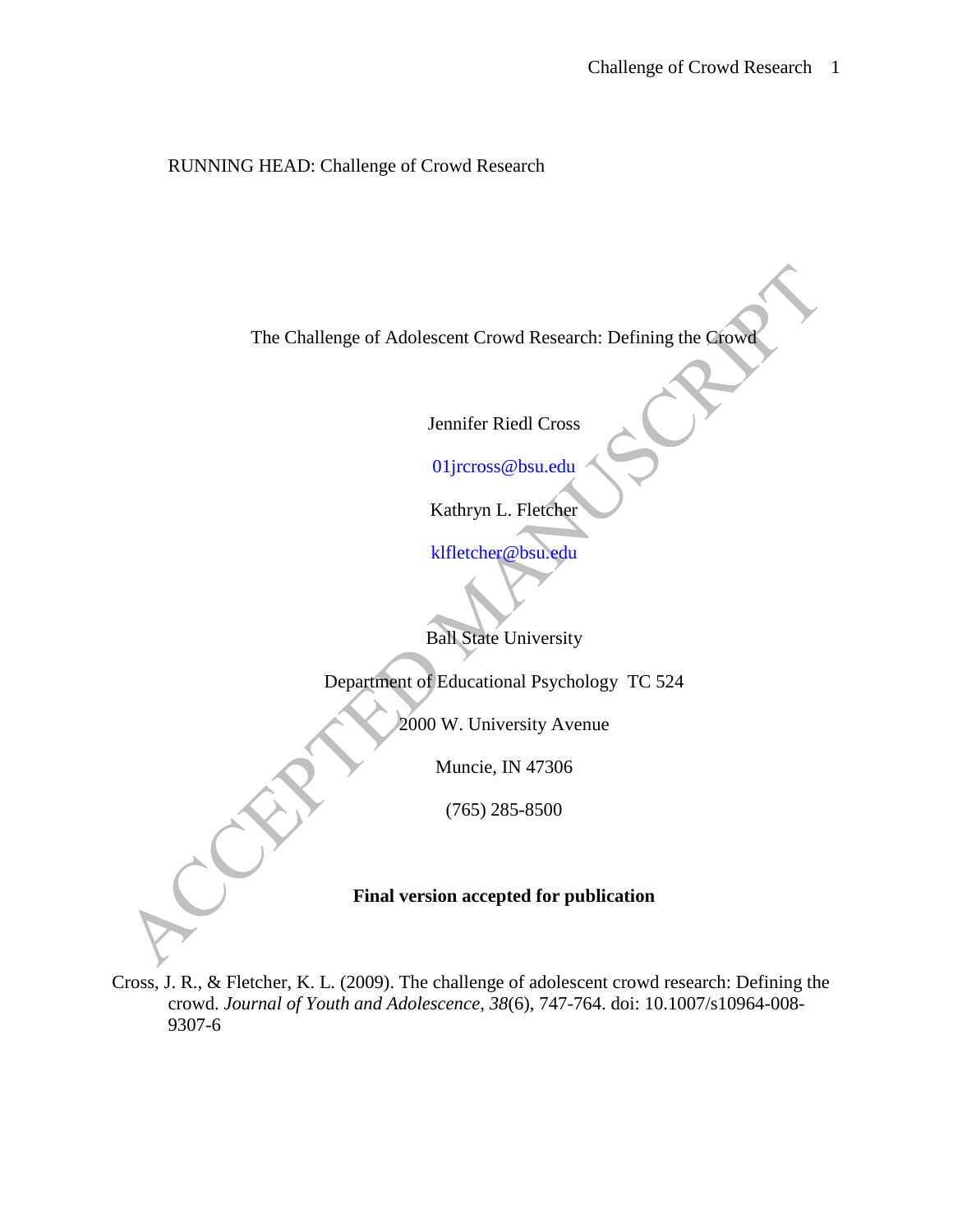Challenge of Crowd Research 2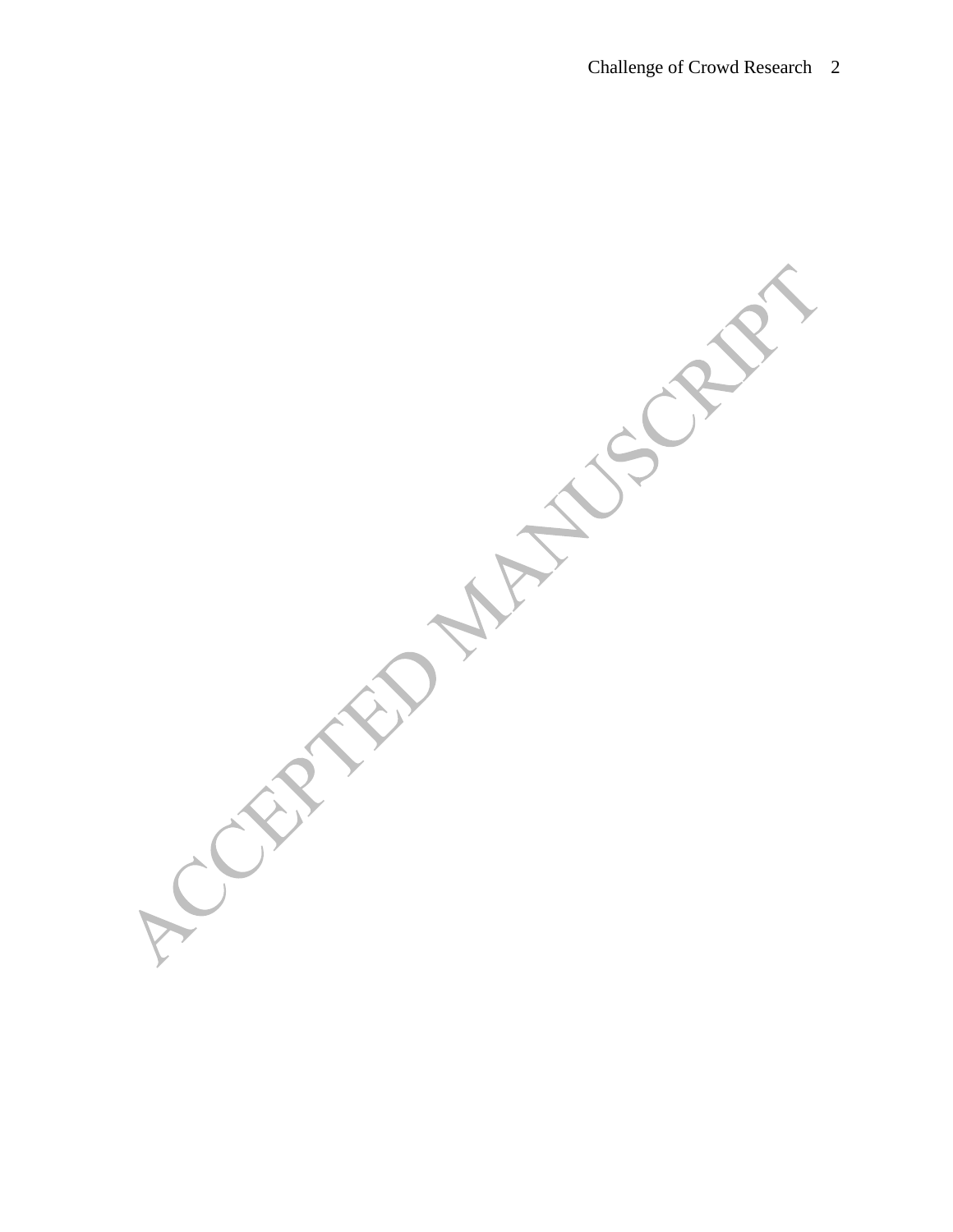#### Abstract

As research on adolescent crowds has increased over the past several decades, researchers appear to be confident in their claims of the consequences of crowd membership, even suggesting targeted interventions. This review of the various methods used to identify adolescents' crowd membership suggests that this confidence may be misplaced. There are diverse methodologies used in this research area that examine different samples of adolescents belonging to each crowd. Social-type rating methods, self-identification methods, grouping by adolescent behaviors or characteristics, and ethnographic or other qualitative methods should be accompanied by greater specificity in terminology to alert researchers to the various phenomena being studied (i.e., "reputational crowd," "interactional crowd," "behavioral crowd," "affiliation crowd"). Additionally, studies comparing the various self-identification approaches and peer ratings are needed, along with reliability studies of peer ratings. More attention to specific methodology to determine crowd membership and its stability will aid the design of theoretical models of adolescent crowds and contribute to developmental outcome research.

CERT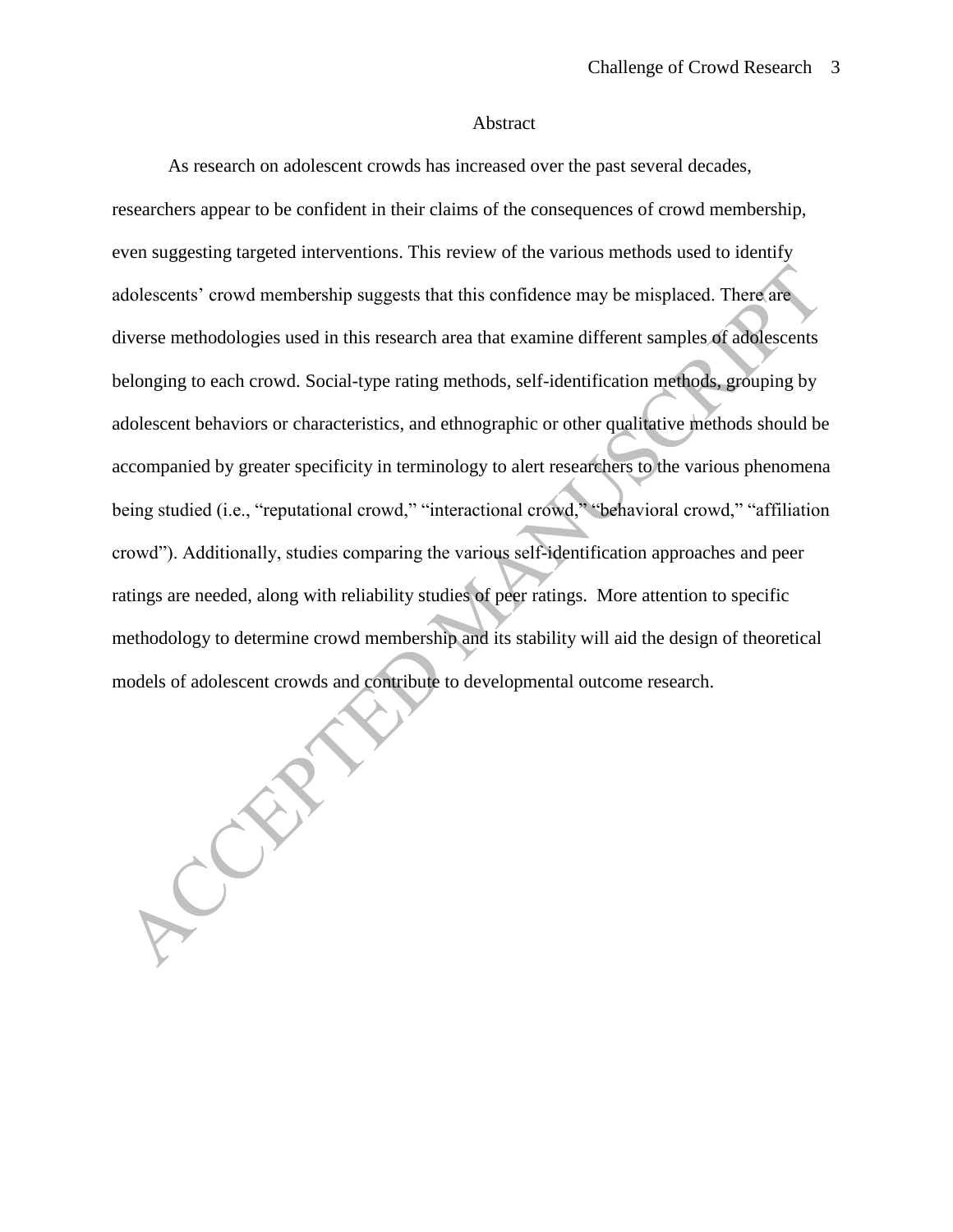The Challenge of Adolescent Crowd Research: Defining the Crowd

In his 1942 study of adolescents in Elmtown, Hollingshead (1975) had students classify their peers into "reputational categories" based on their reputation "in the student group" (p. 164). His subjects could readily do this, creating three categories: the Elites, the Good Kids, and the Grubby Gang. There is substantial evidence, both anecdotal and empirical, that the phenomenon of adolescents categorizing their peers in similar fashion exists in secondary schools (e.g., Brown & Lohr, 1987; Downs & Rose, 1991; Kinney, 1990; Schwendinger & Schwendinger, 1985). Hollingshead's study ushered in a new era of research on this social phenomenon that has come to be known as the *adolescent crowd*.

Researchers have concluded that adolescents in different crowds vary in their health-risk behaviors (Dolcini & Adler, 1994); drug use and preference for violence (Sussman, Dent, & McCullar, 2000); psychological adjustment (Barber, Eccles, & Stone, 2001; Heaven, Ciarrochi, Vialle, 2008); influence and application of peer pressure (Clasen & Brown, 1985); academic achievement orientation (Brown, Lamborn, Mounts, & Steinberg, 1993; Heaven, Ciarrochi, Vialle, 2008); and their behaviors and characteristics (e.g., Heaven, Ciarrochi, Vialle & Cechavicuite 2005; Stone & Brown, 1998; Strouse, 1999). As such, crowds are an important aspect of adolescent life and membership in a crowd may have significant implications for an adolescent's psychological and physical health. Delsing, ter Bogt, Engels and Meeus (2007) found significant correlations between crowd affiliation and depression, anxiety, delinquency and aggression. In their review of 44 studies on "adolescent peer group identification," Sussman, Pokhrel, Ashmore, and Brown (2007) report common findings of a relationship between "Deviant" peer group membership and increased drug use and other problem behaviors. Heaven and his colleagues (2007) studied the scholastic outcomes of various crowd memberships and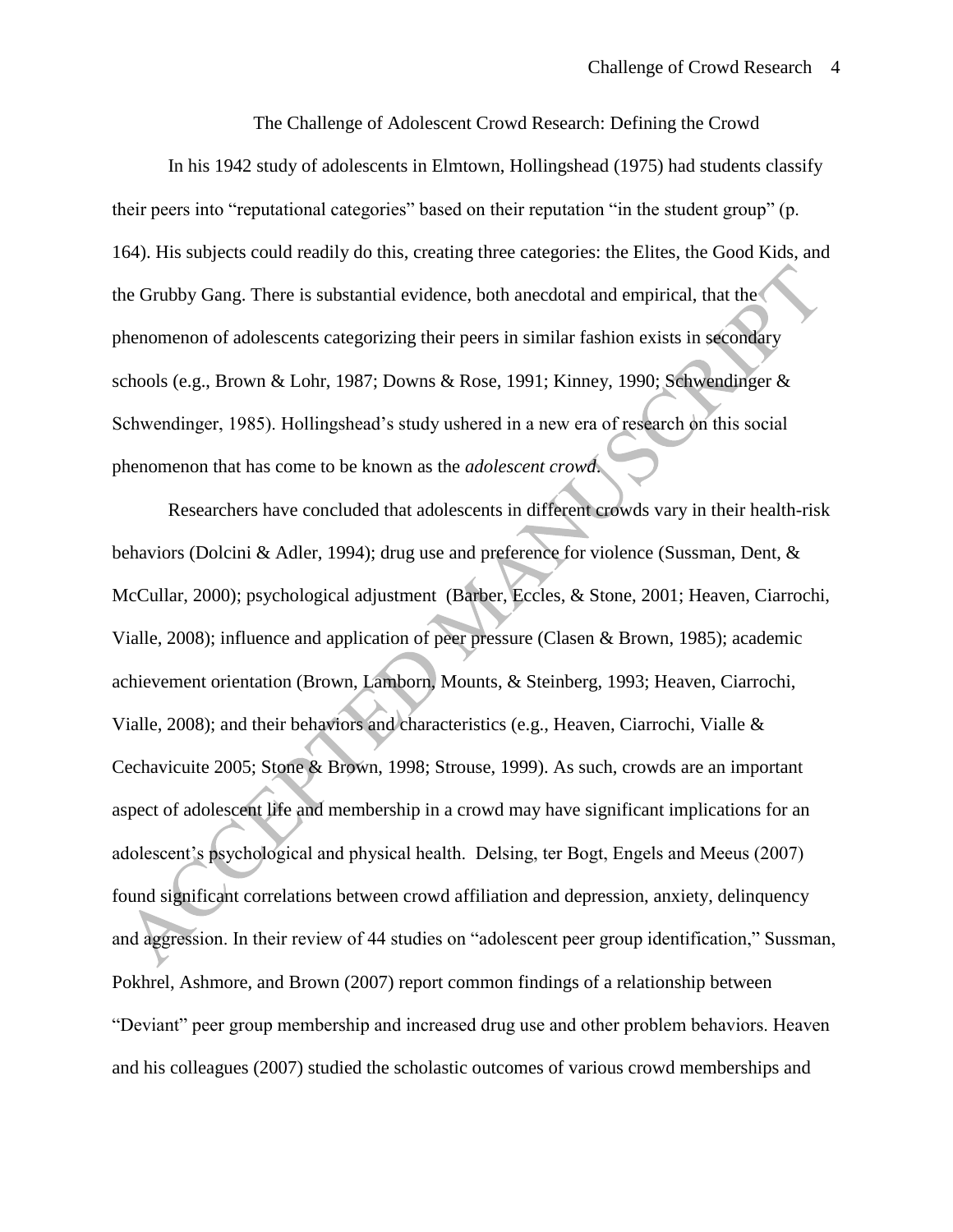report poorest academic achievement among members of the "rebel" crowds. As the number of studies concerning the impact of adolescent crowds increases, approaches to studying this social phenomenon deserve researchers' scrutiny. In order to make claims regarding the effect of crowd membership on adolescent functioning, research on adolescent crowds must be based on an accurate identification of crowd members and crowd attributes, yet there is an inadequate understanding of just exactly what a crowd *is*. The lack of consensus on the attributes of crowd members (e.g., Brown, Lohr, & Trujillo, 1990; Urberg, Değirmencioğlu, Tolson, & Halliday-Scher, 2000) is an indication that crowds are not easily identifiable groups to which students belong. As stated by Sussman et al. (2007), "Comparison of assessment techniques is needed for a better understanding of the parameters of group identification" (p. 1624). Current adolescent crowd research generally takes one of four approaches to determining crowd membership of its sample: 1) Peer-ratings of subjects' crowd membership; 2) self-identification; 3) grouping by behaviors or characteristics; or 4) qualitative approaches such as ethnography or content analysis. This article critically evaluates these research approaches, pointing out the limitations that threaten the validity of their results. To begin, the varying definitions of adolescent crowd will be reviewed.

#### What Is an Adolescent Crowd?

Brown, Mory, and Kinney (1994) claim that, "crowds refer to collections of adolescents identified by the interests, attitudes, abilities, and/or personal characteristics they have in common" (p. 123). Different from *cliques*, which are *interaction-based* peer groups – adolescents who "hang around" together – Brown (1990) defines *crowds* as "*reputation-based* collectives of similarly stereotyped individuals who may or may not spend much time together" (p. 177). Brown describes cliques as "behavioral phenomena," contrasted with crowds, which are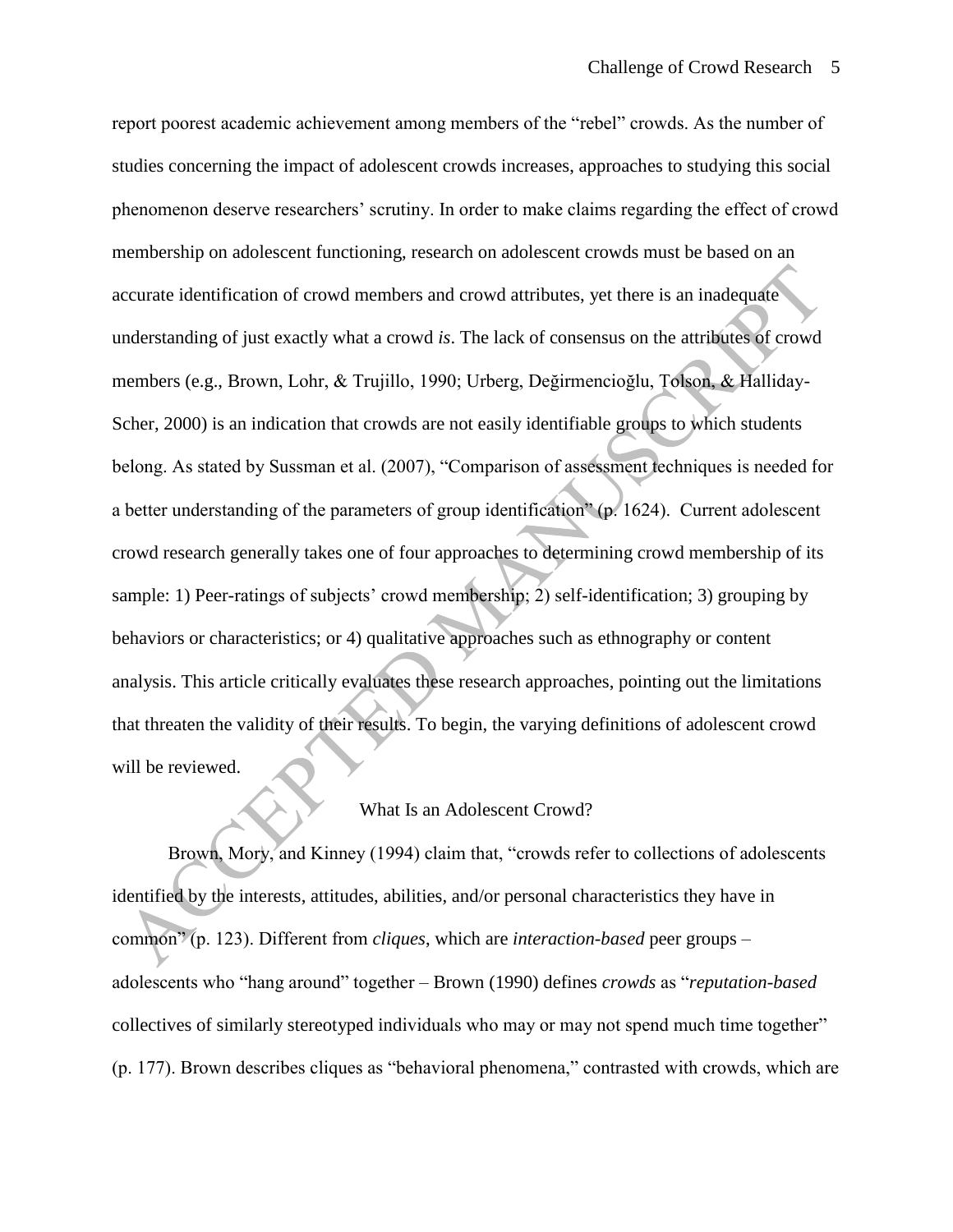"more cognitive phenomena, in which assignments are determined by judgments about someone's personal characteristics" (p. 188). Dunphy (1969) describes crowds as collections of cliques whose members gather for major social activities such as weekend parties. Urberg (1992) claims that some crowds may be reputation based, while others are interaction based: "Jocks and burnouts are more likely to be interaction based than such crowds as loners and nerds" (p. 440). In a recent review of the literature, Sussman, et al. (2007) use the term *peer group identification* rather than crowd, "because peer group types may be self- or other defined, and may pertain to a larger collective or to actual peer group interactions" (p. 1603). Among the studies reviewed here, there are various definitions (see Table 1). In some studies, no definition of the crowd is found or the definition is not clearly stated. In these cases, when possible, statements that suggest the researchers' conceptualization of crowds are included in Table 1.

In the US, with its compulsory secondary education, adolescent crowds are a schoolbased social phenomenon. They are not found in every school (Urberg, Değirmencioğlu, Tolson, & Halliday-Scher, 1995) – although a school without this social phenomenon is the exception – nor do they have the same names where they are found (Sussman, et al., 2007). The reasons for differences in the appearance or absence of crowds have not been examined.

Brown, Mory, and Kinney (1994) suggest that "crowds have two major functions: They foster individuals' development of identity or self-concept, and they structure social interactions" (p. 124). Although Erikson (1968) believed that adolescents experiment with different identities, crowd membership may not be a mutable characteristic like style of dress or sociability. Varenne (1982) found that adolescents could easily adopt the "diacritic marks" of a crowd, yet not become recognized as part of that crowd. Some research has found characteristics and behaviors poor predictors of crowd membership (Stone & Brown, 1998), although others have used these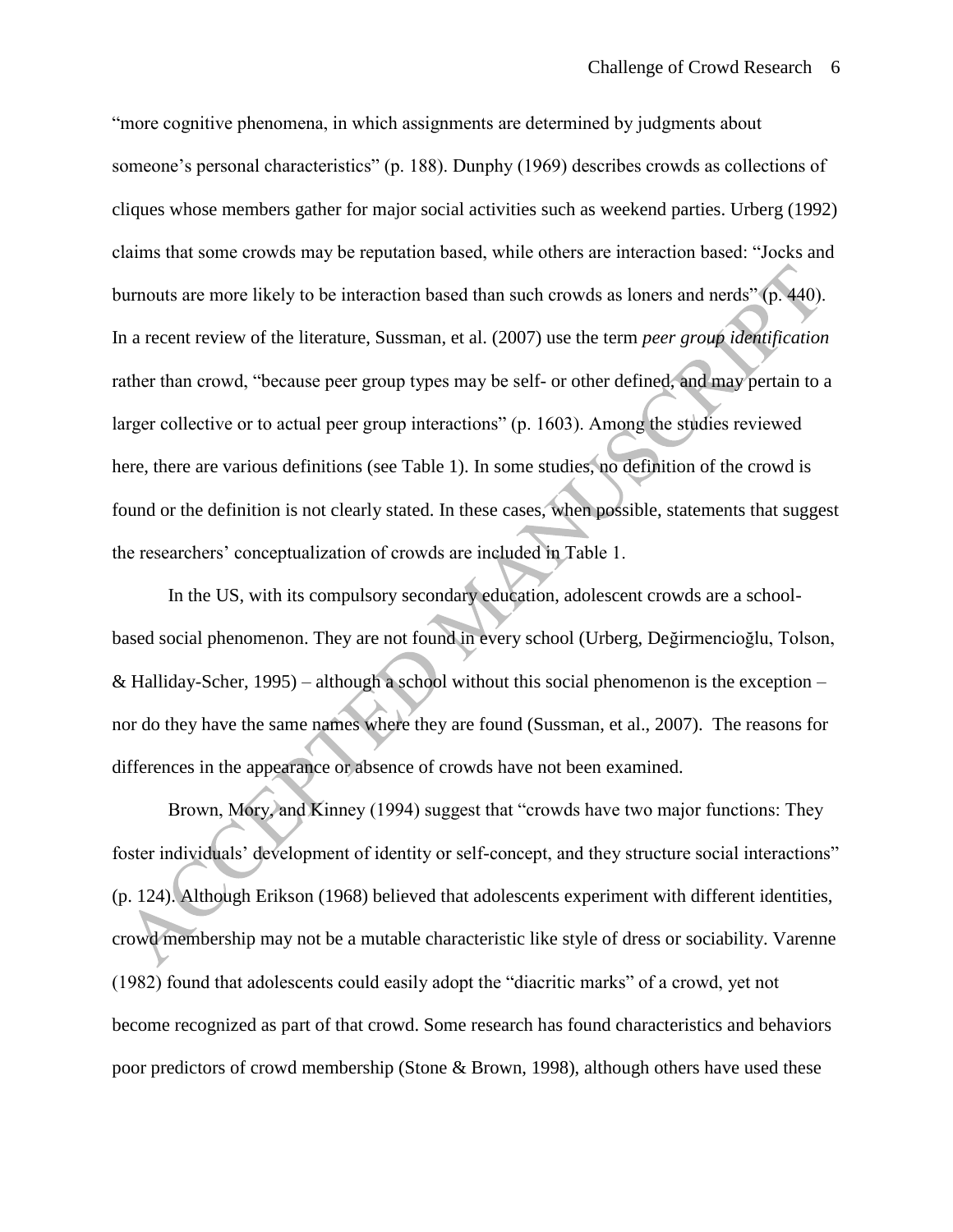to make crowd assignments (e.g., Strouse, 1999; Youniss, McLellan, & Mazer, 2001). If crowds do, indeed, foster adolescents' identity, it seems they would have greater control over their crowd affiliation. Brown (1990) states "in a sense, adolescents do not select a crowd to join so much as they are thrust into one by virtue of their personality, background, interests, and reputation among peers" (p. 183). These aspects of the individual, however, have not been the subject of much research on adolescent crowd affiliations. Instead, such factors as appearance (Buff, 1970; Stone & Brown, 1998), family SES (Hollingshead, 1975), attitudes (Cohen, 1979; Rigsby & McDill, 1975; Strouse, 1999), and academic behaviors (Stone & Brown, 1998) have received greater attention. Some researchers have defined crowds as interaction based, with the assumption that crowd membership can be identified by asking what crowd an adolescent "hangs out" with (Brown, 1990; Heaven et al., 2005; Sussman, Dent & McCullar, 2000).

These various definitions of the crowd each indicate a different methodology. If crowds are defined as interaction based, they can be identified by the relevant interactions among adolescents. If crowds are based on an individual's behavior, this too can be identified. Reputation, on the other hand, is not a clear concept that can be readily operationalized. There is a disconnect in the research between crowd affiliation (a choice made by the adolescent) and crowd placement (an assignment made by an adolescent's peers). This disconnect presents major problems to the study of adolescents in their social environment. That is, different phenomena may be under investigation when researchers employ different self- and peer-identification crowd methods. A great deal of research has been conducted without addressing these important differences, leading to results that may not be replicable or comparable. The objective of this article is to identify the problems with research on adolescent crowds conducted with differing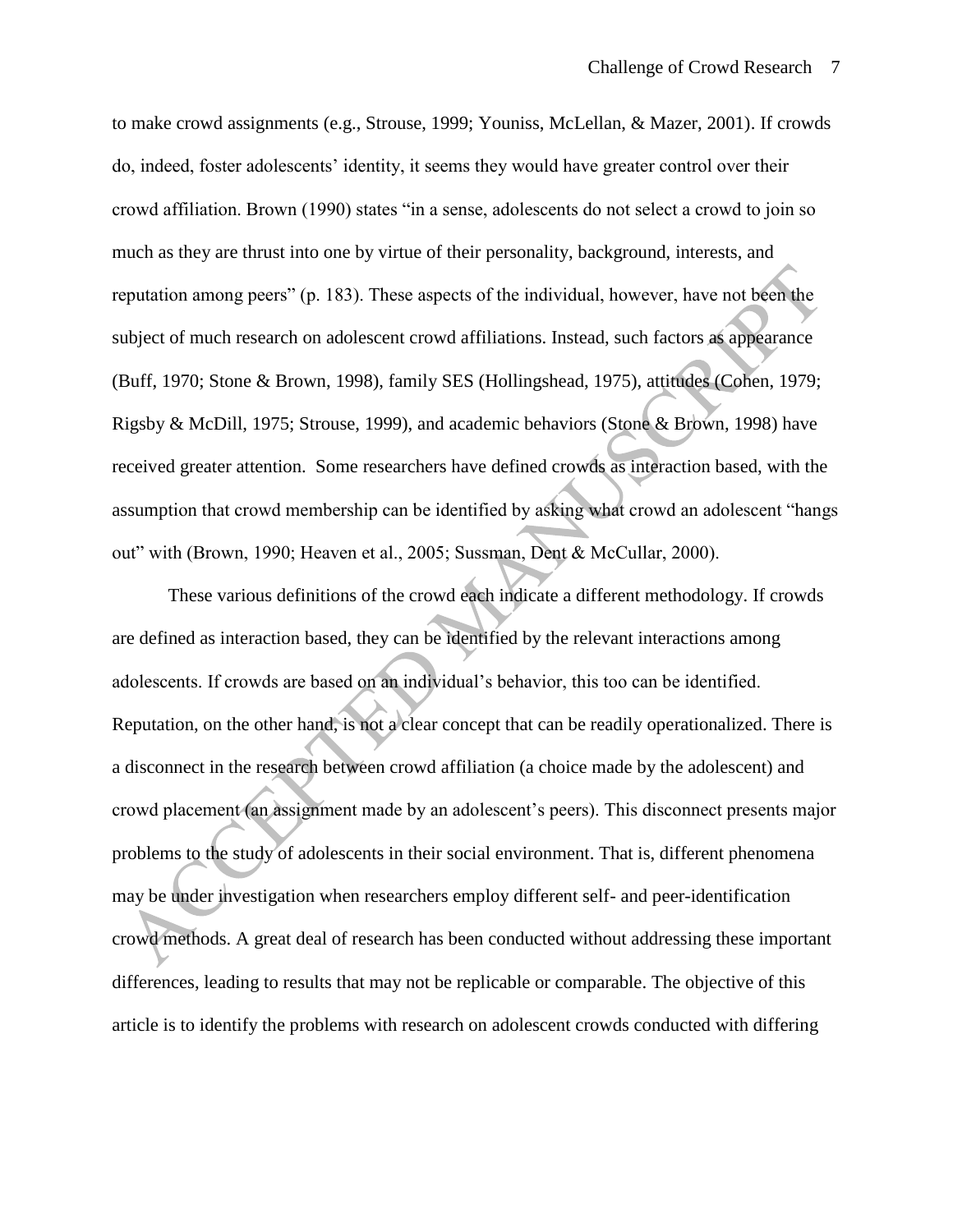methodologies that have developed and discuss their implications for our conceptual understanding of adolescent crowds.

Research on Adolescent Crowds

#### *Sampling*

One advantage of quantitative research is the ability to generalize findings from a sample to a larger population. With clear definitions of theoretical constructs and control of the potential errors in a study, one can have confidence that the findings will apply on a larger scale. In order to generalize findings, the sample studied must be representative of the population (Gall, Gall & Borg, 2003). Adolescent crowds present a unique problem in sampling. If, instead of crowds, researchers investigated racial groups in a school, a researcher would include each racial group and select a sample that approximates the racial makeup of the school. Similarly, in the case of adolescent crowd research, the samples to be studied must represent the crowds that exist in the school. Each crowd should be identifiable by its boundaries. Who is in the crowd and who is outside of it? This is not such an easy task, particularly complicated by the multiple definitions of crowds.

To describe the dilemma faced by crowd researchers, we can use hypothesis-testing logic as an analogy. In order to create a representative sample of a single crowd, the researcher must accept into the sample those subjects who are in the crowd and reject those who are not in the crowd. If a subject is not in a crowd, but the researcher identifies her as being in the crowd, the result is analogous to a Type I error – the null hypothesis (subject is not in the crowd) was rejected incorrectly. A subject who does not belong in the sample is included inappropriately. If a subject is actually in the crowd being studied, but the researcher does not identify him as a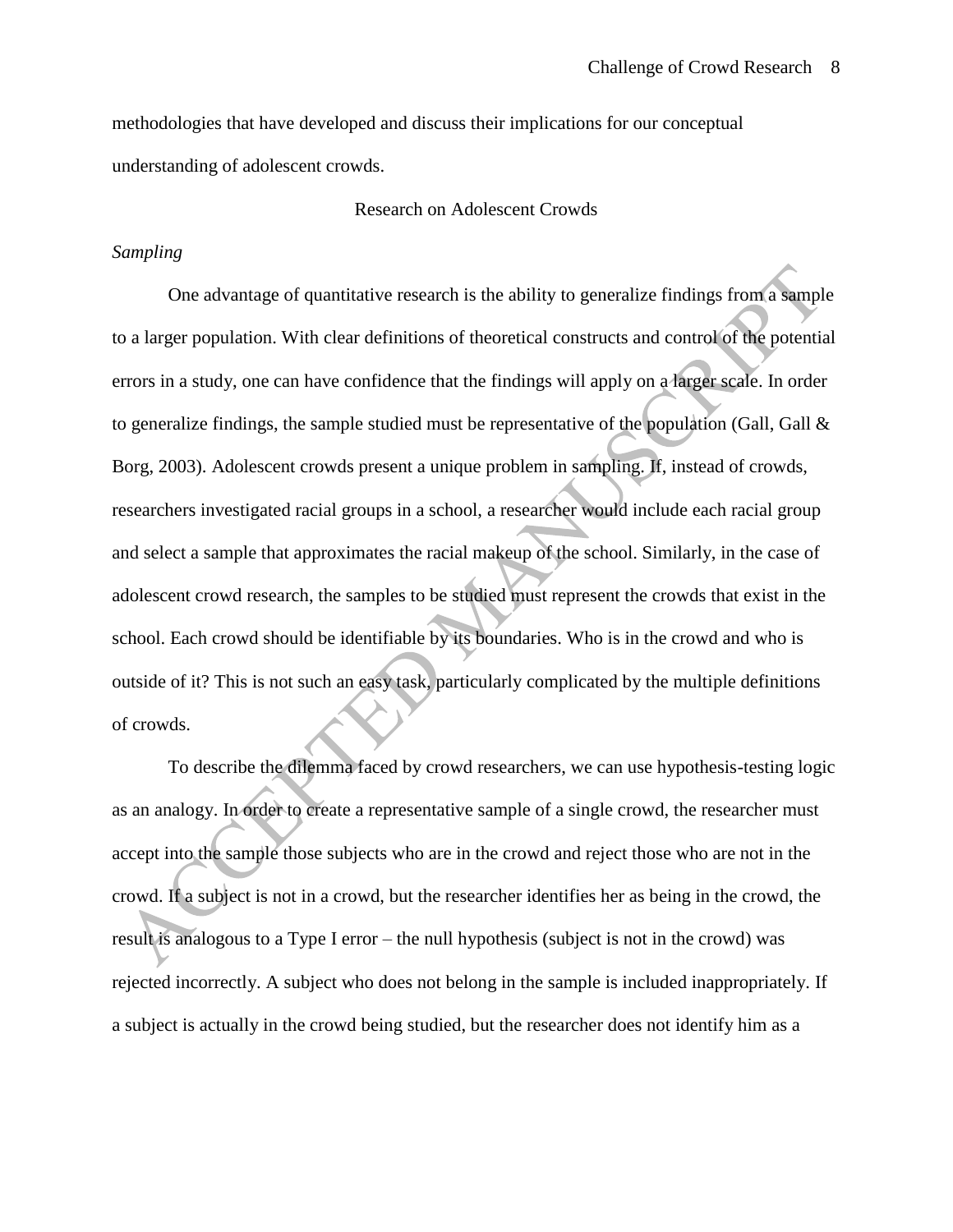crowd member, the result is like a Type II error – the null hypothesis (subject is not in the crowd) was accepted incorrectly. A subject who belonged in the sample is not appropriately identified.

The possibilities for both Type I- and Type II-like errors in our sampling example are greatest when the boundaries of the crowd are not sufficiently delineated. Without an accepted definition of the adolescent crowd, describing such boundaries is extremely difficult. This important assumption is consistently violated in approaches to the study of adolescent crowds. Without a decision about who is to be studied (i.e., how to define the crowd), such errors in classification will continue to threaten the validity of research results. The following review of research methodologies used in adolescent crowd research highlights the challenges inherent in each.

#### *Research Methodologies*

*Social-Type Rating*. As part of Hollingshead's (1975) ethnographic study, he selected representatives from each grade and social class and asked them "to evaluate the members of their school class and all other students they believed they knew well in terms of their *reputation* in the student group" (p. 164). Schwendinger and Schwendinger (1985; 1997) refined this method of assigning crowds in their study of delinquency. They did not use the term crowd, preferring to name adolescent crowds by the metaphor they see as representing behavior (e.g., jocks, surfers, nerds). "We call these labels 'social-type metaphors' because their meanings, among other things, signify social regularities in personal behavior" (1997, p. 72). Schwendinger and Schwendinger's social-type rating method utilized "social-type raters" who were chosen from the top decile of subjects listed most frequently as "regular friends" to other subjects – "higher peer status" students. Each rater and a friend they invited along were shown pictures of every student in their grade and gender category and asked to "use one or more of the metaphors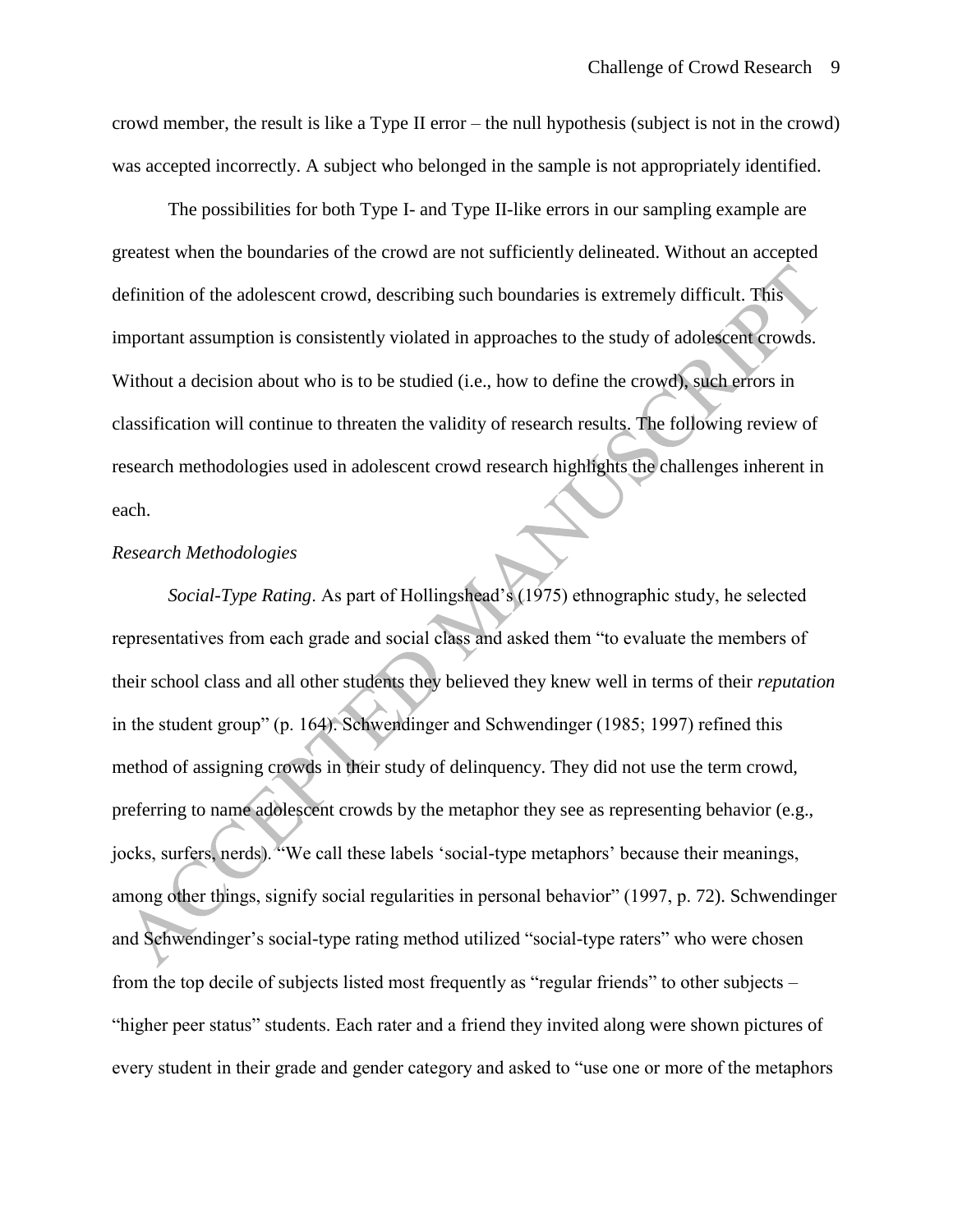in each response to four questions: 'What type does the youth look like?' (Alternatively, 'Is his or her dress and hairstyle identified with a type of youth?') 'What does the youth act like?' 'What kinds of youth does he or she associate with? And finally: 'What kind of youth is he or she generally identified as?'" (p. 75). Students could be identified as "multiple-type." A "socialtype profile" was created for each person, representing the proportion of ratings each person received on each social-type dimension, allowing for what the authors suggest is likely the *Rashomon effect*, the differing "truths" from each rater's perspective (Roth & Mehta, 2002).

This approach to identifying crowd affiliation addresses the problem of a lack of consensus on crowd placement among peers: a student's social-type profile was developed from a proportion of ratings, taking into consideration the multiple crowd placements that some students were likely to be assigned. Schwendinger and Schwendinger's (1985) method has been modified and abbreviated in many other studies. Based on their methodology, Brown (1989) created a "Social Type Ratings Interview Manual" that describes his procedures in detail. Rather than beginning with friend lists, school administrators are asked for a list of names of students in each grade who "represent a good cross-section of the student body" and who are likely to enjoy participating in interviews concerning the school's social structure. From this list, students are asked to participate in a focus group interview. The purpose of this group interview is to generate a list of crowd names used in the school, crowd types, and a list of leading members of each crowd. Clasen and Brown (1985) reduced the number of crowds named in the interview into 11 crowd types based on the crowd behavioral characteristics found in Brown, Lohr and Trujillo (1990), then used these crowd types to make assignments of rated students.

Leading members are contacted to act as the social-type raters and are asked to include a friend. Brown's (1989) method requires at least 10 ratings for every student in the school,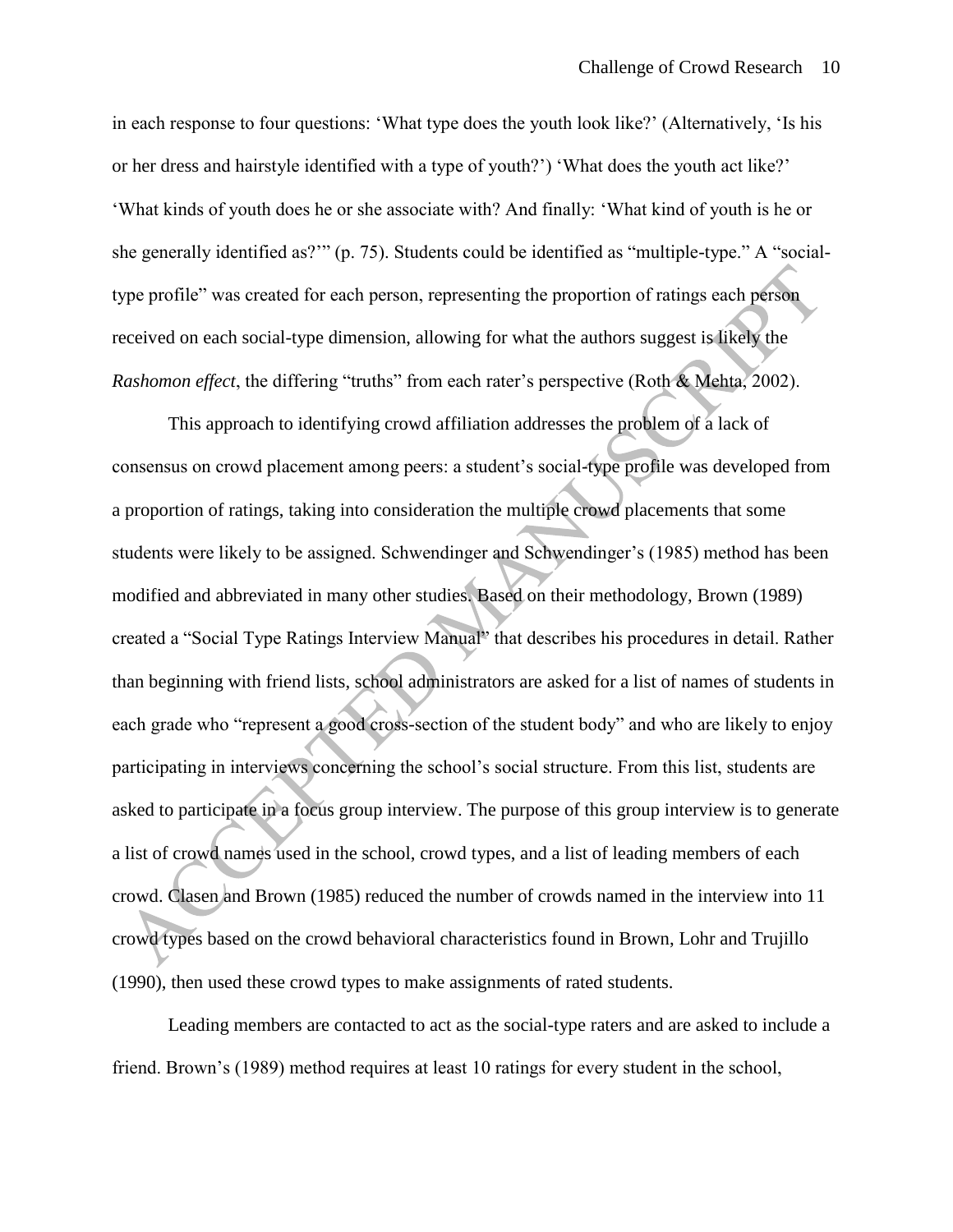meaning that other students must be found to act as raters. Rather than using photo ids of the students to be rated, Brown uses a student roster. Student social-type raters are asked "Which crowd, among the ones listed here [from the focus group interviews] MOST students in your class would say THIS person is part of?" (p. 20).

Brown's (1989) modified social-type rating (STR) method has been used in numerous studies (Brown, Eicher, & Petrie, 1986; Brown & Lohr, 1987; Brown, Mory & Kinney, 1994; Brown, Mounts, Lamborn, & Steinberg, 1993; Clasen & Brown, 1985; Dolcini & Adler, 1994; Stone & Brown, 1999). Brown and Lohr (1987) eliminated the time-consuming aspects of peer rating sessions by asking students to name major crowds in their school, give stereotypic traits for each crowd, rank order their status, and name five classmates they consider to be members of the group. Dolcini and Adler used Brown's modified STR method in a study of adolescent risk behavior. Twenty-one  $8<sup>th</sup>$  graders participated in the focus group interview and 16  $8<sup>th</sup>$  graders acted as social-type raters. These 16 raters classified 183 of their 8<sup>th</sup> grade peers, meeting the requirement of at least 10 raters for each student.

Using Brown's (1989) method, each student must be placed in one crowd, unlike the proportional social-type profile of Schwendinger and Schwendinger's (1997) method. Because there is frequent disagreement among raters, Dolcini and Adler's (1994) subjects were assigned to a crowd if at least half the raters put them in that crowd and less than one-third of the raters placed them in another crowd, also according to Brown's (1989) recommendation. The success of meeting even this requirement depends largely on the representativeness of the raters.

As Brown (1990) states, "individuals with equivalent person-perception or group perception skills may perceive the peer group system in quite different terms" (p. 181), describing the ambiguity of crowd boundaries. Brown and Mounts (1989, cited in Brown, 1990)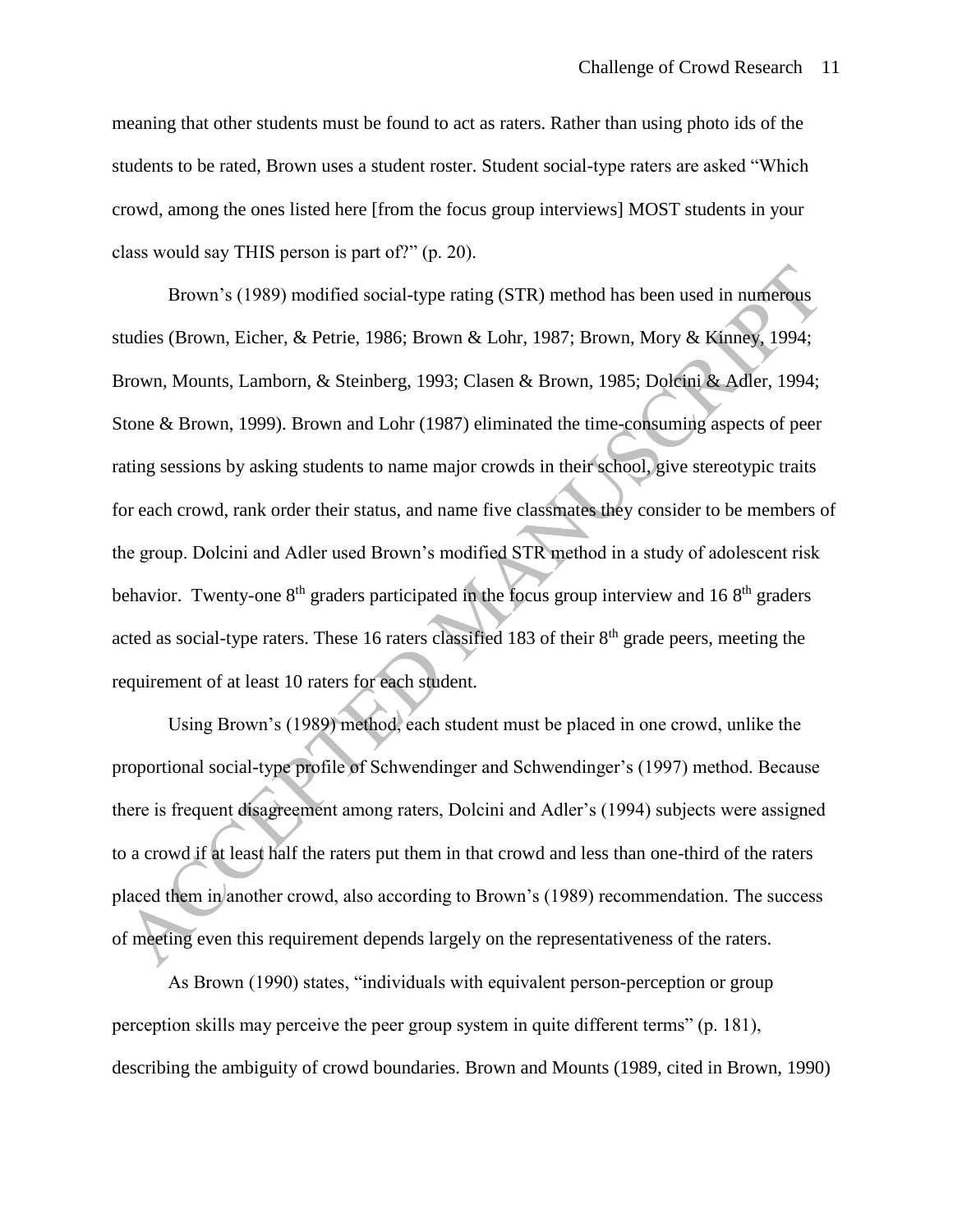report that, "whites were more likely than blacks to mention a black crowd and to assign a large proportion of students to this crowd" (p. 181). A broad, representative group of raters is necessary for accurate crowd assignment according to Brown's procedure. Brown points out that, "students from the loner and unpopular (nerd) crowds are not good STR candidates. Typically, they don't know enough classmates well enough to rate into crowds" (p. 15). Schwendinger and Schwendinger (1985) also chose raters from the top decile of students named as "regular friends," limiting their peer raters to the popular students. Without the viewpoint of the unpopular students, is the crowd assignment truly representative? It is possible that unpopular students are aware of other crowds within the school that the popular students are not. If only the popular students are given a voice in determining reputation, the likelihood of Type I- and II-like errors in identification of the sample increases.

Although the STR method is frequently used in crowd research, the assumption that crowd assignment is successful even when there is significant disagreement between raters is difficult to accept. Disagreements among raters are common, and the requirement that only half of crowd assignments be in agreement, with no more than one-third assignments to one other group, is a major problem in identifying the sample. High agreement between raters would increase confidence in the sample, but no measure of interrater reliability is reported in any of the studies reviewed here. Reliability of the STR method "remains untested" (Brown, 1999, p. 64). An interrater agreement of .5 would not be considered acceptable in most research utilizing independent raters. There is the distinct possibility that a second researcher in the same school would find different crowd assignments simply by using different raters, although this possibility has not been studied. Similar to traditional test-retest reliability procedures, it would be interesting to examine the consistency of ratings by individual students for their peers within a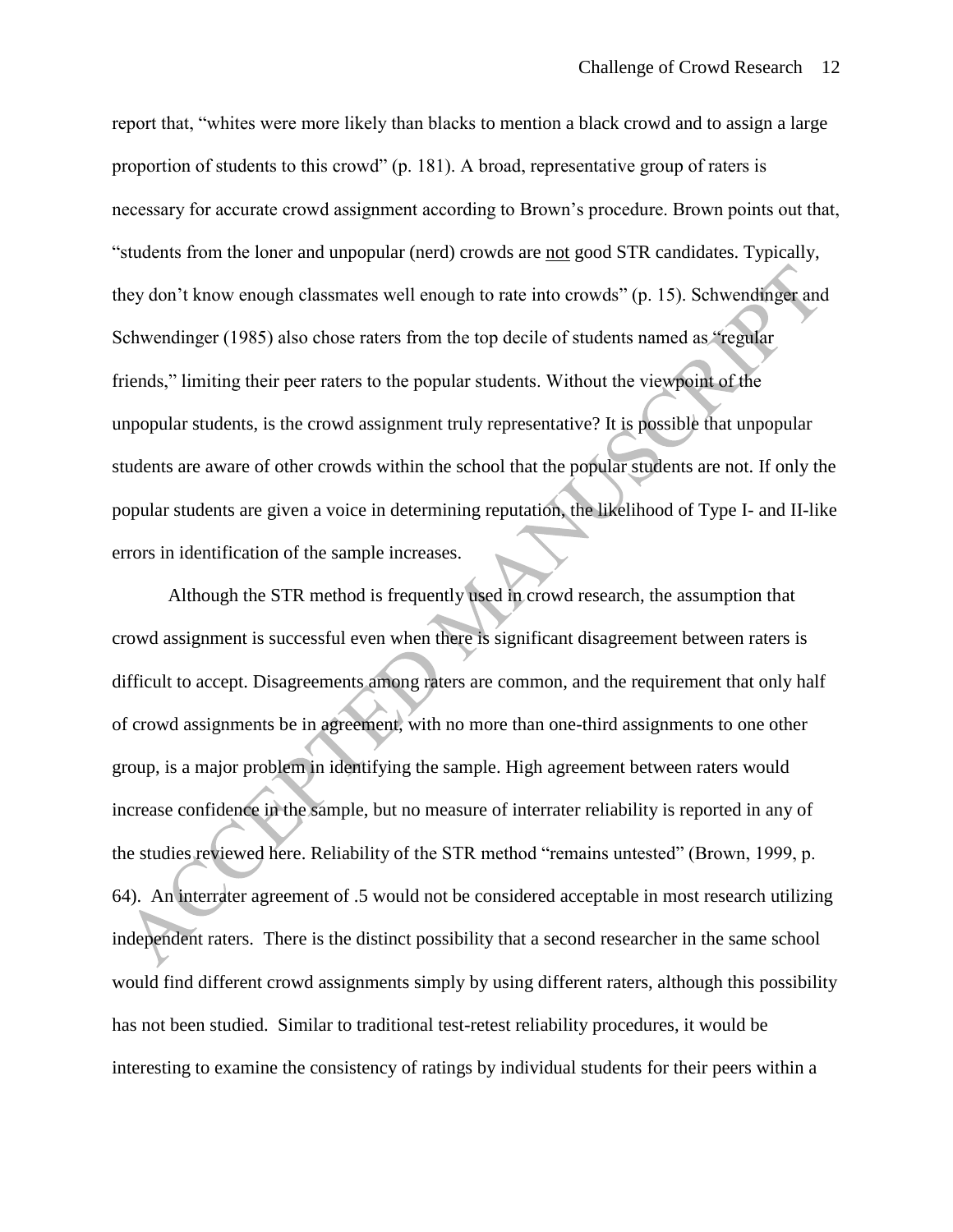short time frame (e.g., 1 month). Of course, this research would be compromised by instability in crowd membership (Kinney, 1993, 1999; Strouse, 1999), yet it would provide some evidence of rater reliability.

Some researchers simply place hard-to-classify students into a "floater" crowd (Dolcini & Adler, 1994). In a return to Schwendinger and Schwendinger's (1985; 1997) technique, Brown, Mounts, Lamborn and Steinberg (1993) suggest a "series of proportion scores representing the percentage of raters…who placed the student in a given crowd" (p. 471) rather than making categorical assignments based on the majority of rater placements. Although it does present difficulties in statistical analyses, this proportional score is a positive step in the direction of recognizing the complexity of crowd membership. The STR approach to crowd research is a methodology designed to identify students according to their reputation among peers. However, reputation may mean different things to different raters, leading to a possibility that the crowds identified do not reflect accurate assessments of crowd membership. It also does not take into account the individual's beliefs about their crowd affiliation.

*Self-identification*. The most frequently used method for determining crowd affiliation is some form of self-identification. Self-identification does not acknowledge the reputational basis of crowd placement. Can an individual know with accuracy her or his reputation among peers? Brown (1990) states, "crowd affiliation indicates who an *adolescent* is – at least in the eyes of peers" (p. 184). There may be topics that should be studied from this perspective, for example, how behavioral change can affect one's reputation among peers, or the effect of peer's stereotyping by reputational crowd. In many cases, however, what researchers need to understand is the adolescent's *perception* of his or her crowd affiliation. For certain research questions, how adolescents recognize their place in the social structure of the school may be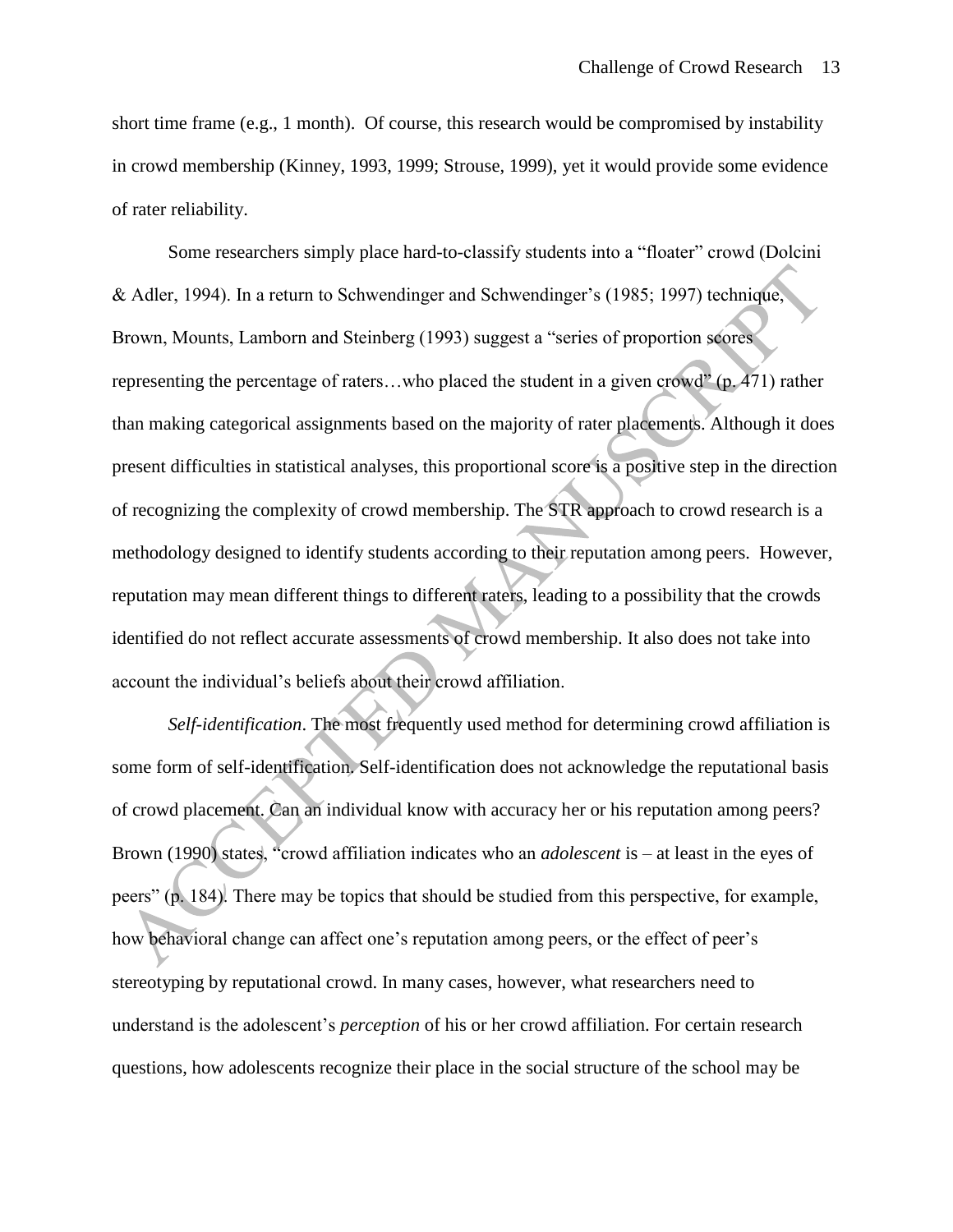more important than their reputation among peers. How this relates to their reputation among peers may be important, but the research question should determine which is of greater interest. Common self-identification methods, however, are not consistent in their request to participants, sometimes asking what crowd the subject identifies with and sometimes what crowd others may consider them to be a part of. These various approaches to self-identification may result in widely disparate responses.

The way in which self-identification is pursued varies greatly. Mosbach and Leventhal (1988), in their study of smoking behavior, asked 353  $7<sup>th</sup>$  and  $8<sup>th</sup>$  graders in a structured interview, "We would like to know what sorts of groups or types of people there are in this school. I mean groups like freaks and jocks. Can you tell me what the different groups are?" (p. 239). They then asked the students "With which group do you most enjoy doing things?" (p. 239). The problem with this approach is that it is likely to identify one's clique rather than crowd. Urberg, Değirmencioğlu, Tolson, and Halliday-Scher (1995) compared friendship nominations and crowd membership and found that friends are frequently not in the same social crowd. Less than 50% of best friends were in the same crowd (as identified with their STR method). La Greca, Prinstein and Fetter (2001) and McFarland and Pals (2005) had similar findings. Sussman, Dent and McCullar (2000) make the same assumption in asking for selfidentification of interaction-based groups: "People often hang out in different groups at school. Circle the letter of the one group that you feel that you're most a part of" (p. 193). Heaven and colleagues (2005) do the same: "Indicate the 'kind of students you hang around with' by selecting one group from a list of group descriptions" (p. 315). These requests also do not give respondents an option to select multiple group memberships. When given the opportunity to selfidentify, adolescents often choose multiple groups. Out of 905 adolescents in Youniss, McLellan,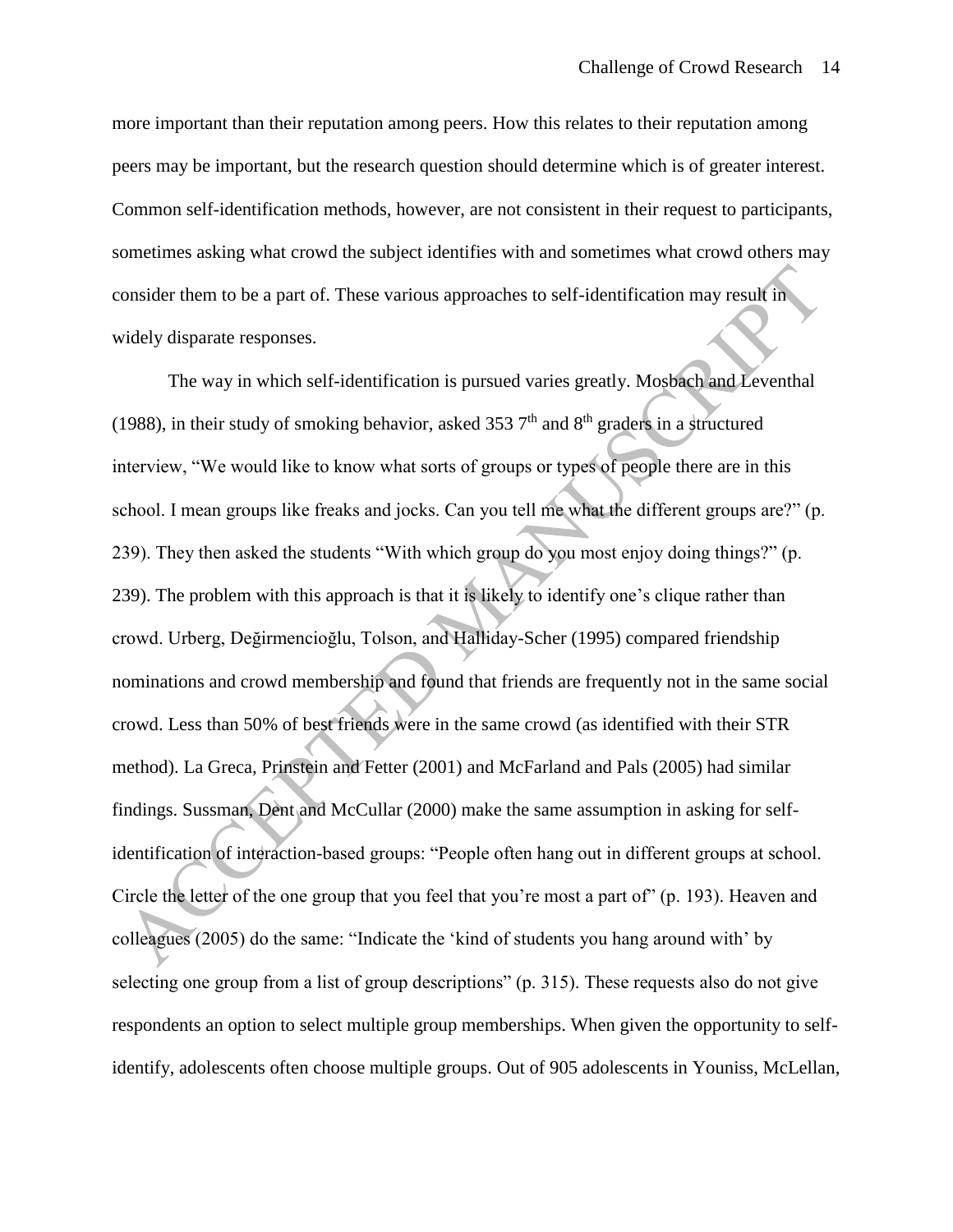and Strouse's (1994) study, 209 reported identification with two groups and 93 reported three or more. Not allowing self-identification with multiple crowds increases the likelihood of Type Ilike errors – students who would have reported being in a crowd are not able to report this crowd membership. Moreover, there is no data to indicate that students in multiple crowds feel more strongly affiliated with one particular crowd over another, compounding the problems associated with methodologies that require students to choose one crowd.

Another common request for self-identification asks respondents to select the crowd with which they most identify (Johnson, 1987; La Greca & Harrison, 2005; La Greca, Prinstein & Fetter, 2001). Eccles and colleagues (Eccles & Barber, 1999; Barber, Eccles, & Stone, 2001) asked students which of the characters in the movie *The Breakfast Club* - the Princess, the Jock, the Brain, the Basket Case, or the Criminal – was most like them. Although this does not confound friendship networks with social crowd, identifying with a crowd does not necessarily indicate one's reputation. It is unclear whether adolescents know their reputation or how much that is a part of their identity. As Varenne (1982) points out, they may adopt all the "diacritic marks" of the crowd, yet not be considered a member. If the assumption is that self-identification is more important than one's reputation, this method is appropriate. A problem with *The Breakfast Club* approach is that so few crowd types are possible to choose from. Subjects were offered only these five possible groups to identify with, even though many studies have found the largest crowd in a school to be normals or average students (Heaven et al., 2005; Mosbach & Leventhal, 1988; Stone & Brown, 1998; Sussman, Dent, & McCullar, 2000; Urberg, 1992; Urberg, et al., 2000). Students who believe they are normals were not given an option for selfidentification. Such subjects would have been assigned into a crowd to which they might not have been associated– as in a Type-II error.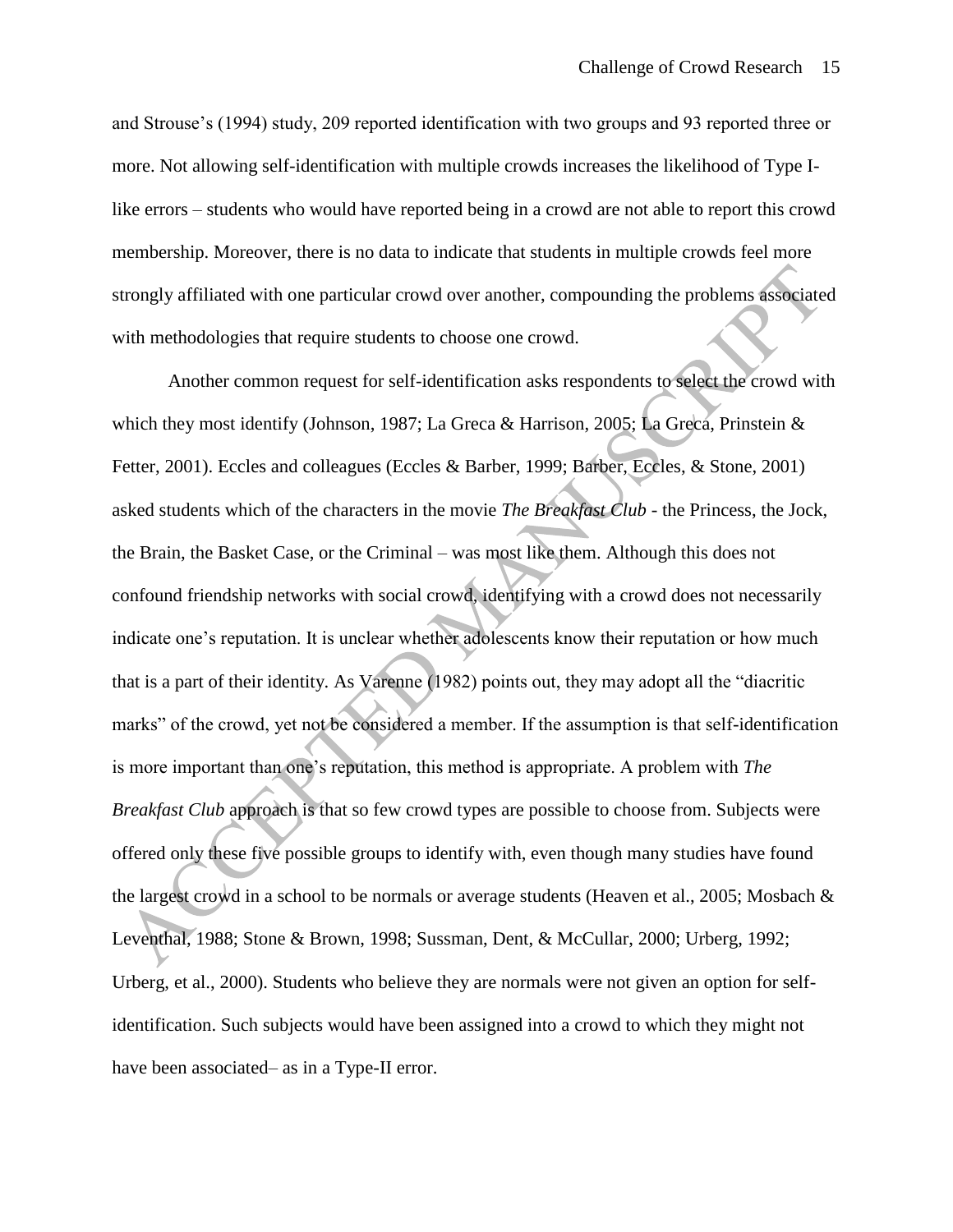Several researchers attempt to access subjects' reputation by asking them to report what crowd others would put them in (McFarland & Pals, 2005; Urberg, 1992; Urberg et al., 2000), yet there has only been one study to examine consistencies between self-report of peer crowd placement and peer ratings. Urberg, Değirmencioğlu, Tolson, and Halliday-Scher (2000) attempted to do this, using social-type rating and self-identification (asking them to name "the social crowd most of your classmates would say you belong to now" [p. 432]). This study was unfortunately plagued with methodological problems, beginning with the inability to utilize social raters within the school. They were not given permission to do peer ratings because "the superintendent of the system would not allow us to ask adolescents to assign crowd names to their peers" (p. 431). They were able to find 60 students from the school "in a variety of settings" to complete the ratings. These 60 raters had very poor consensus in naming students to social crowds, requiring the researchers to relax the standard of agreement in crowd assignments. Urberg et al. report a fairly high consensus between self- and peer-ratings with a contingency coefficient of .66, but this summary statistic masks a number of large variations appearing in the table comparing the two. For example, 121 people reported that others would consider them to be Preps, but only 70 of them are peer-nominated as Preps. Only 1 student (out of 22) who reported that others would consider him or her to be a Brain was named a Brain in the peer rating. The rest of the self-identified Brains were named Nerds by their peers, except 1 named Average. The methodological problems with this study make it difficult to say with conviction that adolescents can reliably report their reputation.

In addition to asking students to name peers belonging to the crowds in their school, Brown and Lohr (1987) asked subjects to "indicate the group to which they felt most of their classmates would say they belonged" (p. 50), again framing self-identification not as interaction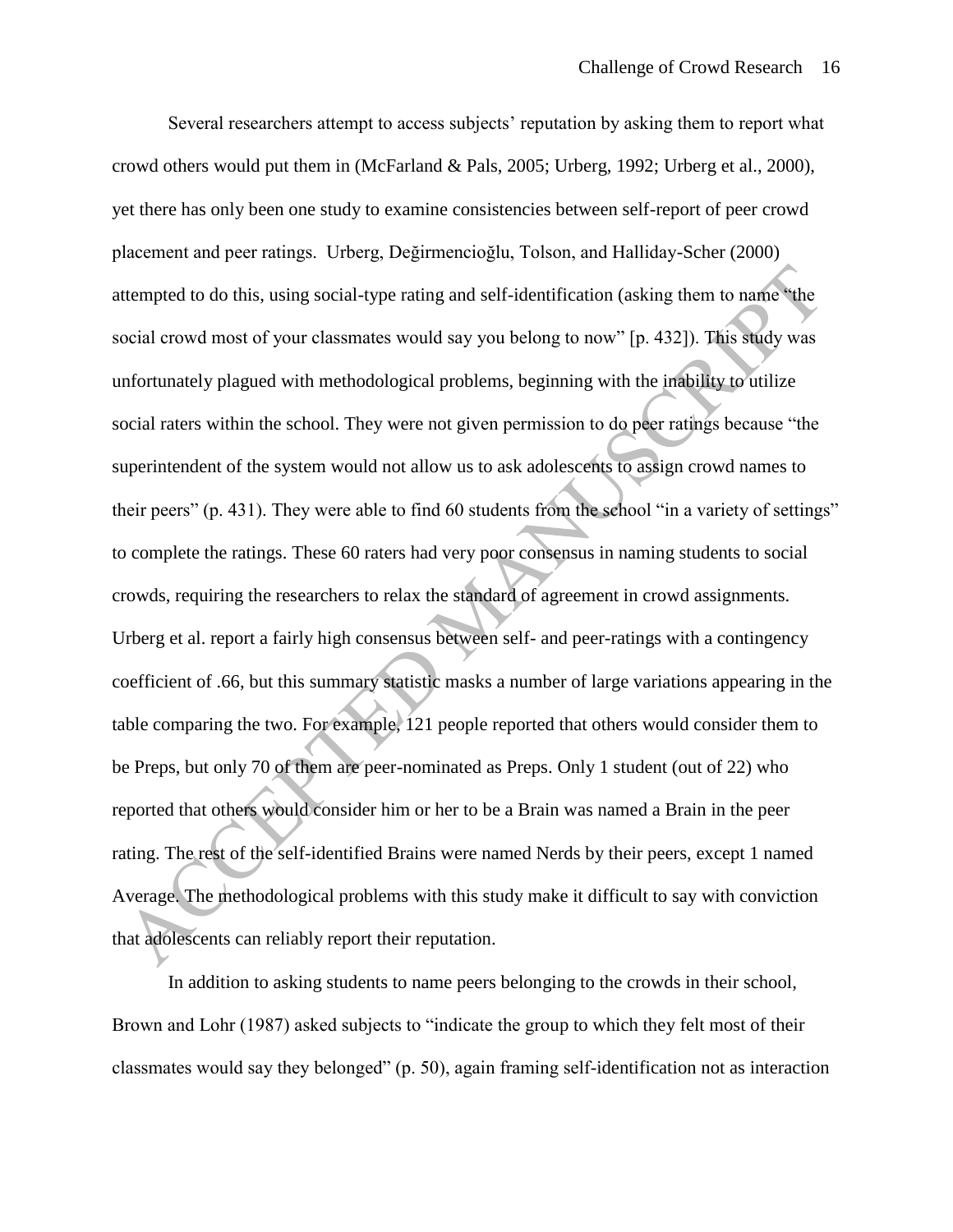based or identification with a crowd, but attempting to access subjects' knowledge of their reputation among peers. Although Brown and Lohr matched these subjects' crowd placement by peers with their "reflected appraisal of group affiliation" (p. 50), they did not report on the accuracy of students' reflected appraisals.

In yet another way of approaching self-identification, Durbin, Darling, Steinberg, and Brown (1993) and McFarland and Pals (2005) asked subjects multiple questions. Durbin et al. asked adolescents to report

- a) the crowd to which most of their classmates would say they belonged;
- b) the crowd to which most of their classmates would say most of their friends belonged; and
- c) the crowd to which they would like to belong if they could. (p. 92)

McFarland and Pals asked subjects to report

- 1) Ideal: "If you could belong to any crowd, which one would you most want to be part of?" (if none, write "none")
- (2) Actual: "Which crowd would you personally say that you belong to?" (If you don't think you belong to any of the crowds on the list, write "none")
- (3) Public: "Write the name of the one crowd that your classmates would say you belong to." (p. 294)

Rather than creating an index from the three questions, Durbin et al. reported their findings by each question individually (e.g., statistical differences on parenting style by crowd are reported by each question: "Chi squares for the boys were as follows: desired crowd,  $\chi^2$  (3, *N*=256) = 12.8; friends' crowd,  $\chi^2$  (3, *N*=361)=10.6; and reputational crowd,  $\chi^2$  (3, *N*=331)=9.4", p. 96). This method of reporting makes interpretation of findings difficult for establishing correlations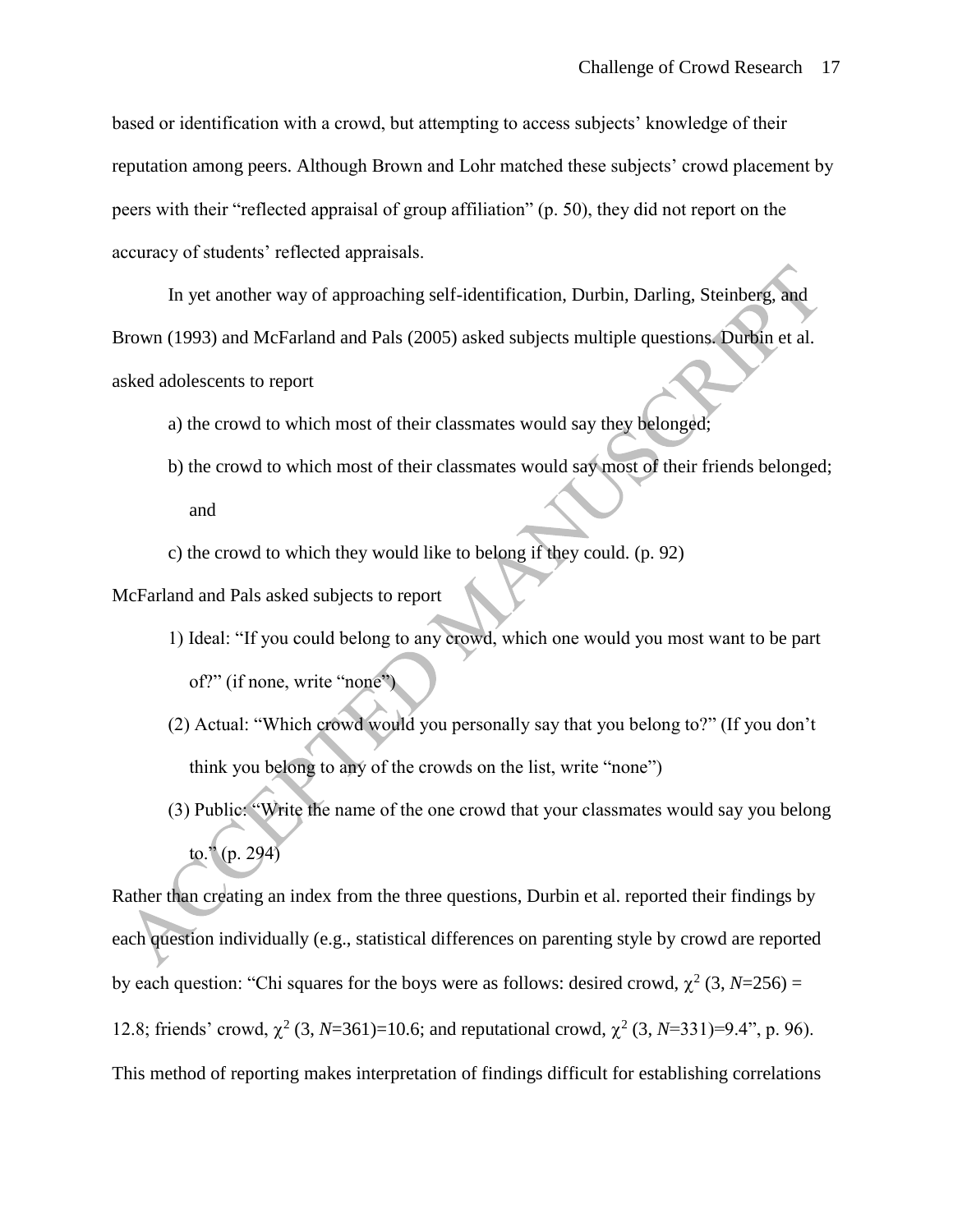between the different types of self-reports. McFarland and Pals were mainly interested in identity change within individuals over time and thus did not analyze their data to examine consistencies across the three self-report questions.

Self-identification is the simplest method of collecting crowd affiliation, but the studies cited here have asked subjects to respond to different questions – who they "hang out with," who they identify with, who they *want* to be identified with, who others think they are, or a combination of all of these. There is no research to indicate how responses to each of these selfidentification questions differ. The construct of crowd membership remains undefined. If the definition of crowd as reputation based is accepted, no credible evidence exists that individuals can report what crowd others would place them in, nor do we know that this response is consistent with their beliefs about their crowd membership. When asked with which crowd they most identify, do adolescents respond with the crowd in which others would consider them a member, or the crowd to which they would most like to belong? Durbin et al. (1993) claimed that adolescents tend to overreport membership in high-status crowds when self-identifying, but do not cite evidence for this claim. In Stone and Brown's (1998) study, they report that older students were more likely to "identify with" high status crowds than younger. Stone and Brown, however, determine "self-identification" of crowd membership from subjects' reports of their own actual behaviors and characteristics rather than their desired or presumed affiliation with a high-status crowd. Identification using this approach is not necessarily a conscious process, nor does it get at subjects' perceptions of crowd affiliation. In addition to the noted lack of agreement between peer raters using the STR method, self- and peer-identification are also likely to be different for many adolescents, particularly when the questions designed to elicit self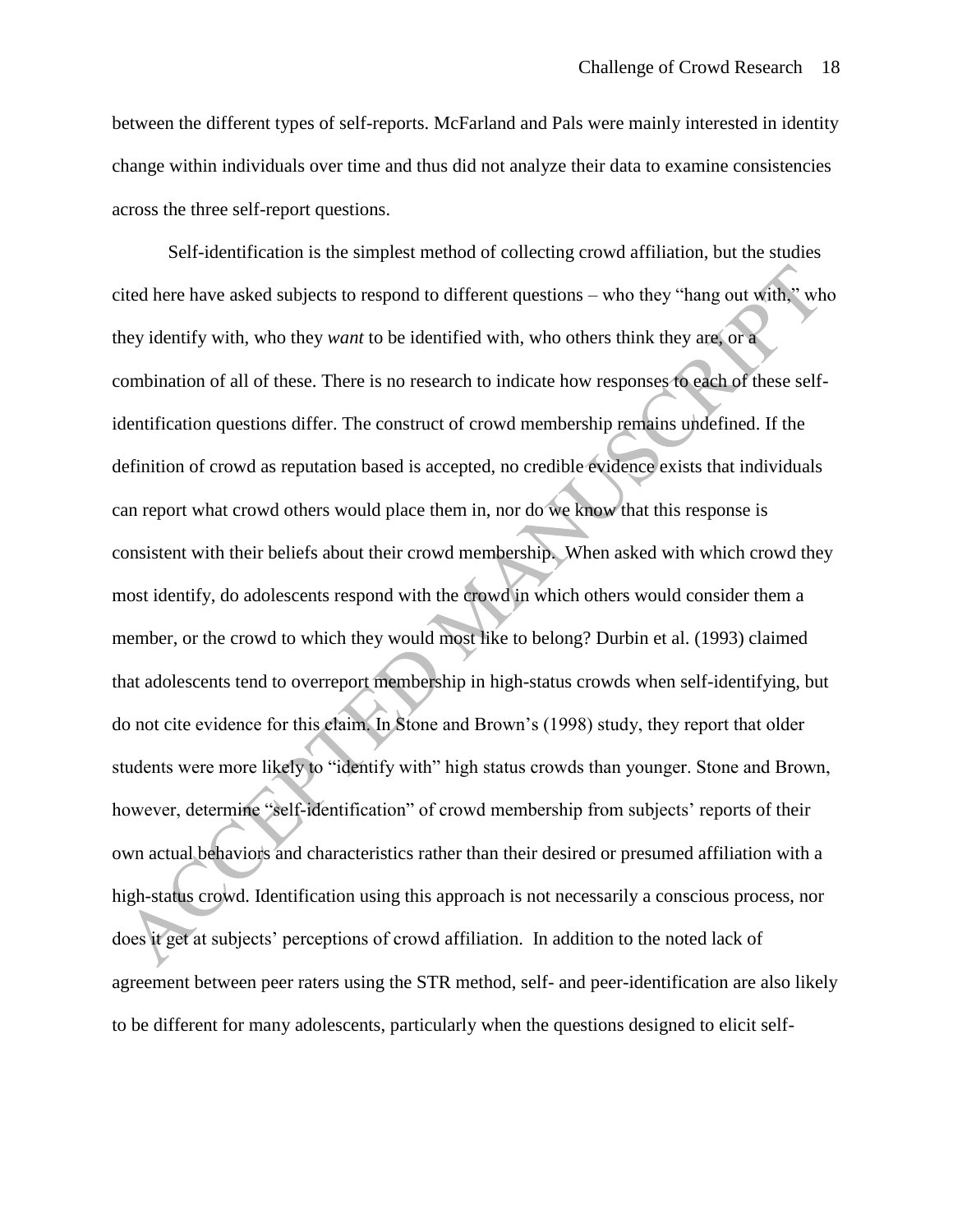identification vary so greatly. Researchers must be aware of the approach that is most relevant to their research question.

*Grouping by behaviors/characteristics*. Crowds are often believed to share "interests, attitudes, abilities, and/or personal characteristics" (Brown, Mory & Kinney, 1994, p. 123) or to "vary substantially in normative attitudes, interests, and behaviors" (Clasen & Brown, 1985, p. 453). These differing behaviors and characteristics are commonly considered part of the definition of a crowd. Coleman (1961) collected voluminous survey data on nearly 9,000 students in 10 high schools. His surveys for boys, girls, and parents asked about dating, academic, athletic and family activities. Many years later, Cohen (1979) used factor analysis with Coleman's data to find "adolescent subcultures" based on subjects' responses. Friesen (1968) conducted a similarly large (N=10,019 10<sup>th</sup> to 12<sup>th</sup> graders) survey of characteristics adolescents believe to be significant to becoming part of the "leading crowd" of Coleman's research. England and Petro (1998) asked 88 7<sup>th</sup> graders to label the different "types" of students in their school and then to list "things which make the students in that group different from students in other groups. For example, you might describe the things typical members of the group do, the way they look, the kinds of clothes they wear that are different from other students, how they get along with others, how they feel about school work, what classes they like, or how smart they are" (p. 354-355). In a different sample of 87  $7<sup>th</sup>$  graders, they asked participants to choose which of the previously listed 44 characteristics applied to each named crowd. Analysis of these descriptions found differences between crowds on such characteristics as academic interest, dress style, and sociability.

Strouse (1999) used cluster analysis with the National Education Longitudinal Study of 1988 (NELS:88) data for 7,999 10<sup>th</sup> and 12<sup>th</sup> graders to group by behaviors. She found five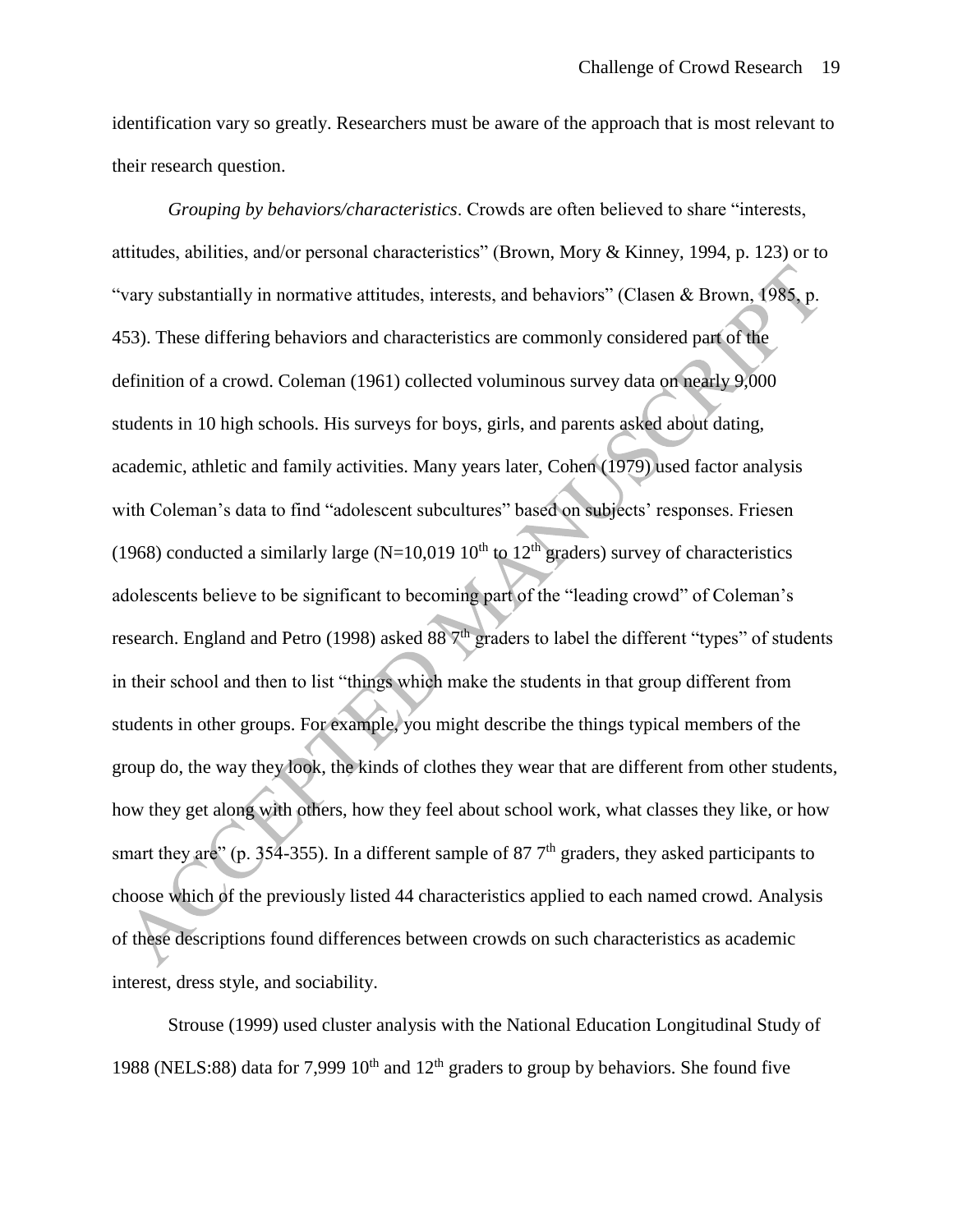groups: All-Around (popular, good student;  $42\%$  of  $10<sup>th</sup>$  grade females,  $46\%$   $10<sup>th</sup>$  grade males), Studious (academically inclined;  $9\%$  of  $10<sup>th</sup>$  grade females,  $17\%$   $10<sup>th</sup>$  grade males), Average (moderate ratings on most items;  $24\%$  of  $10<sup>th</sup>$  grade females,  $17\%$   $10<sup>th</sup>$  grade males), Disengaged (withdrawn, socially inactive; 16% of  $10^{th}$  grade females, 12%  $10^{th}$  grade males), and Deviant (partying, very social, troublemaker, not concerned about finishing high school; 9% of  $10<sup>th</sup>$  grade females, 8% 10<sup>th</sup> grade males). Strouse defined crowds based on the subjects' similar behaviors and attitudes. It is unclear how her sample would differ from crowds identified using either the STR method or self-identification.

Brown, Lohr and Trujillo (1990) asked 93 college students and  $310$  7<sup>th</sup> to  $12<sup>th</sup>$  graders to list descriptors of 8 crowds. They found similar characteristics differentiating crowds by dress, sociability, academic orientation, extracurricular participation, weekend activities, and school hangout. Consensus between college students and teenagers was not 100% on all crowds or characteristics, but was highest on sociability and lowest on academic attitudes. Stone and Brown (1998) describe the teenage sample results of the Brown, et al. study and extended on it in their Study 2. Using a brief STR methodology, 255 adolescents were assigned by peers to one of 7 crowds. These participants were asked to choose the characteristics that best described each crowd (e.g., in the domain of dress, choices were "casual, neat," "expensive/stylish," "tough," "messy, dirty," "out-of-style," or "really varies"). Seventy-eight percent of pairings in loglinear analysis differed in all five domains, indicating that crowds could be differentiated statistically by these characteristics. At least one domain for each crowd (except the Black crowd) had 60% consensus among respondents, but the percentage of respondents selecting specific behaviors for a crowd varied widely. Crowd membership appears to affect perceptions of other crowd descriptors. There were significant differences in the pattern of descriptions of each crowd based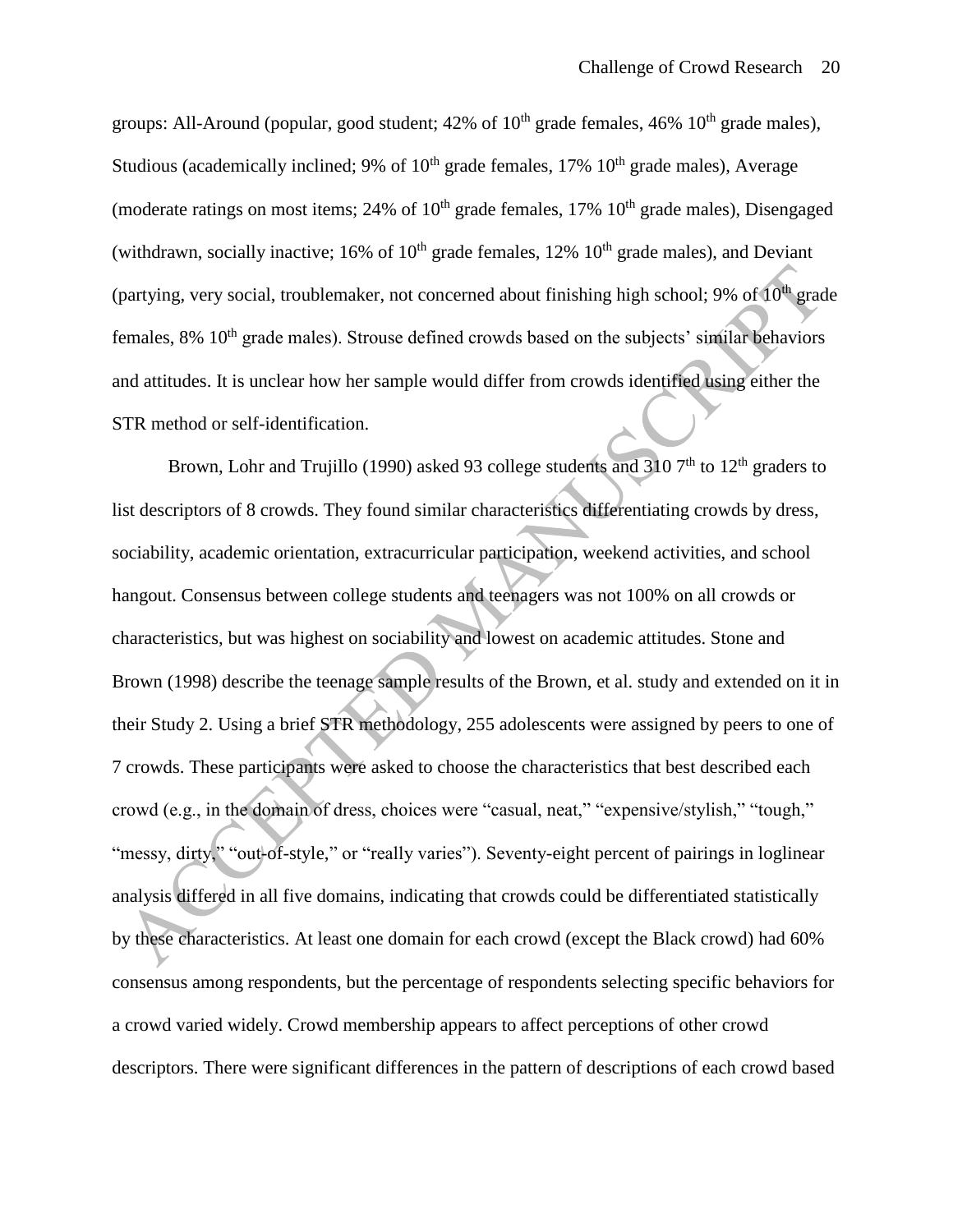on the peer-rated crowd membership of the respondents. In other words, the perceived crowd characteristics differed among the raters. Behaviors and characteristics are not sufficient to identify crowd affiliation, as Varenne (1982) noted. If the research question is related to adolescent behaviors or characteristics, grouping subjects in this way may be the most appropriate method, but research indicates that this is not how crowd placement is determined (Brown, Lohr, & Trujillo, 1990; Stone & Brown, 1998). No studies reviewed here explored the possibility that behaviors and characteristics are related to crowd affiliation.

In addition to the assumption that crowds shared characteristics, researchers sometimes assume that adolescent social crowds are made up of friends. Dunphy's (1969) definition of crowds proposed that they are composed of multiple cliques. The actual friendship among crowd members is not so neatly delineated. La Greca, Prinstein and Fetter (2001) asked students to identify their three best friends and give their friends' crowd affiliation. Although 82% of participants reported at least one best friend in their same crowd, many reported their friends were in a different crowd. Urberg (1992) found similarly low percentages. McFarland and Pals (2005) reported, "adolescents from the three largest crowds had about 50% of their friendships from their own crowd" (p. 440).

Schwendinger and Schwendinger (1997), in a re-analysis of their 1963 to 1967 data, found correlation coefficients of around .70 between social-type profile and friendship nominations for all students by grade and gender. One possible reason for this higher correlation is their use of a social-type profile rather than a specific crowd assignment. When subjects are identified as partially belonging to multiple crowds, there is a greater likelihood that a friend will be in one of them.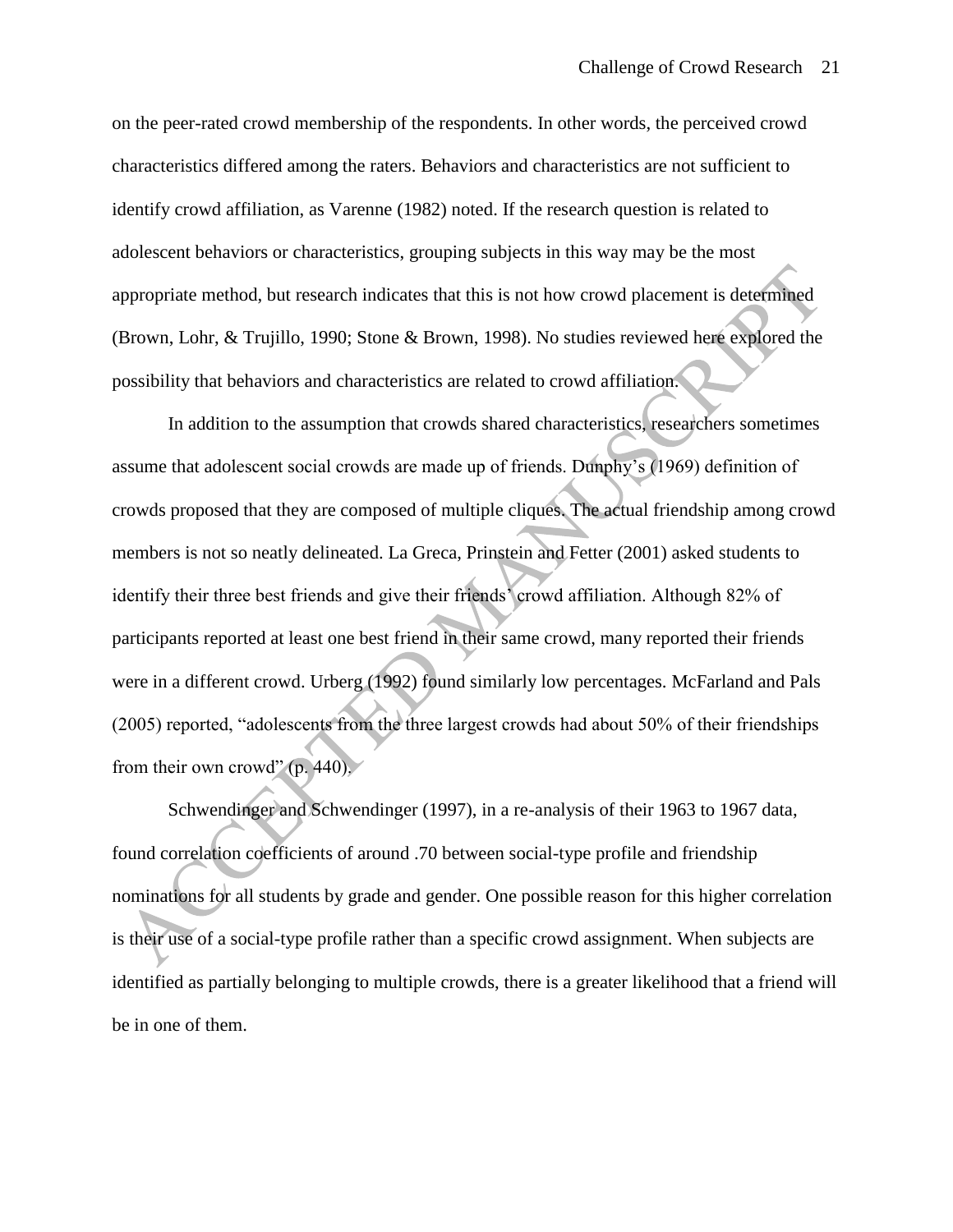*Ethnographic studies*. Early studies of crowds emerged from ethnographic research, an approach favored by cultural anthropologists. Ethnographers collect data from observations of adolescents in their school settings, and from conversations or interviews. Hollingshead (1975) studied adolescents in the Midwestern town of Elmtown in the early 1940's. Buff (1970), Eckert (1989), Larkin (1979), Varenne (1982), and Kinney (1990) all report on adolescent lifestyles from the perspective of an observer, with interview data providing support for their interpretations. Due to the extensive nature of such observations, researchers must focus on only a subset of the student population. Kinney, for example, elected not to study the *grits*, a large segment of the population at the high school he studied. Eder (1985) chose to limit her ethnographic study to the girls in a middle school cafeteria and Merten (1996a) observed and interviewed 4 boys who had been rejected by their peers. Findings from this research that describe a limited sample are not intended to be generalized to all adolescents.

Despite this acknowledged methodological limitation, summaries of the research on adolescents often contain references to ethnographic studies as if they apply to the more general population. For example, Corsaro and Eder (1990) cite Eder's ethnographic study of the girls in a middle school cafeteria with this statement: "In early adolescence, middle-class females gain status through activities such as cheerleading and through friendships with popular girls (Eder 1985)" (p. 210). In this example, Corsaro and Eder inaccurately imply that Eder's findings from the limited sample may be applied to all middle-class female adolescents. Researchers using these methods need to be careful not to overgeneralize their results to other populations

Another limitation of ethnographic research arises from the difficulty of building credibility with the population to be studied. This is likely to be particularly difficult in the case of adults establishing credibility with adolescents. Once he was sufficiently accepted by the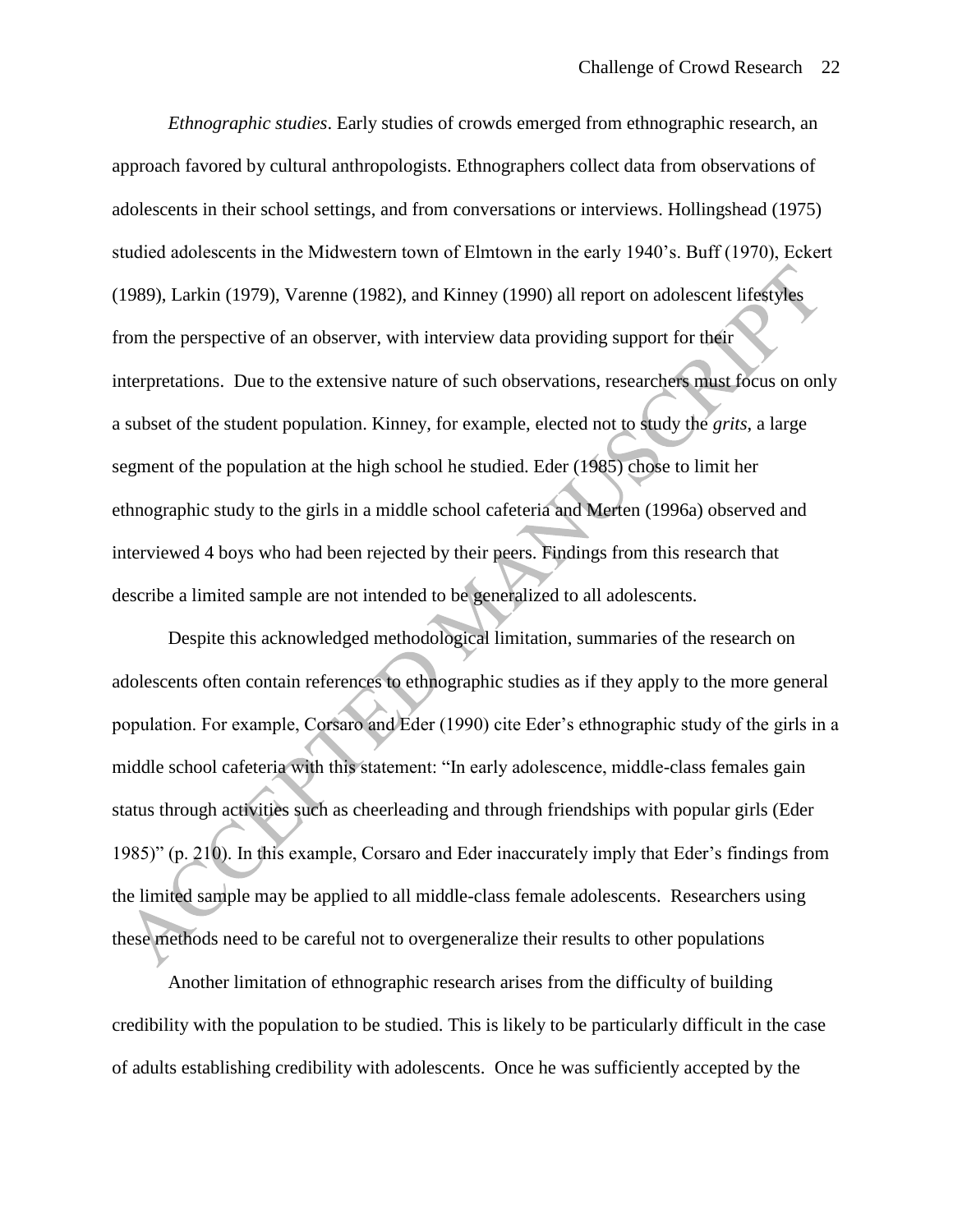adolescents he chose to study to begin data collection, Kinney (1990) became associated with them and was not accepted by the adolescents who rejected his informants. Although much can be gained from an association with select students, ethnographic researchers must base their interpretations on a partial view of the adolescent social environment.

Researchers engaged in ethnographic study look for clues to the social structure in their observations or in the language of the participants. As in the STR method, crowd labels come from the students themselves. It is not difficult to learn about the crowd labels in a given school, especially if a suitable informant is found (Kinney, 1990). In reminiscing about how crowds began to form after elementary school, one student says, "We were all the same. We weren't all Jocks but there's no such thing as Burnouts until junior high. So we were all just friends" (Eckert, 1989, p. 82). Buff (1970) reports, "One greaser male told me, 'The greasers hang out in the stores and commercial places…The dupers hang in the school or schoolyards" (p. 75). Varenne (1982), who uses the term "cliques" for the groups others call crowds, describes the ease of identifying crowds in his ethnographic study:

It did not take us more than a few days to "discover" that there were indeed cliques in Sheffield, to identify the main members of the various cliques, and to adopt, in our field notes, the labels which then seemed totally appropriate. We talked of the "jocks" and the "freaks" with great ease. (p. 217)

Although not generalizable, repeated findings of similar crowd types and social structures in ethnographic studies suggest the possibility that these exist in other secondary schools. Garner, Bootcheck, Lorr, & Rauch (2006) conducted a large-scale study, collecting both qualitative and quantitative data, that provided insight into the ways in which schools vary. In this study of seven schools, they found differing climates that were reflected in the crowds and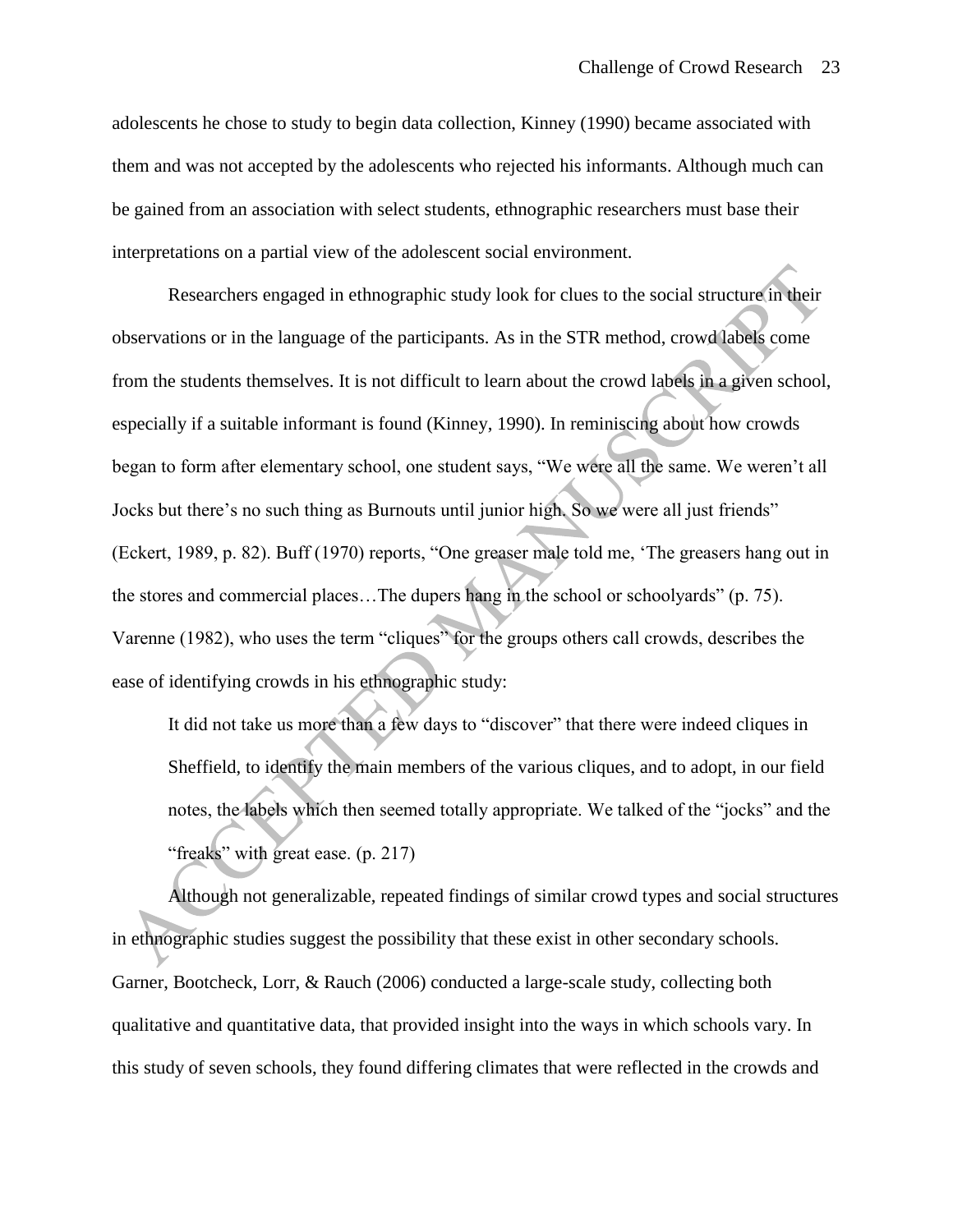status markers. For example, in some schools, status came from athletic success, whereas in others attractiveness and wealth were most important. The location of the school, ethnic composition, economic situation of the students, and the adult involvement affected the social makeup of the school (e.g., the "fragmentation" into many diverse crowds at one school, large oppositional crowds in another). Similar types of crowds may appear across different studies (Sussman et al., 2007), but researchers should consider the larger school context to better understand the nature and function of adolescent crowds. Although large in scale, the various methodologies used in the Garner et al. study were not adequately reported. Replication of the study would be impossible from the description provided, which limits the ability to assess the study's validity. In general, qualitative researchers must describe in greater detail than quantitative researchers their sample, methods and level of interaction with their participants to enable other researchers to evaluate their result findings (Hartmann & Pelzel, 2005).

*Content analysis*. A basic type of qualitative research used frequently in learning about adolescent crowds is the in-depth analysis of interview data or responses to open-ended survey questions. Through content analysis, definitions and descriptions emerge from the data (Giorgi, 1970; Husserl, 1962). Voluminous interview data and open-ended survey responses require hands-on (eyes-on) analysis, with personal attention to telling details in the language. The researcher must have the ability and impartiality to perceive significant messages in the data and some form of validity check is necessary (e.g., member checking, peer review).

Downs and Rose (1991) learned about the crowds in their sample of adolescents in a hospital-based drug and alcohol crisis intervention program from responses to interview questions. Once they determined crowd affiliation from the informants' responses, statistical analyses were conducted on other measures. This qualitative analysis resulted in crowds similar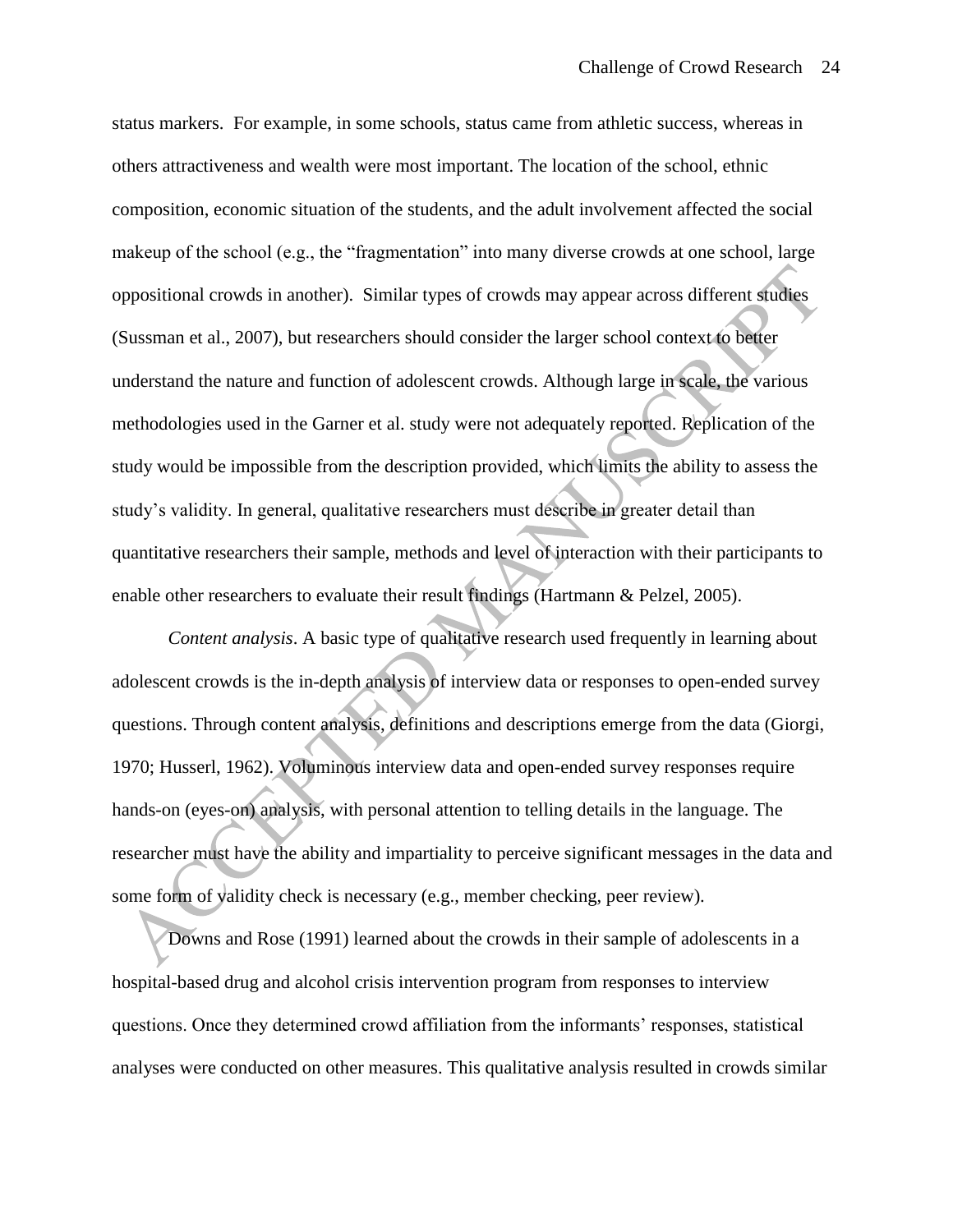to those found in nearly all previous studies – brains, jocks, normals, and druggies. Two independent coders determined the crowd affiliation from the content analysis, with an interrater agreement of 93%.

In their study of 905 high school students, Youniss, McLellan and Strouse (1994) analyzed responses to a survey originally conducted by Kahn (1989). A list of crowds was generated from the existing crowd literature. Students checked the crowd (or crowds) to which they belonged and gave descriptions of those crowds. From these descriptions, characteristics of each crowd were developed. The authors expressed surprise at the number of students reporting membership in multiple crowds and at the tendency for characteristics to be shared by multiple crowds. One might assume that if crowds share certain characteristics, the likelihood that students may belong to multiple crowds would increase. Given that methods in crowd research tend to limit self- and peer reports to one crowd, there is limited information about shared characteristics and its impact on crowd membership in the existing literature. By imposing the crowd names from existing research on the informants in the first phase of this study, rather than learning from the students what crowds existed in their schools, however, Youniss et al. may have limited the responses of their informants.

Brady (2004) performed content analysis of interview data, providing numerous subject comments that support his findings regarding the many crowds his  $268\ 11<sup>th</sup>$  grade informants describe (jocks, teckers, preps or preppies, nerds or geeks, Goths, stoners, rappers, skaters, and punks) along with each group's position in the status hierarchy. Unfortunately, his interview procedures are not well described, making his precise methodology and findings inconclusive. Accurate reporting of methodology is critical to assessing the validity and rigor of any research,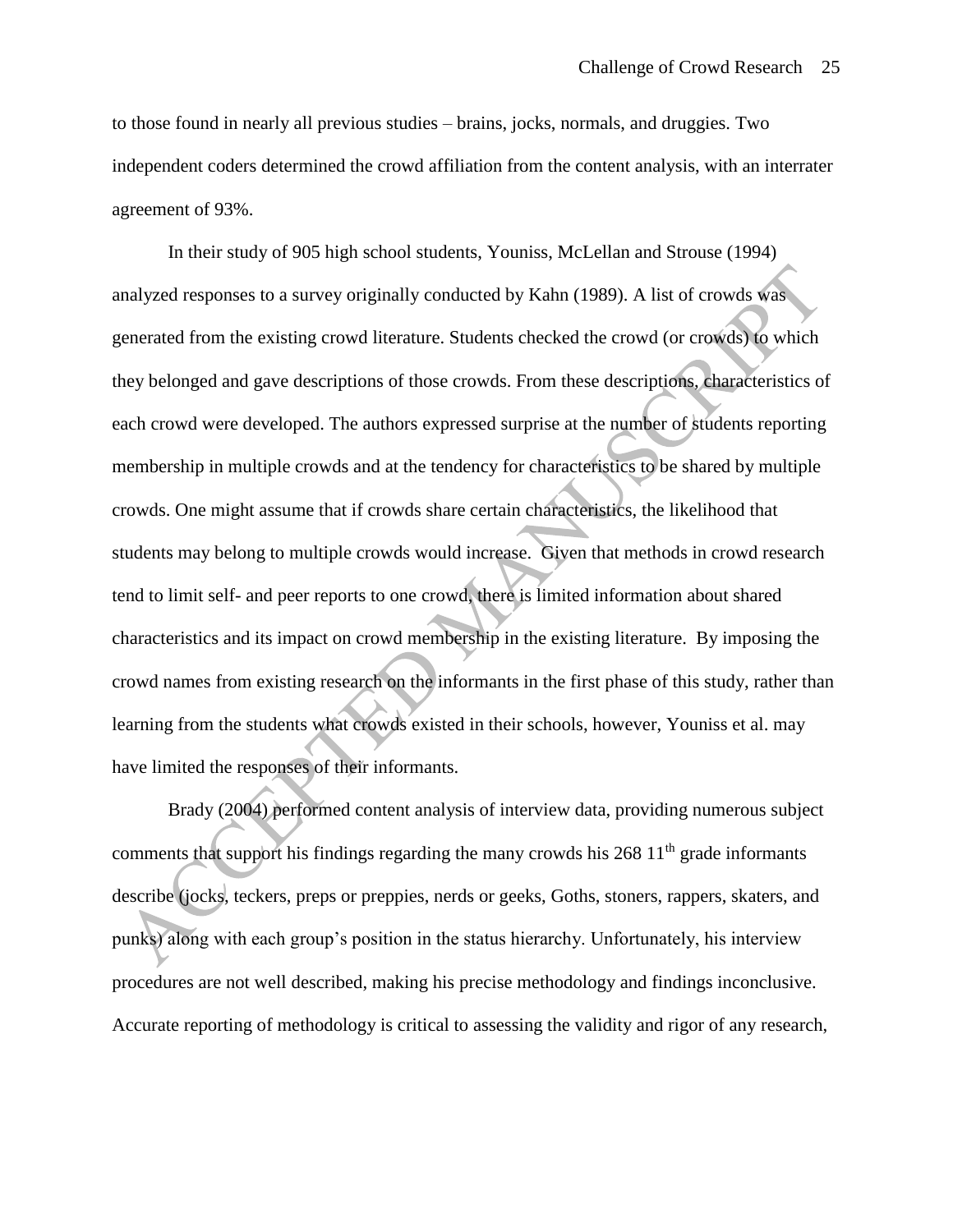but particularly qualitative research, which relies heavily on the investigator's interpretations of data (Hartmann & Pelzel, 2005).

Qualitative research such as ethnography and content analysis can provide context to the study of crowds and can be particularly useful in helping to develop theory concerning the purpose and function of crowds (Hartmann & Pelzel, 2005). The assumptions of qualitative research differ from the quantitative approaches described here (i.e., STR, self-identification, grouping by behaviors) as the debate between Brown (1996) and Merten (1996a, 1996b) reveals, indicating that the problems identified in the quantitative approaches are not necessarily mirrored in qualitative. Yet the nature of qualitative methods makes obtaining the complete picture of adolescent crowds within a given school impossible. Moreover, qualitative methods suffer from the same problem as quantitative methods: It is the researcher who decides on the definition of a crowd and determines the criteria for inclusion into crowds. As such, a combination of methodologies may be necessary to determine the context of crowds and crowd types within a given school to establish ecological validity (i.e., qualitative) and standard methods to determine crowd placement and/or crowd affiliation (i.e., quantitative). In doing so, we will be able to more accurately address the function of crowds for adolescent development and investigate how crowd membership may predict important developmental outcomes.

#### Finding Boundaries

An important assumption of the questions that frame the various research approaches described above (e.g., "What is the definition of a crowd?" "Who is in the crowd?") is that adolescent crowds are a group. Merten (1996b) points out that crowds do not fit the description of a group, which has "identifiable boundaries and membership" (p. 40). Rather, crowds are better understood as cultural *categories* that do not meet the more rigid definition of a group.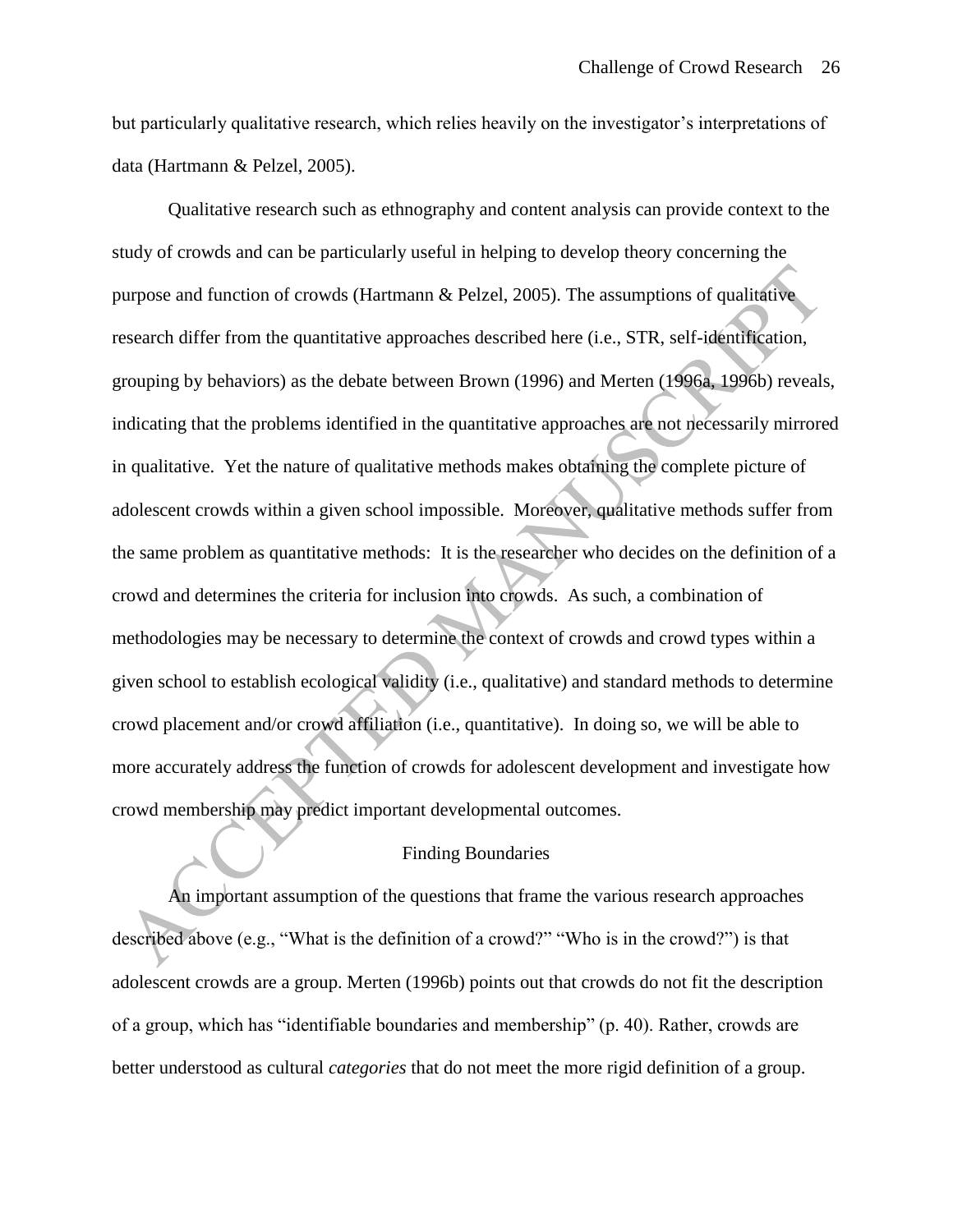Cognitive representations of a category are associated with a *prototype*, an exemplar with all the "features assumed to be true of the group as a whole (the group stereotype)" (Messick & Mackie, 1989). Membership in a category is thus an imprecise determination, one that will vary based on the social learning and experiences upon which an individual's cognitive representation is founded. Perhaps there would be agreement among social raters on the prototype member of each crowd, but the members who exist farther from the central prototype in the radial category will be harder to classify (Rosch & Lloyd, 1978). Each social rater will bring his or her impression of a prototypical crowd member to a rating session. Moreover, one wonders whether crowd membership may be more stable for prototype members of particular crowds compared to those crowd members more loosely associated with a crowd or multiple crowds. Although we know that crowd membership appears less salient in the lives of older adolescents compared to younger adolescents (Brown, et al., 1986; Coleman, 1974), no studies were found that examined the stability of crowd membership in the short-term.

Recent research (Cross, 2008; Delsing et al., 2007) indicates that many adolescents identify with multiple crowds, with particular patterns evident in the various crowd associations. Statistical methods such as factor and cluster analysis make it possible to explore the categorical nature of crowds. Crowd categories are likely to vary according to the definition applied. For example, a sociometric approach (e.g., Brown, 1989; Brown et al., 1986; Brown & Lohr, 1987; Schwendinger & Schwendinger, 1985, 1997) may find different categories of membership than would be found using an interaction-based approach (e.g., Eckert, 1989; Heaven et al., 2008; Sussman, et al., 2000). In regard to developmental research, interaction-based approaches may be identifying friendships and cliques that may or may not overlap with crowd membership for an individual as measured with the sociometric approach. This is an important theoretical issue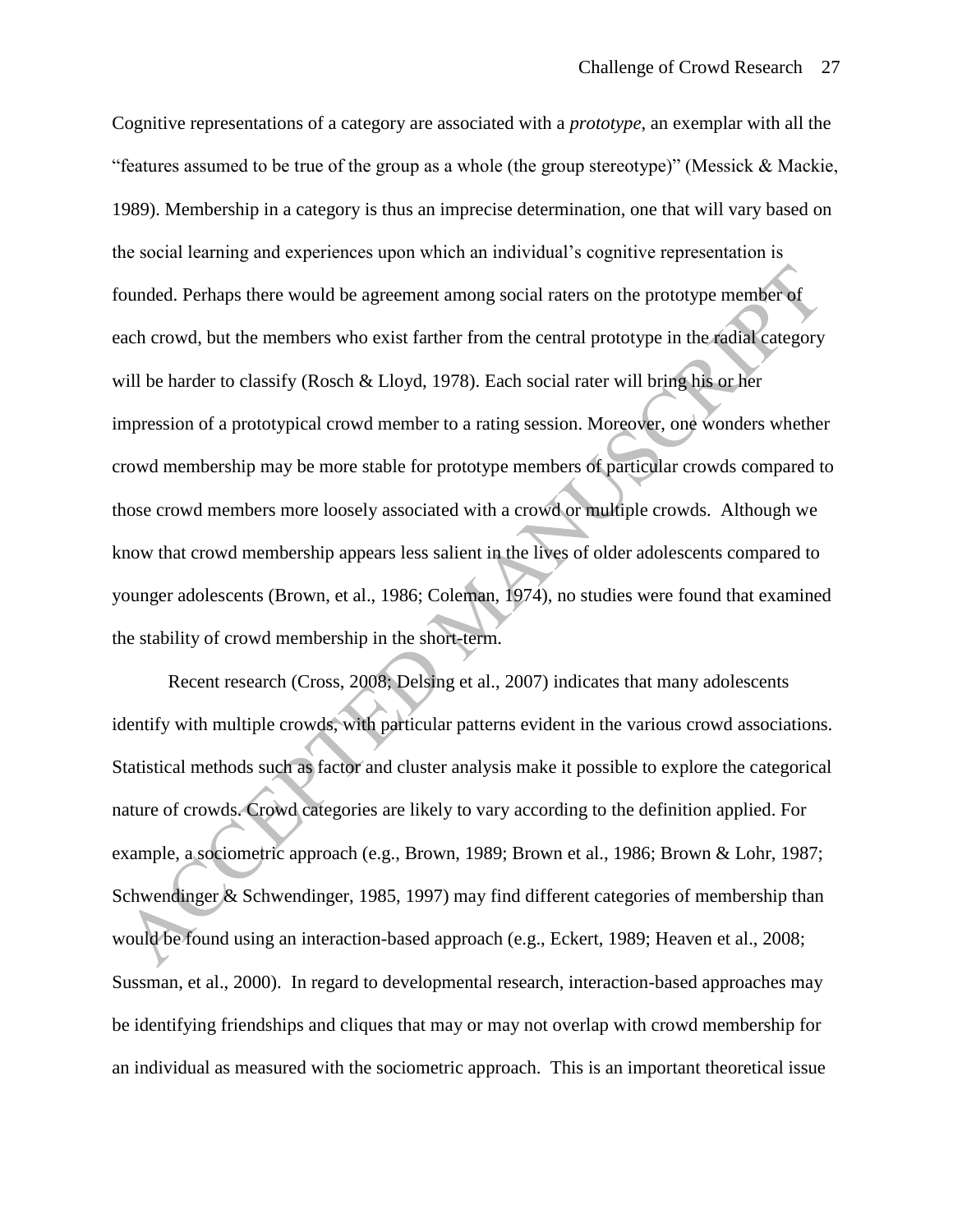given that different developmental functions have been associated with crowds compared to friendships (identity vs. intimacy, respectively; Vérroneau & Vitaro, 2007). This issue must be more closely examined in order to elaborate theoretical models for developmental outcomes associated with the adolescent peer environment.

The STR procedure could be enhanced by creating a more sophisticated stereotype of each group, with distinct delineations of the features of the prototypical crowd member. Brown, Lohr, and Trujillo (1990) attempted to do this, but found that consensus was extremely difficult among their college student sample (*n*=93) and their teen sample (*n*=310). They considered consensus on a crowd's description to be when 65% of respondents described them the same way. "Of the 42 distributions assessed in the college sample (six categories [e.g., dress, sociability, academic attitudes, etc.] for each of seven crowd types, excluding the 'miscellaneous' groups), 60% showed consensus. In the teenage sample, there was consensus on only 44% of the distributions analyzed" (p. 34). The varied cognitive representations of crowds make consistent placement of peers an extremely difficult task.

Undefinable group boundaries hinder the ability of research methods to answer questions related to crowds. Without a conceptual framework of the adolescent social environment that includes a comprehensive definition of crowd, researchers may be looking at different phenomena, rather than studying a single phenomenon. This possibility has not been acknowledged in the crowd research, leading to potentially inconclusive results. The primary problems with the various methods for studying adolescent crowds stem, in part, from the multiple definitions available,. This issue has not been addressed in the literature and yet, hinders the efforts of researchers in their development of theoretical models to explain the function and developmental outcomes associated with adolescent crowd membership.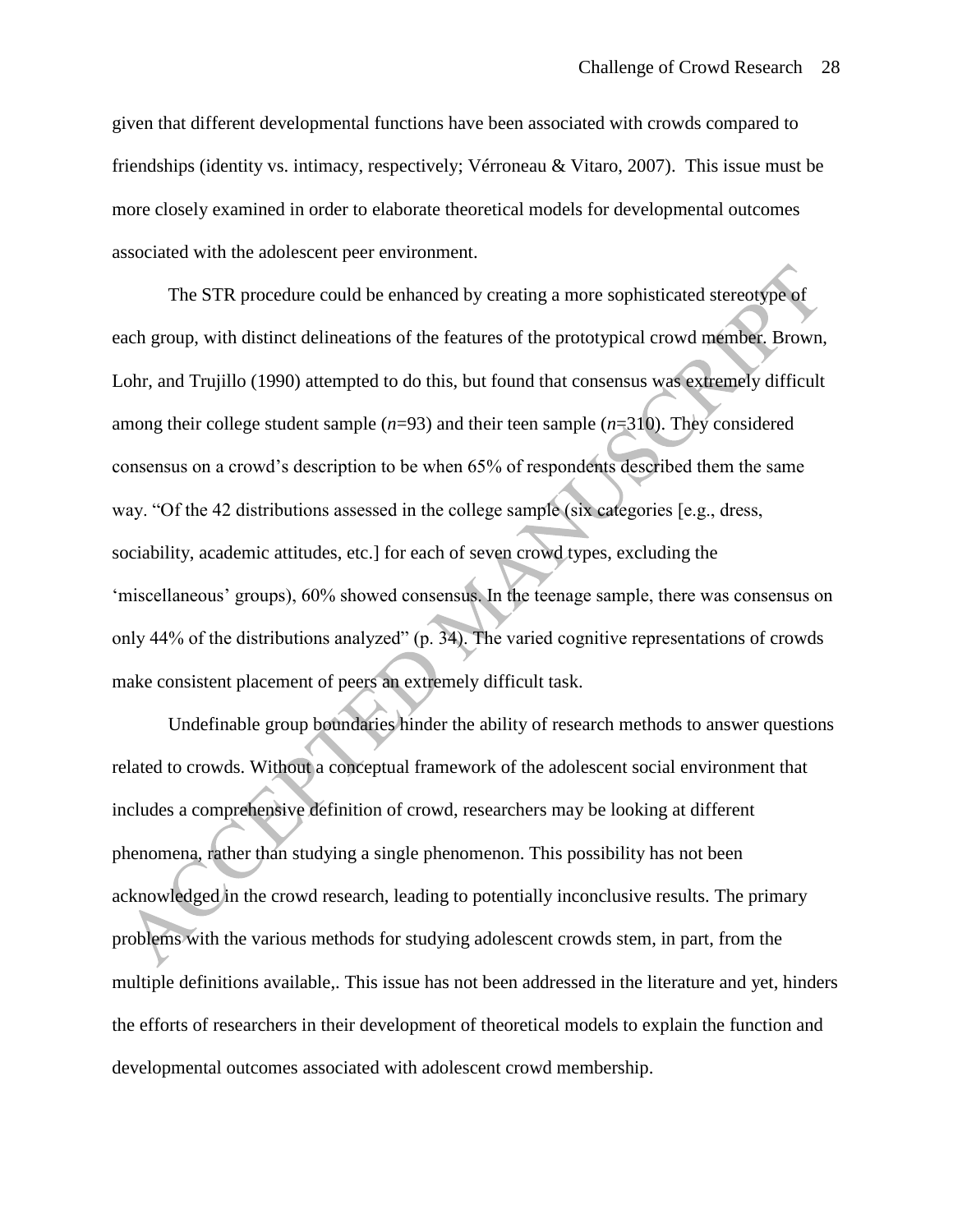#### Moving Beyond Representation Toward Understanding

Adolescent crowd research has been expanding on an unstable foundation. Knowledge has been gathered from varying perspectives, but not drawn together into a cohesive whole. Sussman et al.'s (2007) review of the literature describes the findings of 44 studies conducted without a clear description of adolescent crowds. In fact, Sussman, et al. combined the results of crowd studies that used each of the previously discussed methods to determine characteristics of five general crowd categories (Elites, Athletes, Deviants, Academics, and Others). The assignment of crowd names found in the reviewed research to these five categories was moderately reliable (85%). These five crowds were then described on the basis of characteristics reported in the previous studies. The authors acknowledge the limitations of the "peer group identification" literature, but not the dramatic impact of these limitations. How much confidence should be placed in the findings of differences among crowd member behavior when the samples were identified with widely differing methods?

Perhaps most surprising, the authors state that "Knowing which adolescent peer groups are most likely to engage in problem-prone behavior can help better target preventive efforts" (Sussman, et al., 2007, p. 1623). We believe that statements such as these are extremely premature given the methodological problems within the area of crowd research. Much more evidence is needed to link accurate crowd membership with individual behavior before the idea of using crowd affiliation to target intervention efforts can even be considered.

How can such a major issue as identification of the sample be resolved? Differing definitions of crowd are not necessarily wrong, but they indicate a lack of understanding of the adolescent crowd phenomenon. What will be the impact of a failure to acknowledge the differences inherent in the various approaches to determining crowd membership? If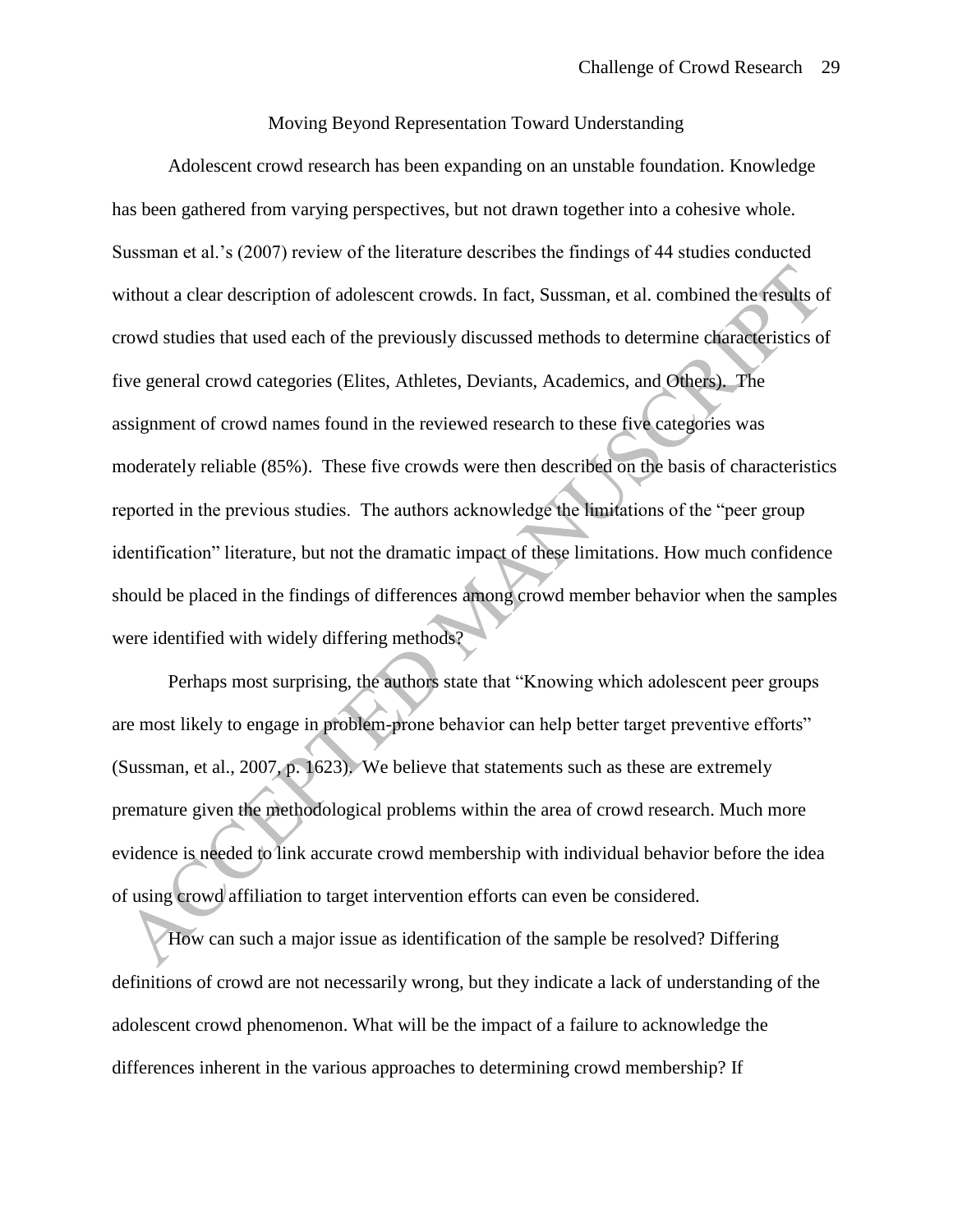membership in a crowd is empirically "proven" to indicate problem behavior through methodologies suffering from Type I- and Type II-like errors in identification, many adolescents will be subjected to inappropriate interventions, while those in need of support go without.

In his analysis of the "archaeology of the human sciences," Michel Foucault (1966/1970) describes a progression of knowledge in the sciences from a  $16<sup>th</sup>$  century acceptance of magical explanations based on the similarity of objects to a late 18<sup>th</sup> and early 19<sup>th</sup> century understanding of the functions shared in organic structures. The phase of knowledge-seeking between these two major time periods Foucault described as the search for identity and difference. Discriminating between objects, seeking the true identity of a thing, lead to the mechanistic worldview that dominated the  $17<sup>th</sup>$  century. In the effort to know the world through its identities, taxonomies were the order of the day. The study of natural history in the  $17<sup>th</sup>$  century was represented in tables, an ordering of plants and animals that shared visible characteristics.

The adolescent crowd literature is replete with examples of similar taxonomies: listings of the names used in various crowd studies (Sussman et al., 2007); listings of the "social-type metaphors" (Schwendinger & Schwendinger, 1985); and descriptions of the behaviors of crowds (e.g., Brown, Lohr & Trujillo, 1990; Cohen, 1979; Coleman, 1961; England & Petro, 1998; Friesen, 1968). The initial phase of the STR method (Brown, 1989; Schwendinger & Schwendinger, 1985) is a way of helping researchers create a taxonomy of crowd names in the school(s) being studied. With all of these representations, however, it is evident that crowds cannot be identified from lists. Many of the sampling errors described above result from an incomplete understanding of adolescent crowds. The reliability of our current study of crowds is in question in part because we do not understand the function of these social categories. In our efforts to understand the social world of adolescents, we are still struggling with "the primacy of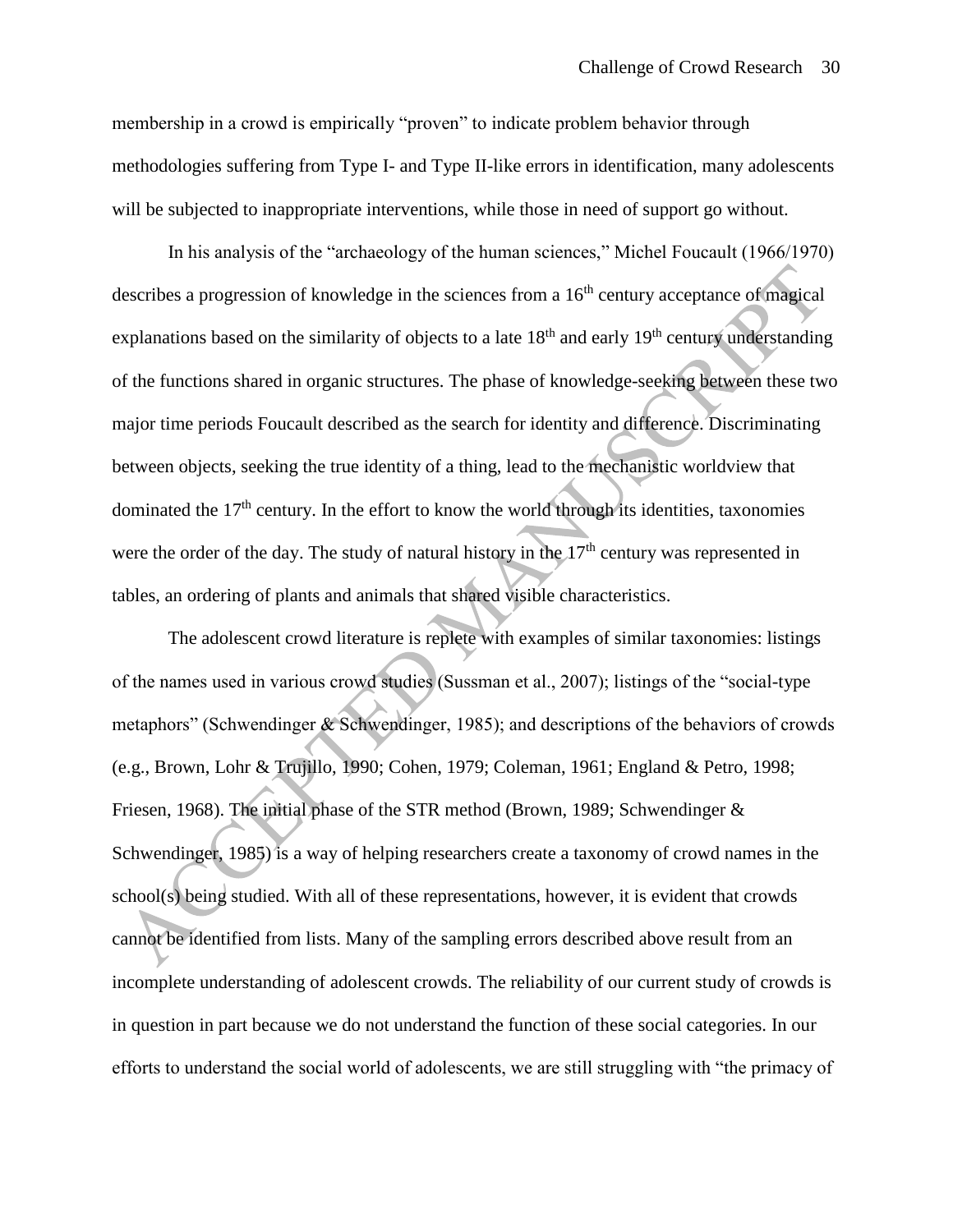representation." The emphasis on naming crowds to the exclusion of an understanding of the function of crowds suggests that crowd researchers need to make the move to a new episteme.

Adolescent culture is a relatively new feature of society, affecting most U.S. teenagers only since the 1930's (Steinberg, 2005). Research on adolescent culture began with the search for identities – who the adolescents and their peer groups are – and differences – how adolescent culture differed from adult culture. Efforts to describe the adolescent social environment dominate contemporary research: how adolescent culture differs from adult culture (e.g., Coleman, 1961); the characteristics of the culture (e.g., Brown, Lohr, & Trujillo, 1990; Eckert, 1989; Gavin & Furman, 1989; Larkin, 1979); how the described culture (crowd) relates to other behavior and outcomes (e.g., Dolcini & Adler, 1994; Eccles & Barber, 1999). Researchers are making efforts to develop an understanding of the function of crowds (Brady, 2004; Brown, Eicher & Petrie, 1986; Brown & Lohr, 1987; Clasen & Brown, 1985; Kinney, 1990; Stone & Brown, 1999; Strouse, 1999; Youniss, McLellan, & Strouse, 1994), but findings are complicated by multiple definitions of the crowd. Problems arise when researchers attempt to determine the effects or correlates of the various crowds before they have fully addressed the issue of multiple definitions.

The lack of consensus on crowd placement among peer raters should also be of concern to crowd researchers. What is the meaning of disagreements among peer raters? Is it systematic? Can research on the effects and correlates of crowds be reliably replicated when using STR, selfidentification, or grouping by behaviors or characteristics? Sussman, et al. (2007) indicate that peer ratings of crowds might "provide a check" (p. 1603) to determine if individuals actually belong to the crowd. Such a check will only be accurate if the definition of "crowd" is the same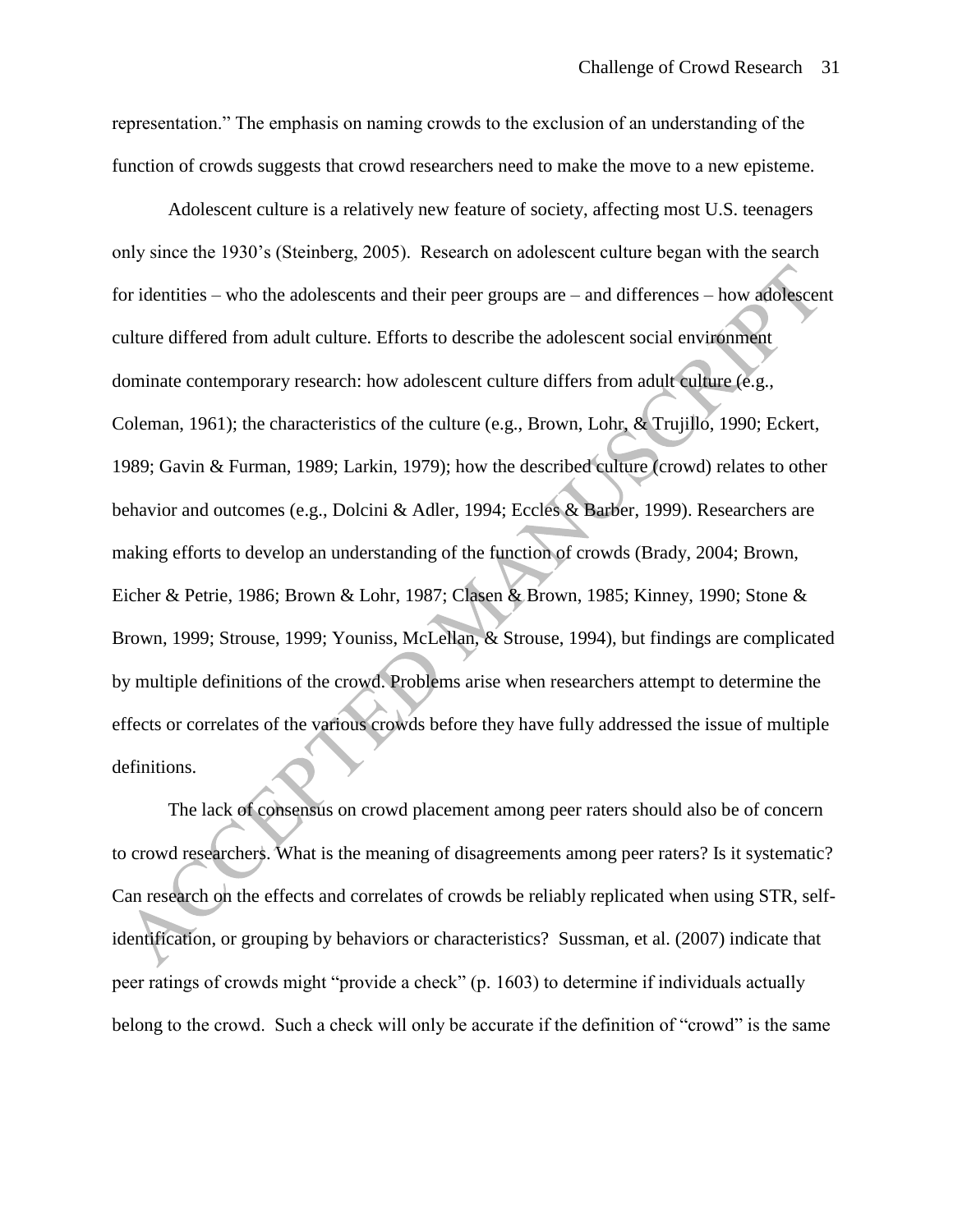for both the peer- and self-identification. More research is needed to determine how these different approaches to determining crowd membership may be related.

In writing of the adolescent peer environment, Brown (1999) suggests, "The task, then, is to design suitable measures of each process within the appropriate level or type of peer relationship" (p. 81). This task is also necessary for the study of the crowd, a subset of the larger adolescent culture. As each of the studies reviewed here was designed, the investigators decided on a definition of the adolescent crowd they wished to study. In some cases, their chosen definition was clearly stated, in others it was not (see Table 1). As a methodology was selected, the adolescent crowd to be studied was determined. Although all of these studies were about "adolescent crowds," the methodologies that follow from these various definitions may actually produce different subsets of adolescent culture. It is appropriate for the research question to drive the selection of a definition of the sample. The literature currently does not acknowledge these various definitions, however, making it appear that the adolescent crowd research is about a single phenomenon, not about various aspects of the adolescent social scene or adolescent psychological development.

In order to advance developmental outcome research and theoretical models of adolescent peer relationships, we can begin to address the issue of multiple definitions through greater specificity in terminology. Current research suggests the following terms: "reputational crowd," based on peer placement; "behavioral crowd," based on behaviors, attitudes, and/or characteristics; "interactional crowd," based on who "hangs out" together; and "affiliation crowd," based on the crowd one identifies with. Once the selected definition is emphasized, the next step will be to determine the composition of these various crowds. Do they overlap? Are they stable, or do adolescents move in and out of these various types of crowd in a systematic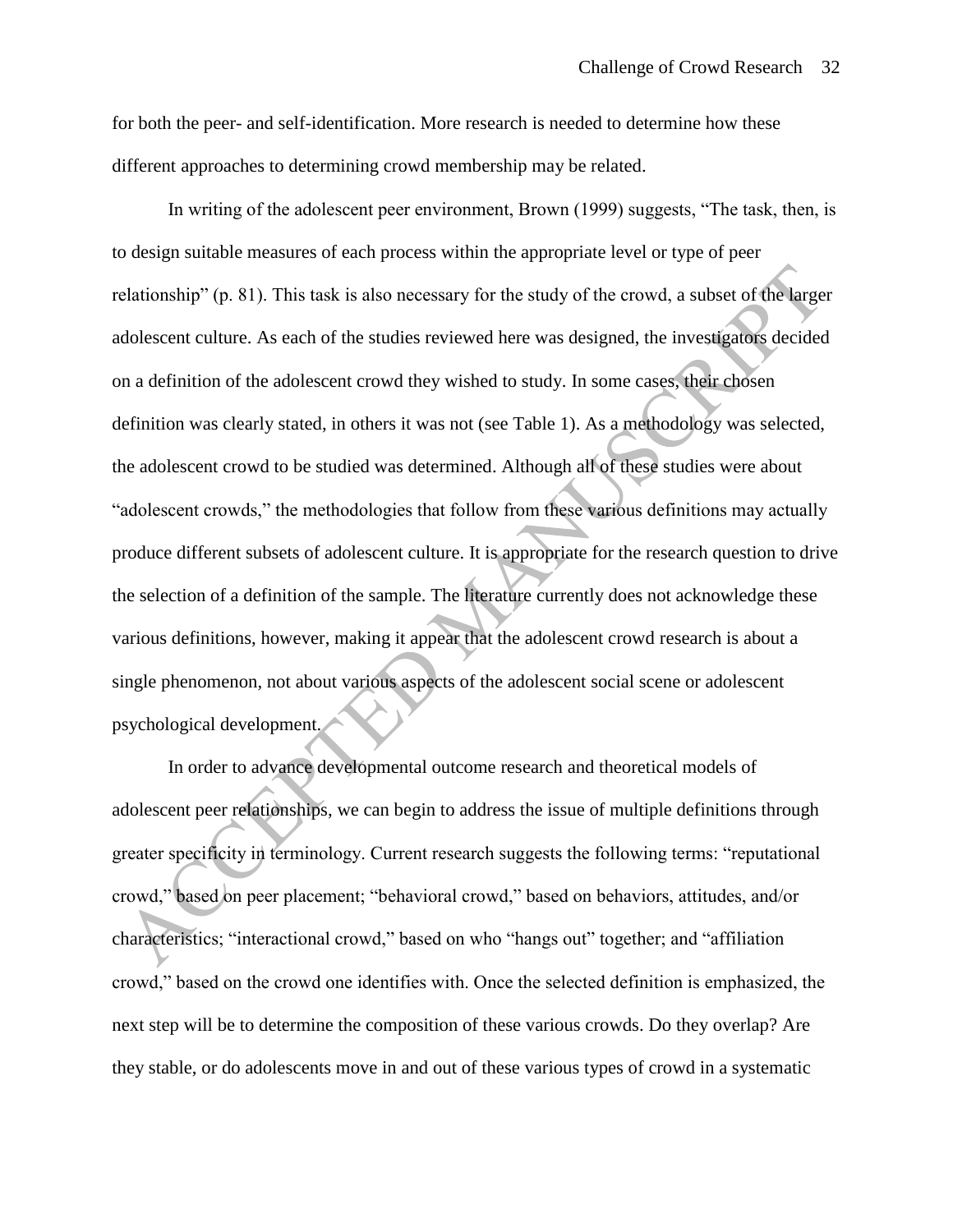manner? What are differences between the members of each of these crowds? Greater attention to the type of adolescent crowd of interest to each research question will lead to new avenues of research, resulting in a greater understanding of the adolescent culture.

Missing from the current body of research is an analysis of the temporal nature of adolescent crowds (D. Merten, personal communication, September, 2007). Does membership in crowds change over time? Some studies have indicated that they do (e.g., Kinney, 1990; Strouse, 1999), but longitudinal studies of adolescents' social behavior are uncommon (c.f., Brown, Freeman, Huang, & Mounts, 1992 cited in Brown, 1999; Eder, 1985; Kinney, 1990). In Heaven et al. (2008), the variables of interest were followed for 3 years, but crowd affiliation was examined only in the first year. The few existing longitudinal studies follow the students for only 2 or 3 of the 6 or 7 years they spend in secondary education. Crowd affiliation or placement may depend on a level of social development, either of the crowd or of the individuals in the crowd. It is imperative to learn what changes are occurring over the full span of an adolescent's exposure to the social environment in schools. Such studies would elucidate the processes and elements affecting the development of social categories, particularly if investigators focus on the different definitions of adolescent crowd (i.e., reputation, interaction, behavior, etc.).

At present, we can assume that research on the effects of crowds will continue on the basis of past research. Investigators will continue to determine crowd membership using the STR, behaviors or characteristics, self-identification, content analysis, and ethnography. As we evaluate the research conducted with these traditional methods, the definition of adolescent crowd should be kept in mind. An emphasis on which crowd definition best fits each research question and clarification of the definition selected will aid our common quest to develop an understanding of the adolescent social world. The goal of a comprehensive theory through which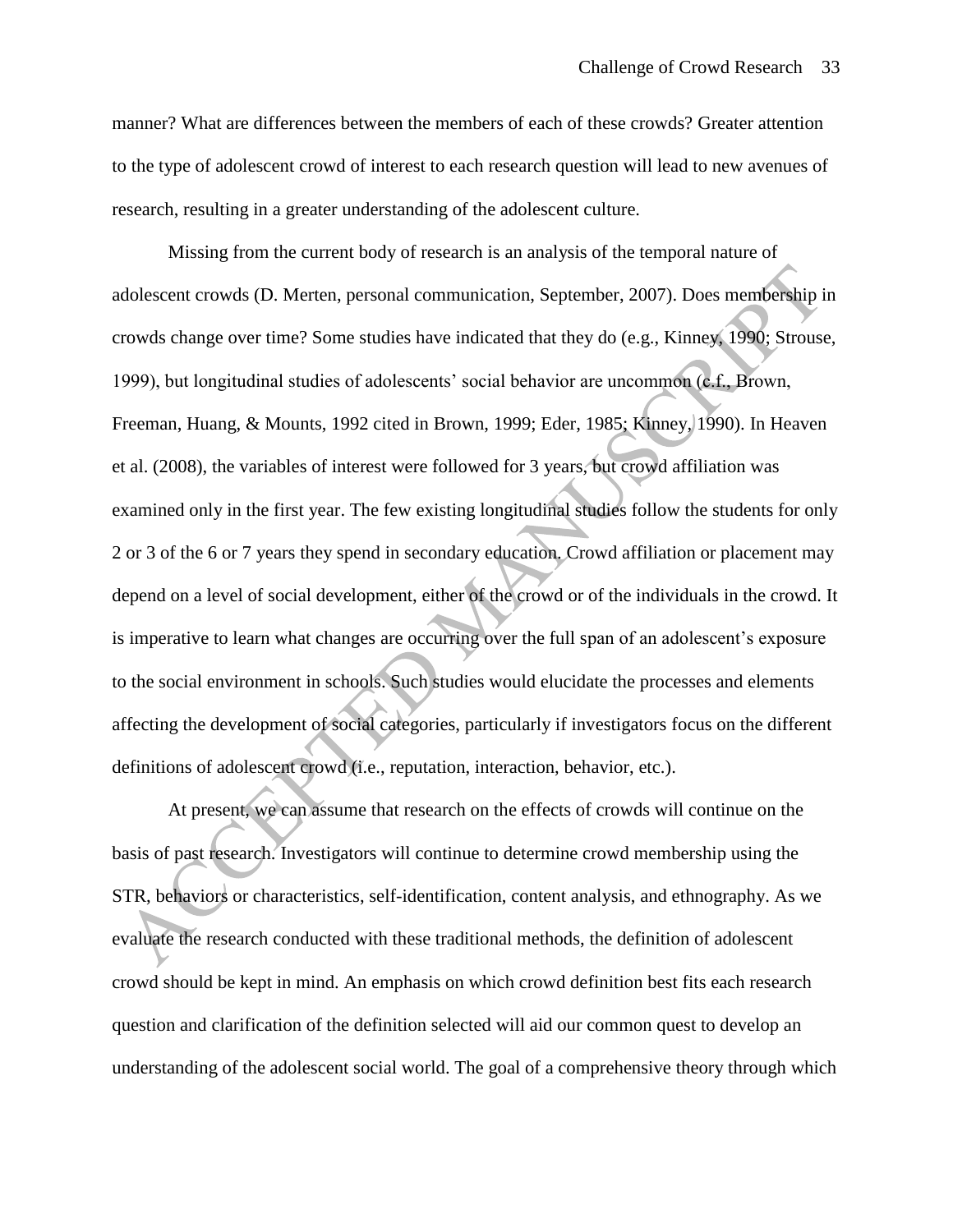researchers can explore the challenging social environment of adolescents must be paramount in this quest.

### Acknowledgements

The authors would like to thank Don E. Merten for advice on early versions of the

manuscript and the two anonymous reviewers who provided useful suggestions for improvement.

A SSC R.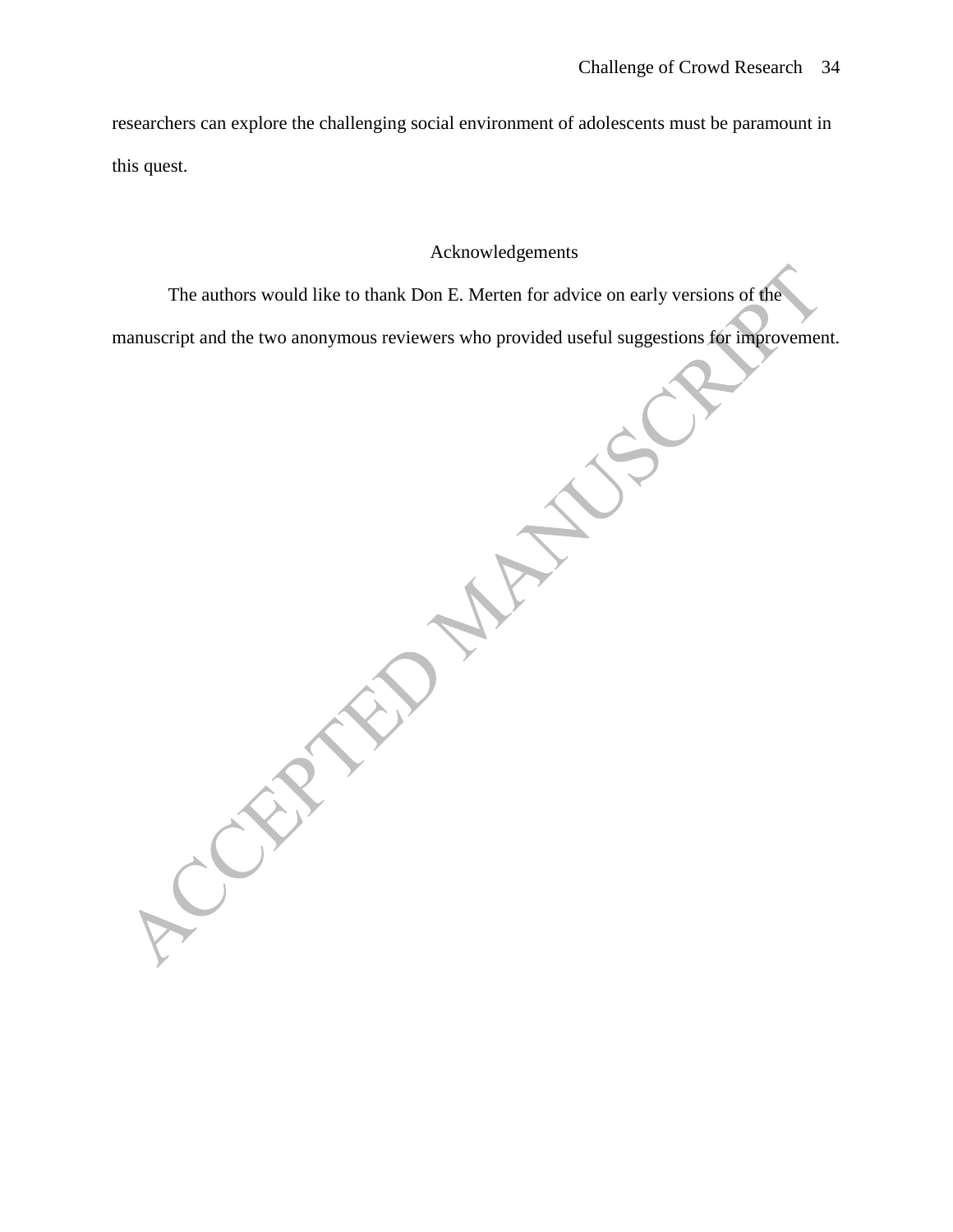#### References

- Barber, B. L., Eccles, J. S., & Stone, M. R. (2001). Whatever happened to the Jock, the Brain, and the Princess? Young adult pathways linked to adolescent activity involvement and social identity. *Journal of Adolescent Research, 16*(5), 429-455.
- Brady, P. (2004). Jocks, teckers, and nerds: The role of the adolescent peer group in the formation and maintenance of secondary school institutional culture. *Discourse: Studies in the Cultural Politics of Education, 25*(3), 351-364.
- Brown, B. B. (1989). Social Type Ratings Interview Manual. Retrieved from http://prsg.education.wisc.edu/Measures.html#m3 on April 20, 2007.
- Brown, B. B. (1990). Peer groups and peer cultures. In S. S. Feldman & G. R. Elliott (Eds.), *At the threshold: The developing adolescent* (pp. 171-196). Cambridge, MA: Harvard University Press.
- Brown, B. B. (1999). Measuring the peer environment of American adolescents. In S. L. Friedman & T. D. Wachs (Eds.), *Assessment of the environment across the lifespan* (pp. 59-90). Washington, DC: American Psychological Association.
- Brown, B. B., Eicher, S. A., & Petrie, S. (1986). The importance of peer group ("crowd") affiliation in adolescence. *Journal of Adolescence, 9*, 73-96.
- Brown, B. B., & Lohr, M. J. (1987). Peer-group affiliation and adolescent self-esteem: An integration of ego-identity and symbolic-interaction theories. *Journal of Personality and Social Psychology, 52*, 47-55.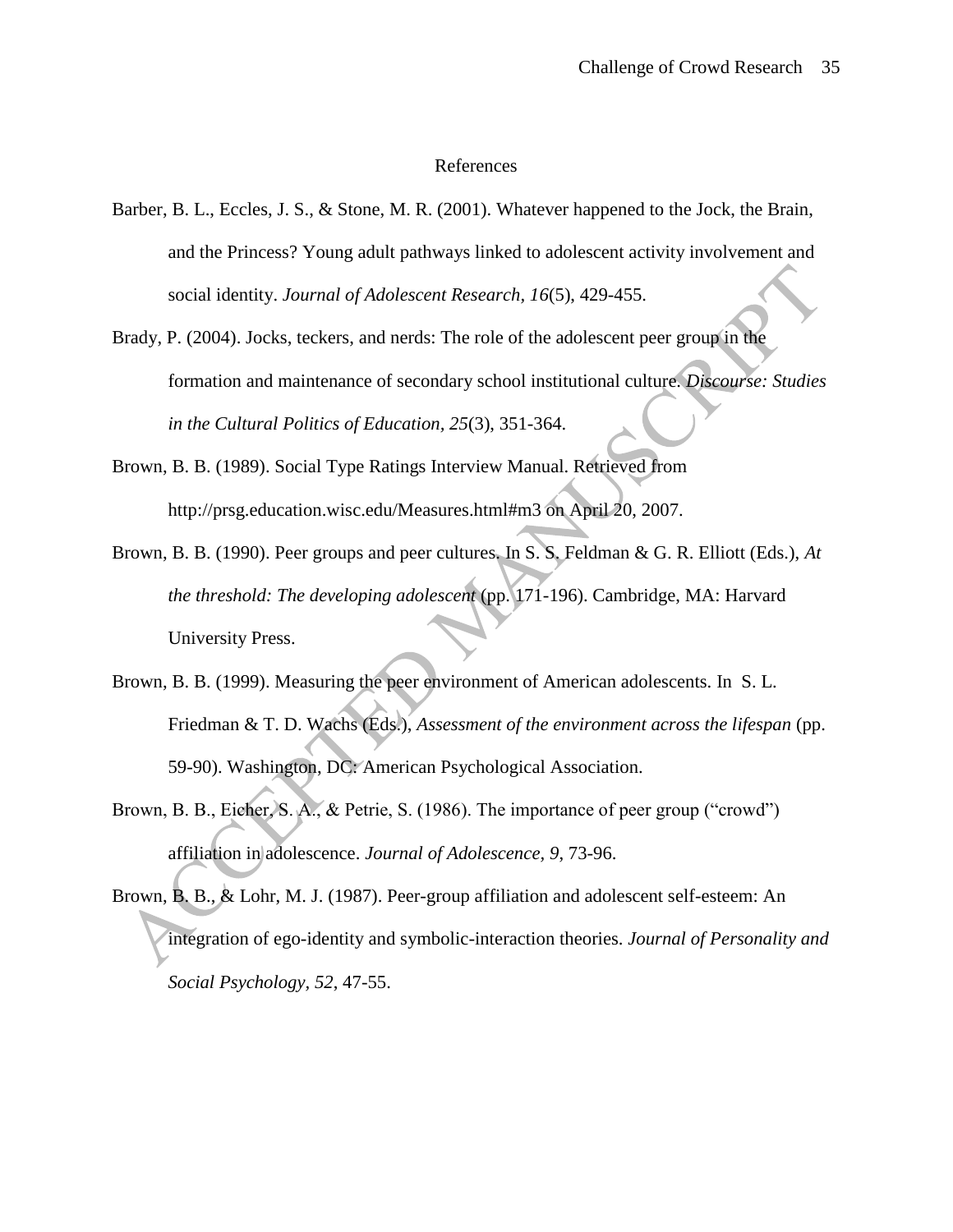- Brown, B. B., Lohr, M. J., & Trujillo, C. (1990). Multiple crowds and multiple life styles: Adolescents' perceptions of peer-group stereotypes. In R. E. Muuss (Ed.), *Adolescent behavior and society: A book of readings* (pp. 30-36). New York: Random House.
- Brown, B. B., Mory, M. S., & Kinney, D. (1994). Casting adolescent crowds in a relational perspective: Caricature, channel and context. In R. Montemayor, G. R. Adams, T. P. Gulotta (Eds.), *Personal relationships during adolescence* (pp. 123-167). Thousand Oaks, CA: Sage.
- Brown, B. B., Mounts, N., Lamborn, S. D., & Steinberg, L. (1993). Parenting practices and peer group affiliation. *Child Development, 64*, 467-482.
- Buff, S. A. (1970). Greasers, dupers and hippies: Three responses to the adult world. In L. Howe (Ed.) *The White majority, (pp. 60-77).* New York: Random House.
- Clasen, D. R., & Brown, B. B. (1985). The multidimensionality of peer pressure in adolescence. *Journal of Youth and Adolescence, 14*(6), 451-468.
- Cohen, J. (1979). High school subcultures and the adult world. *Adolescence, 55*, 491-502.
- Coleman, J. C. (1974). *Relationships in adolescence*. London: Routledge.
- Coleman, J. S. (1961). *The adolescent society*. New York: Free Press.
- Corsaro, W. A., & Eder, D. (1990). Children's peer cultures. *Annual Review of Sociology, 16,*  197-220.

Cross, J. R. (2008). *The influence of family and peer socialization on adolescent beliefs about intergroup relations.* Unpublished doctoral dissertation, Ball State University, Muncie, IN.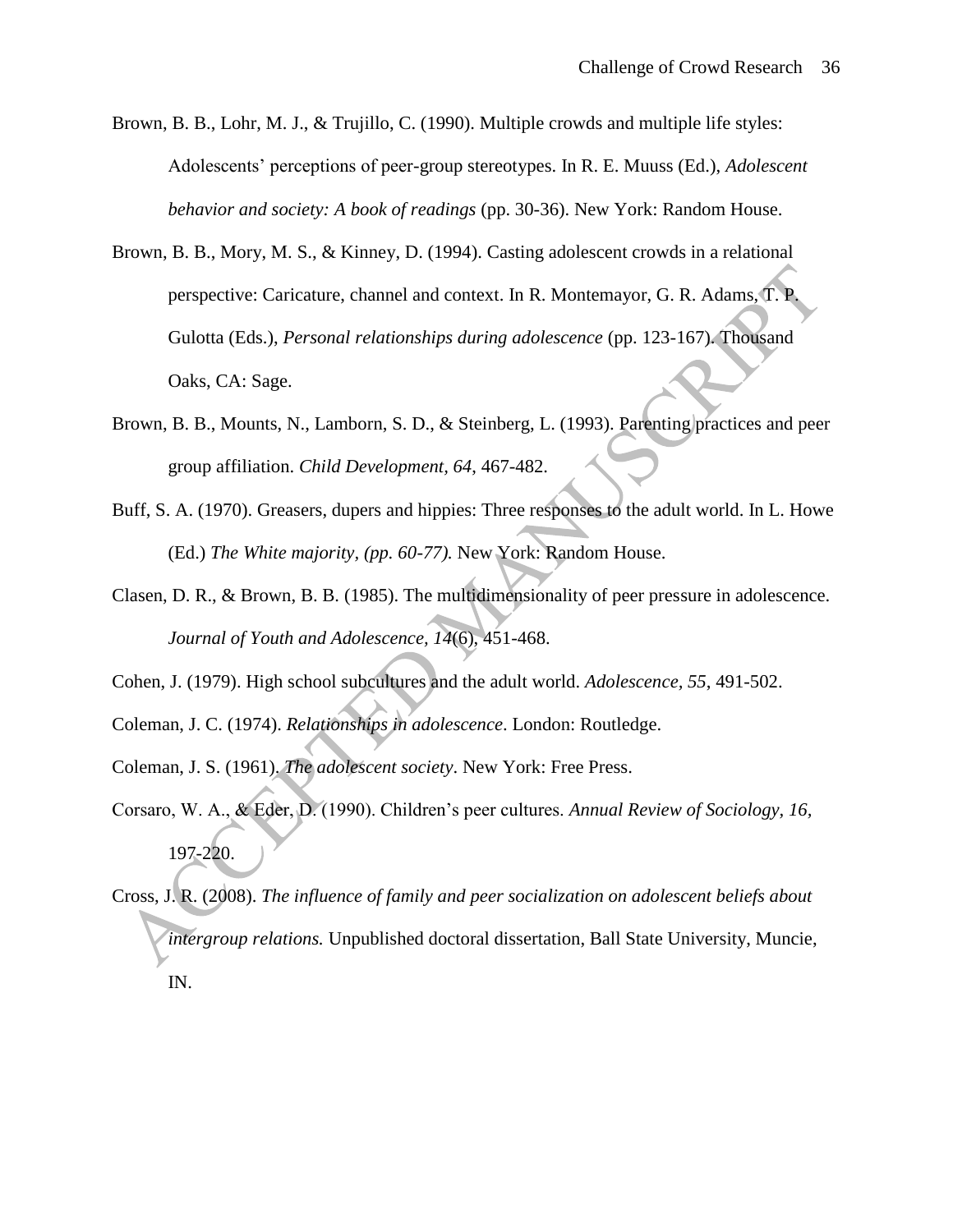- Delsing, M. J. M. H., ter Bogt, T. F. M., Engels, R. C. M. E., & Meeus, W. H. J. (2007). Adolescents' peer crowd identification in the Netherlands: Structure and associations with problem behaviors. *Journal of Research on Adolescents, 17*(2), 467-480.
- Dolcini, M. M., & Adler, N. E. (1994). Perceived competencies, peer group affiliation, and risk behavior among early adolescents. *Health Psychology 13*(6), 496-506.
- Downs, W. R., & Rose, S. R. (1991). The relationship of adolescent peer groups to the incidence of psychosocial problems. *Adolescence, 26*, online version retrieved 4/13/07.

Dunphy, D. C. (1969). *Cliques, crowds, and gangs.* Melbourne, Australia: Cheshire.

- Durbin, D. L., Darling, N., Steinberg, L., & Brown, B. B. (1993). Parenting style and peer group membership among European-American adolescents. *Journal of Research on Adolescence, 3*(1), 87-100.
- Eccles, J. S., & Barber, B. L. (1999). Student council, volunteering, basketball, or marching band: What kind of extracurricular involvement matters? *Journal of Adolescent Research, 14*(1), 10-43.
- Eckert, P. (1989). *Jocks & Burnouts: Social categories and identity in the high school*. New York: Teachers College.
- Eder, D. (1985). The cycle of popularity: Interpersonal relations among female adolescents. *Sociology of Education, 58*, 154-165.
- England, E. M., & Petro, K. D. (1998). Middle school students' perceptions of peer groups: Relative judgments about group characteristics. *Journal of Early Adolescence, 18*(4), 349-373.
- Erikson, E. H. (1968). *Identity, youth, and crisis*. New York: Norton.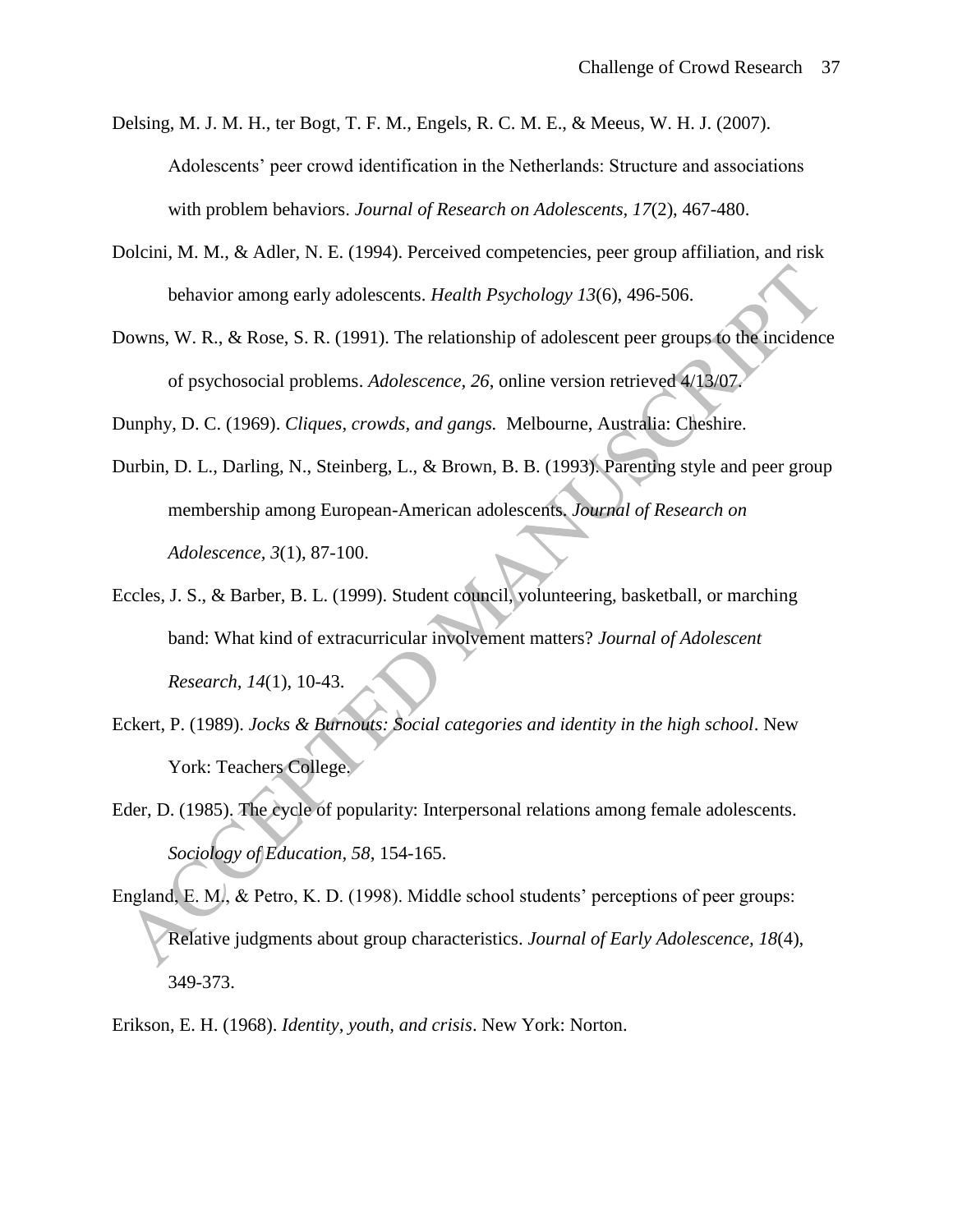- Foucault, M. (1970). *The order of things: An archaeology of the human sciences*. New York: Pantheon. (Original work published 1966)
- Friesen, D. (1968). Academic-Athletic-Popularity syndrome in the Canadian high school society. *Adolescence, 3*, 39-52.
- Gall, M. D., Gall, J. P., & Borg, W. R. (2003). *Educational research: An introduction*. Boston: Allyn & Bacon.
- Garner, R., Bootcheck, J., Lorr, M., & Rauch, K. (2006). The adolescent society revisited: Cultures, crowds, climates and status structures in seven secondary schools. *Journal of Youth and Adolescence, 35*(6), 1023-1035.
- Gavin, L. A., & Furman, W. (1989). Age differences in adolescents' perceptions of their peer groups. *Developmental Psychology, 25*, 827-834.
- Giorgi, A. (1970). *Psychology as a human science: A phenomenological approach.* New York: Harper & Row.
- Hartmann, D. P., & Pelzel, K. E. (2005) Design, measurement, and analysis in developmental research. In M. E. Lamb & M. H. Bornstein (Eds.) *Developmental science: An advanced*   $textbook (5<sup>th</sup> ed.)$  (pp. 103-184). Mahwah, NJ: Lawrence Erlbaum.
- Heaven, P. C. L., Ciarrochi, J., Vialle, W. (2008). Self-nominated peer crowds, school achievement, and psychological adjustment in adolescents: A longitudinal analysis. *Personality and Individual Differences, 44*, 977-988.
- Heaven, P. C. L., Ciarrochi, J., Vialle, W., & Cechavicuite, I. (2005). Adolescent peer crowd self-identification, attributional style and perceptions of parenting. *Journal of Community & Applied Social Psychology, 15*, 313-318.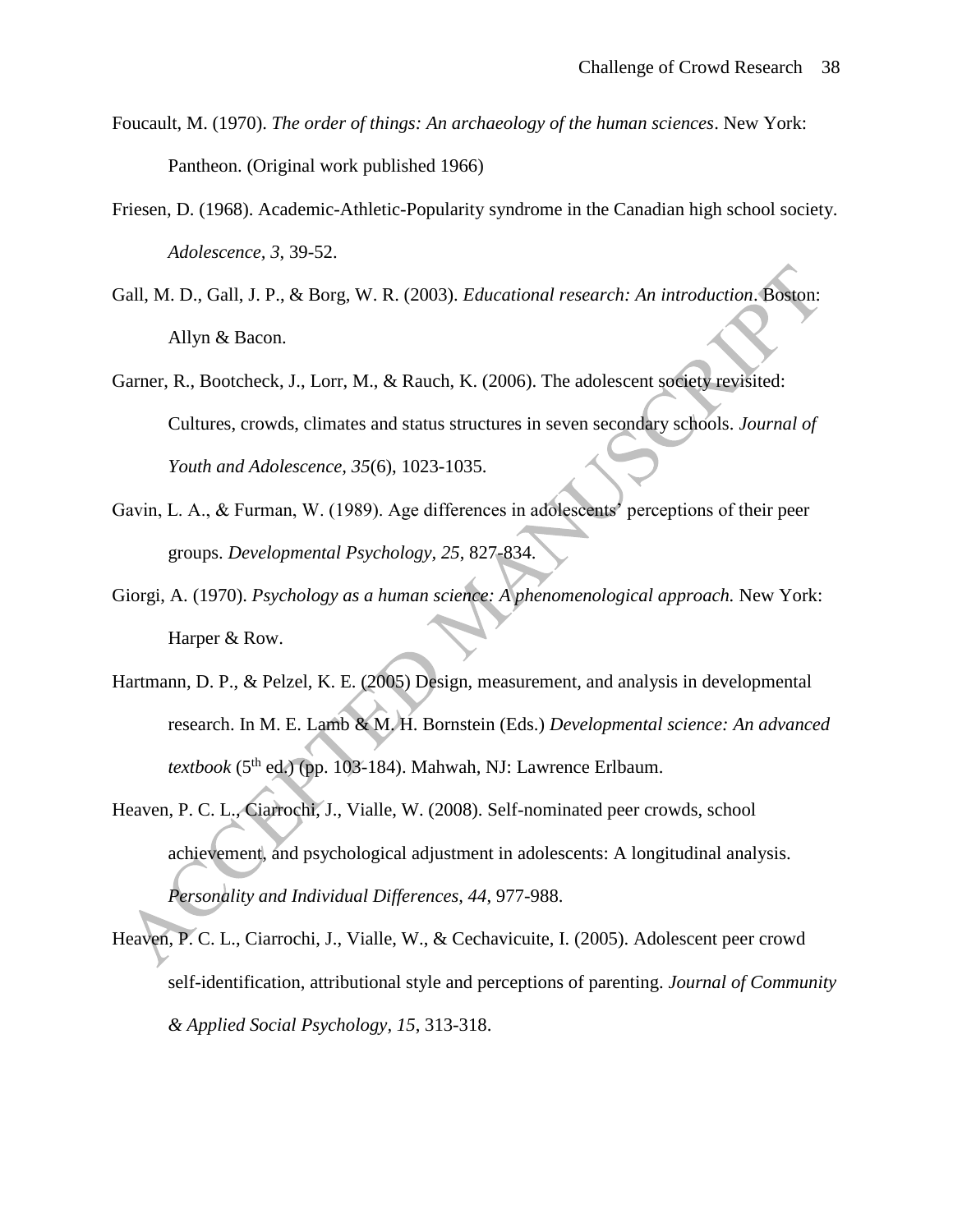- Hollingshead, A. B. (1975). *Elmtown's Youth and Elmtown Revisited* (rev. ed.) New York: John Wiley & Sons.
- Husserl, E. (1962). *Cartesian meditations* (D. Cairns, Trans.). The Hague: Matius Nijhof.
- Johnson, J. A. (1987). Influence of adolescent social crowds on the development of vocational identity. *Journal of Vocational Behavior, 31*, 182-199.
- Kahn, C. M. (1989). *Family relationships and friendships in adolescence: Continuities and discontinuities.* Unpublished doctoral dissertation, Department of Psychology, The Catholic University of America.
- Kinney, David A. (1990). Dweebs, headbangers and trendies: Adolescent identity formation and change within socio-cultural contexts. Unpublished doctoral dissertation, Indiana University, Bloomington.
- Kinney, D. A. (1993). From nerds to normals: The recovery of identity among adolescents from middle school to high school. *Sociology of Education, 66*, 21-40.
- Kinney, D. A. (1999). From "headbangers" to "hippies": Delineating adolescents' active attempts to form an alternative peer culture. *New Directions for Child and Adolescent Development, 84*, 21-35.
- La Greca, A. M., & Harrison, H. M. (2005). Adolescent peer relations, friendships, and romantic relationships: Do they predict social anxiety and depression? *Journal of Clinical Child and Adolescent Psychology, 34*, 49-61.
- La Greca, A. M., Prinstein, M. J., & Fetter, M. D. (2001). Adolescent peer crowd affiliation: Linkages with health-risk behaviors and close friendships. *Journal of Pediatric Psychology, 26*(3), 131-143.

Larkin, R. W. (1979) *Suburban youth in cultural crisis*. New York: Oxford University Press.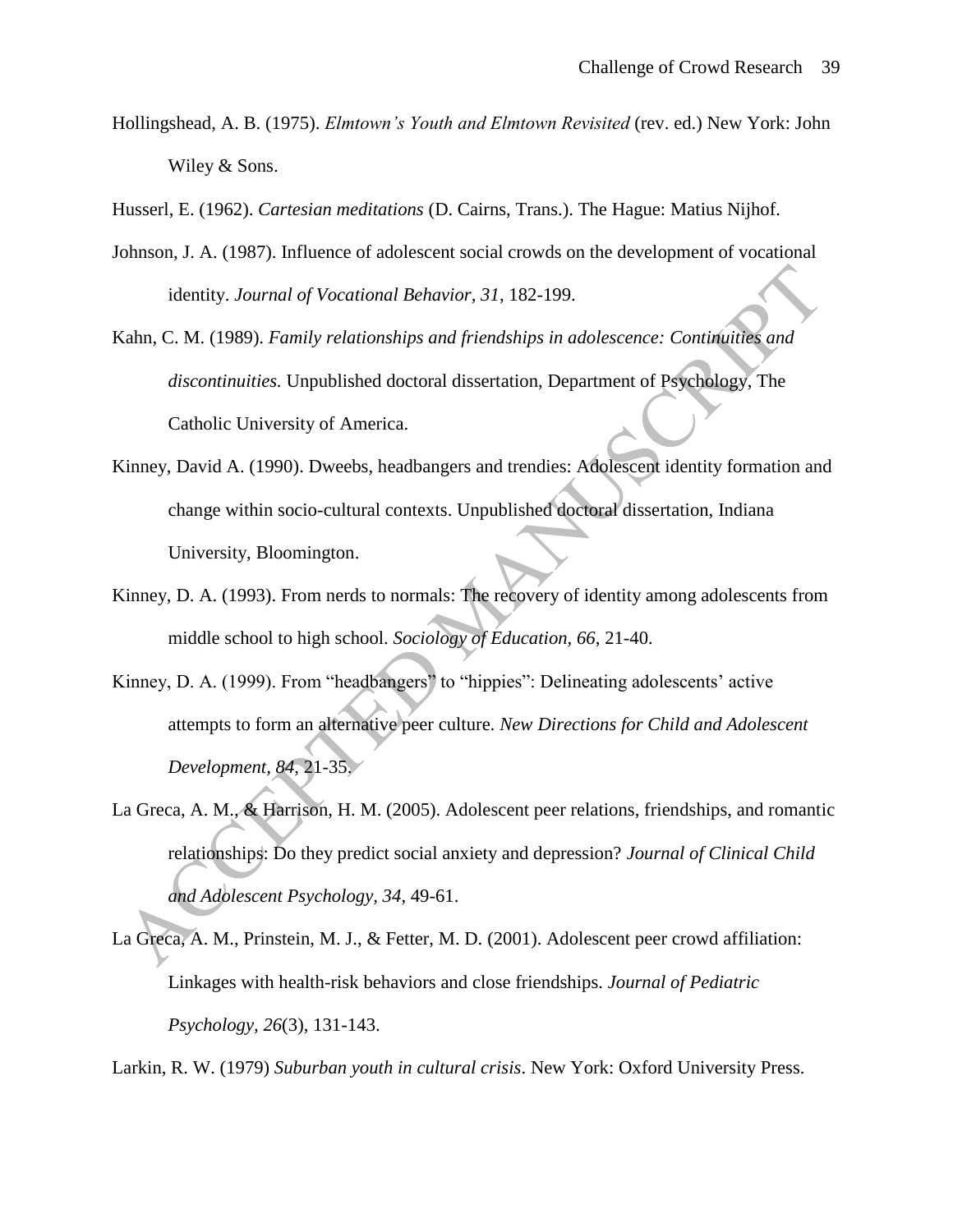- McFarland, D., & Pals, H. (2005). Motives and contexts of identity change: A case for network effects. *Social Psychology Quarterly, 68*(4), 289-315.
- Merten, D. E. (1996a). Visibility and vulnerability: Responses to rejection by nonaggressive junior high school boys. *Journal of Early Adolescence, 16*(1), 5-26.
- Merten, D. E. (1996b). Information versus meaning: Toward a further understanding of early adolescent rejection. *Journal of Early Adolescence, 16*(1), 37-45.
- Messick, D. M., & Mackie, D. M. (1989). Intergroup relations. *Annual Review of Psychology, 40*, 45-81.
- Mosbach, P., & Leventhal, H. (1988). Peer group identification and smoking: Implications for intervention. *Journal of Abnormal Psychology, 97,* 238-245.
- Rigsby, L. C., & McDill, E. L. (1975). Value orientations of high school students. In H. R. Stub (Ed.), *The sociology of education: A sourcebook* (pp. 53-75). Homewood, IL: Dorsey.
- Rosch, E., & Lloyd, B. (Eds.) (1978). *Cognition and categorization.* Hillsdale, NJ: Erlbaum.
- Roth, W. D., & Mehta, J. D. (2002). The Rashomon effect: Combining positivist and interpretivist approaches in the analysis of contested events. *Sociological Methods & Research, 31*(2), 131-173.
- Schwendinger, H., & Schwendinger, J. R. (1985). *Adolescent subcultures and delinquency*. New York: Praeger.
- Schwendinger, H., & Schwendinger, J. R. (1997). Charting subcultures at a frontier of knowledge. *British Journal of Sociology, 48*(1), 71-94.

Steinberg, L. D. (2005). *Adolescence*. New York: McGraw-Hill.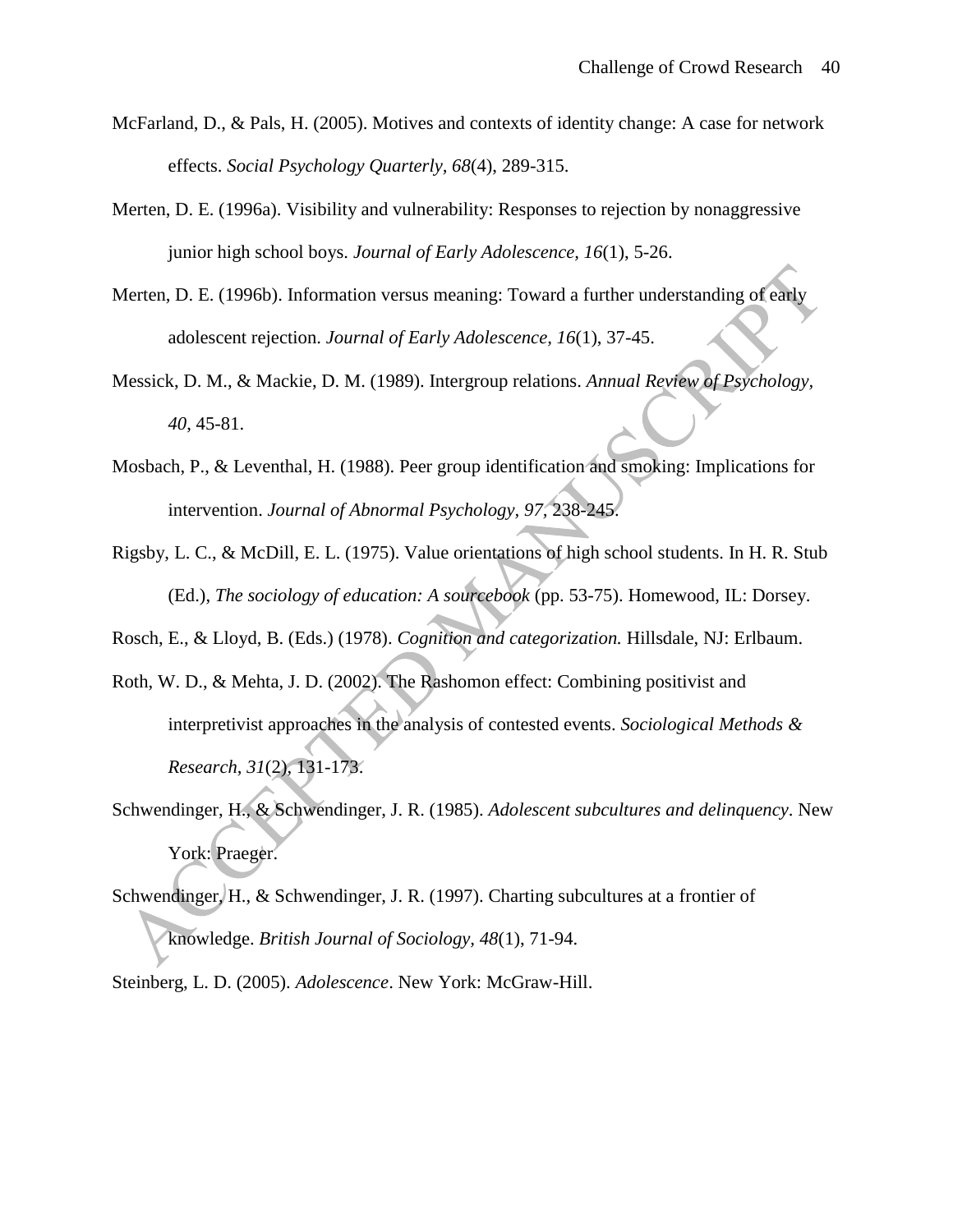- Stone, M. R., & Brown, B. B. (1998). In the eye of the beholder: Adolescents' perceptions of peer crowd stereotypes. In R. Muuss (Ed.), *Adolescent behavior and society: A book of readings* (5th ed.; pp. 158-169). Boston : McGraw-Hill.
- Stone, M. R., & Brown, B. B. (1999). Identity claims and projections: Descriptions of self and crowds in secondary school. *New Directions for Child and Adolescent Development, 84, 7-20.*
- Strouse, D. L. (1999). Adolescent crowd orientations: A social and temporal analysis. *New Directions for Child and Adolescent Development, 84*, 37-54.
- Sussman, S., Dent, C. W., & McCullar, W. J. (2000). Group self-identification as a prospective predictor of drug use and violence in high-risk youth. *Psychology of Addictive Behaviors, 14*(2), 192-196.
- Sussman, S., Pokhrel, P., Ashmore, R. D., & Brown, B. B. (2007). Adolescent peer group identification and characteristics: A review of the literature. *Addictive Behaviors, 32*, 1602-1627.
- Urberg, K. A. (1992). Locus of peer influence: Social crowd and best friend. *Journal of Youth and Adolescence, 21*(4), 439-450.
- Urberg, K. A., Değirmencioğlu, S. M., Tolson, J. M., & Halliday-Scher, K. (1995). The structure of adolescent peer networks. *Developmental Psychology, 31*(4), 540-547.

Urberg, K. A., Değirmencioğlu, S. M., Tolson, J. M., & Halliday-Scher, K. (2000). Adolescent social crowds: Measurement and relationship to friendships. *Journal of Adolescent Research, 15*(4), 427-445.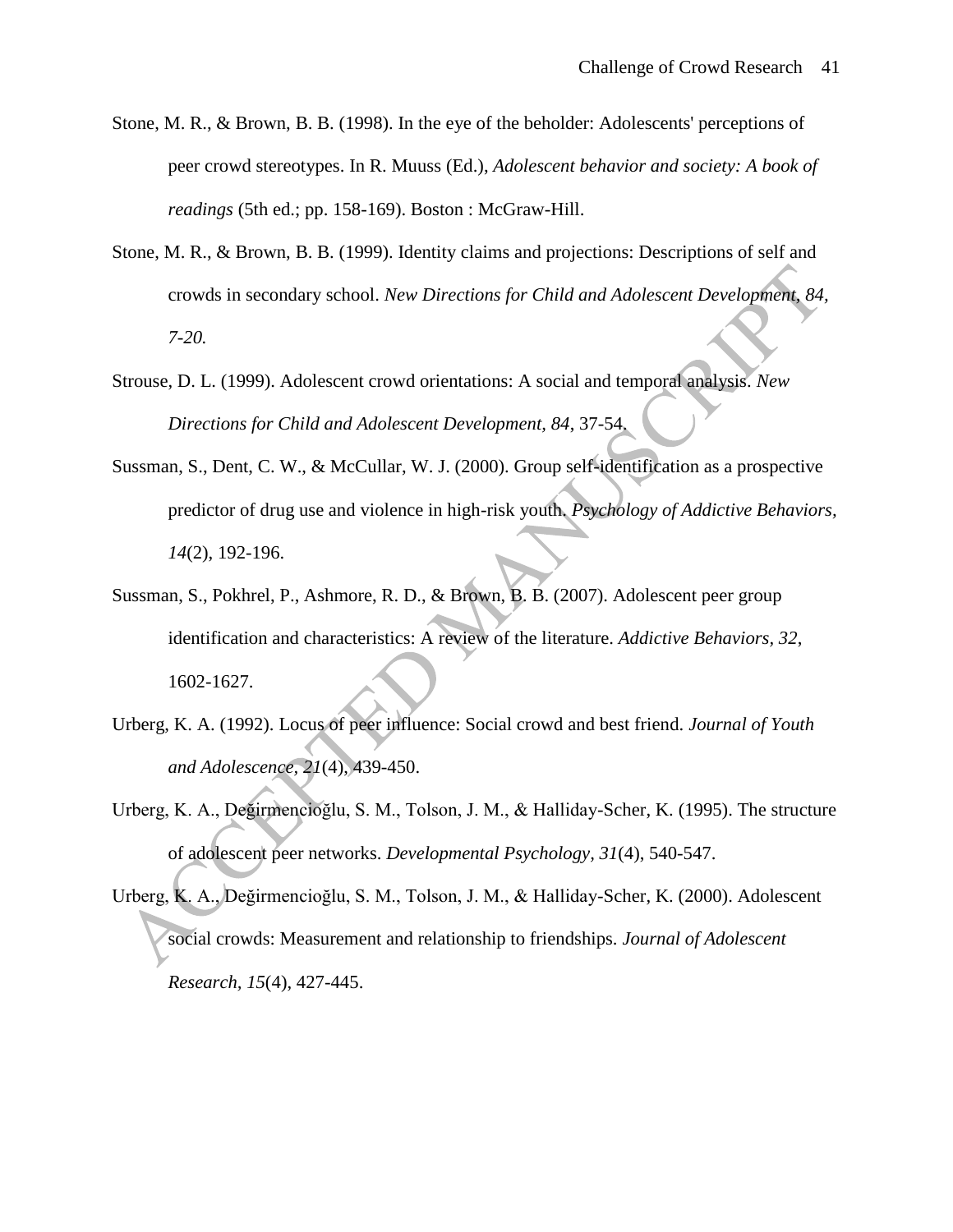- Varenne, H. (1982). Jocks and freaks: The symbolic structure of the expression of social interaction among American senior high school students. In G. Spindler (Ed.), *Doing the ethnography of schooling* (pp. 210-235). New York: Rinehart and Winston.
- Vérroneau, M.-H., & Vitaro, F. (2007). Social experiences with peers and high school graduation: A review of theoretical and empirical research. *Educational Psychology, 27*(3), 419-445.
- Youniss, J., McLellan, J. A., & Mazer, B. (2001). Voluntary service, peer group orientation, and civic engagement. *Journal of Adolescent Research, 16*(5), 456-468.
- Youniss, J., McLellan, J. A., & Strouse, D. (1994). "We're popular, but we're not snobs": Adolescents describe their crowds. In R. Montemayor, G. R. Adams, & T. P. Gulotta (Eds.), *Personal relationships during adolescence* (pp. 101-122). Thousand Oaks, CA: Sage.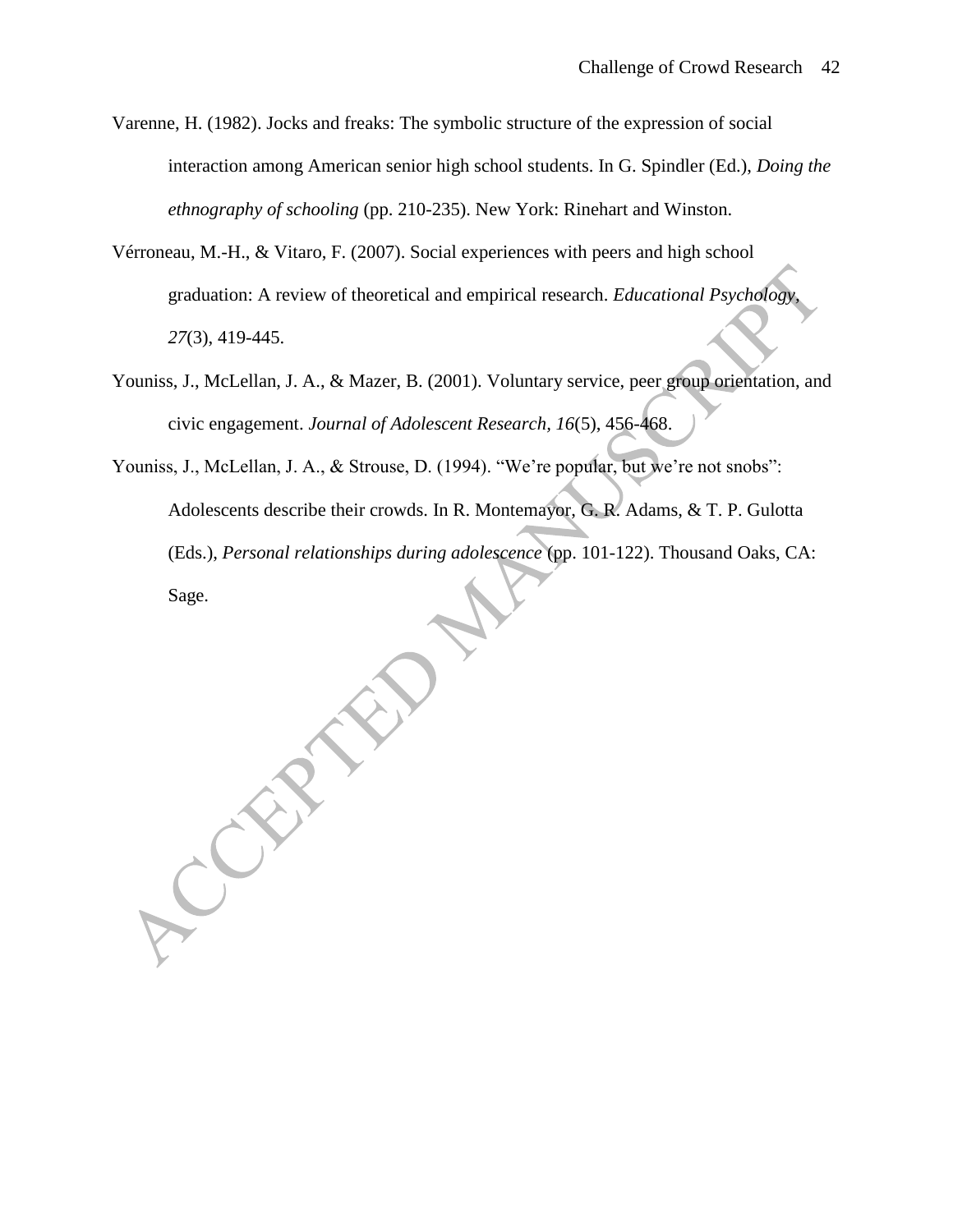| Table 1. Definitions in Adolescent Crowd Research Studies |                                         |                                                                                       |
|-----------------------------------------------------------|-----------------------------------------|---------------------------------------------------------------------------------------|
| Study                                                     | Methodology                             | Crowd Definition                                                                      |
| Hollingshead,                                             | Social-Type Rating (without             | "reputational categories" (p. 164)                                                    |
| 1975                                                      | procedures)                             |                                                                                       |
| Schwendinger &                                            | Social-Type Rating                      | "We call these labels [e.g., socialites, preppies, jocks, greasers, kickers,          |
| Schwendinger,                                             |                                         | homeboys, vatos, druggies] 'social-type metaphors' because their meanings,            |
| 1985, 1997                                                |                                         | among other things, signify social regularities in personal behavior." (p. 72)        |
| Clasen & Brown,                                           | Social-Type Rating                      | "the adolescent social world is comprised of an array of peer groups, or 'crowds,'    |
| 1985                                                      |                                         | that vary substantially in normative attitudes, interests, and behaviors" (p. 453)    |
| Brown, Eicher, &                                          | Social-Type Rating                      | "school- or neighborhood-based collectives commonly referred to as peer groups        |
| Petrie, 1986                                              |                                         | or 'crowds'" $(p. 73)$                                                                |
| Brown & Lohr,                                             | Social-Type Rating                      | "the set of large, relatively amorphous groups or 'crowds' that appear at the         |
| 1987                                                      |                                         | beginning of the teenage years" (p. 47)                                               |
| Brown, Mounts,                                            | Social-Type Rating                      | "adolescents  are 'selected into' a particular crowd by virtue of the reputation      |
| Lamborn, &                                                |                                         | they establish among their peers (Brown, 1990)" (p. 468)                              |
| Steinberg, 1993                                           |                                         |                                                                                       |
| Brown, Mory &                                             | Social-Type Rating                      | "Crowds refer to collections of adolescents identified by the interests, attitudes,   |
| Kinney, 1994                                              |                                         | abilities, and/or personal characteristics they have in common." (p. 123)             |
| Dolcini & Adler,                                          | Social-Type Rating                      | "emerge during early adolescence and tend to be larger and more loosely               |
| 1994                                                      |                                         | organized than cliques typically about one third of students are not identified as    |
|                                                           |                                         | crowd members." (pp. 496-497)                                                         |
| Stone & Brown,                                            | Social-Type Rating                      | Study 1: "six domains commonly used to characterize crowds: dress and                 |
| 1998                                                      | Study 1: Describing characteristics of  | grooming styles; sociability (the way members related to students outside their       |
|                                                           | crowds                                  | group); academic attitudes (how students felt about school achievement and            |
|                                                           | Study 2: Social-Type Rating with peer   | learning); the crowd's hangout at school; typical weekend activities; and             |
|                                                           | nomination into named crowds            | participation in five types of school-sponsored extracurricular activities" (p. 159). |
|                                                           |                                         |                                                                                       |
| Stone & Brown,                                            | Social-Type Rating & Group by           | "reputation-based abstract social categories" (p. 7)                                  |
| 1999                                                      | behaviors                               |                                                                                       |
|                                                           | "Respondents' identification with each  |                                                                                       |
|                                                           | crowd was computed as the number of     |                                                                                       |
|                                                           | matches between an individual's self-   |                                                                                       |
|                                                           | description and the description of that |                                                                                       |
|                                                           | crowd in the domains of dress and       |                                                                                       |

*Table 1. Definitions in Adolescent Crowd Research Studies*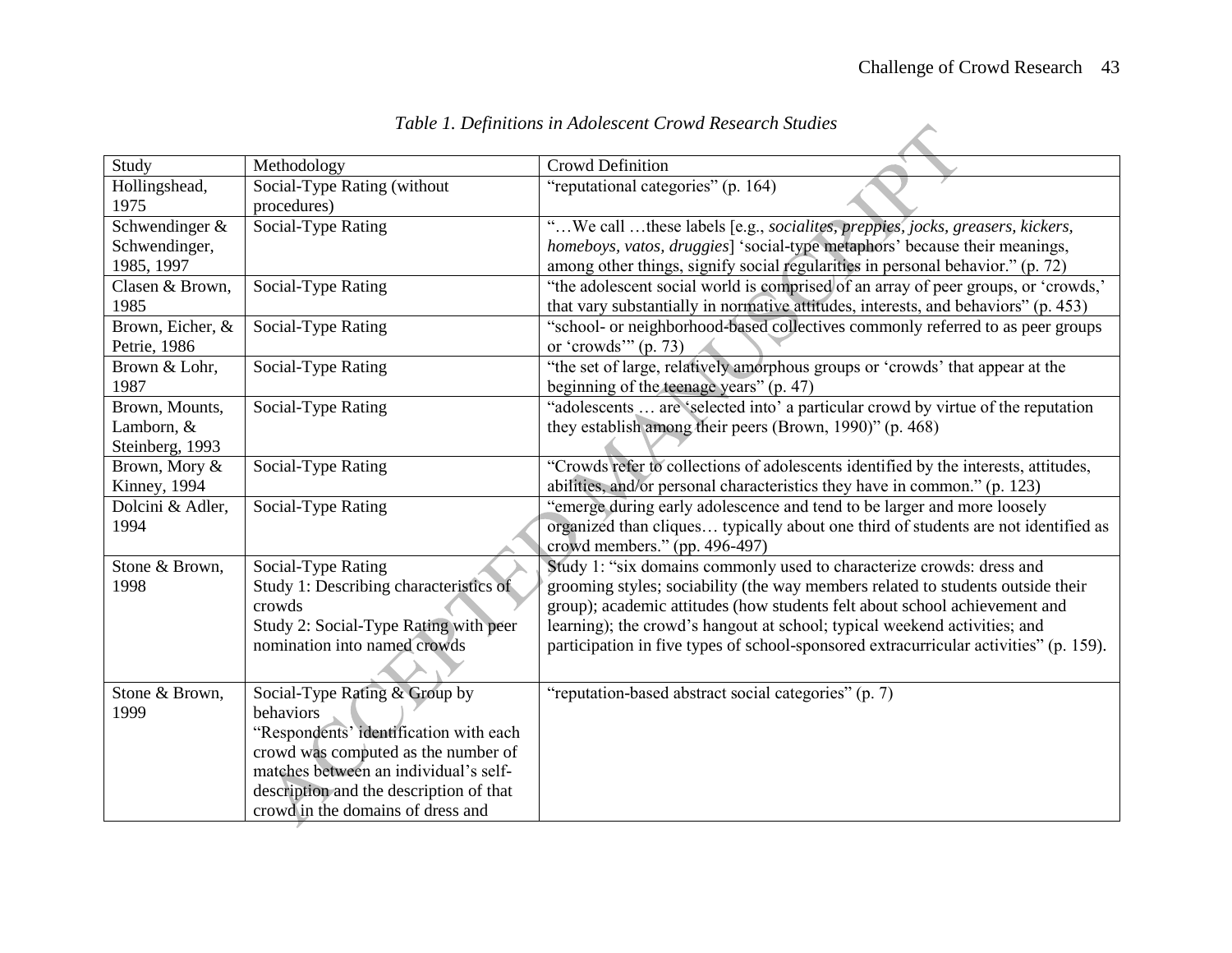|                      | grooming, behavior toward people not<br>in their own crowd, weekend activities,<br>and relations with teachers" (p. 11) |                                                                                                                                                                     |
|----------------------|-------------------------------------------------------------------------------------------------------------------------|---------------------------------------------------------------------------------------------------------------------------------------------------------------------|
| Urberg,              | Social-Type Rating & Self-                                                                                              | "a group of people who act in the same way or do the same sorts of things,                                                                                          |
| Değirmencioğlu,      | identification                                                                                                          | whether or not they hang out together" (p. 431)                                                                                                                     |
| Tolson, &            | "the social crowd most of your                                                                                          |                                                                                                                                                                     |
| Halliday-Scher,      | classmates would say you belong to                                                                                      |                                                                                                                                                                     |
| 2000                 | now" (p. 432) chosen from list of 8 (no                                                                                 |                                                                                                                                                                     |
|                      | multiples allowed)                                                                                                      |                                                                                                                                                                     |
| Johnson, 1987        | Self-identification                                                                                                     | Simply "adolescent social crowds."                                                                                                                                  |
|                      | Social Crowd Membership                                                                                                 |                                                                                                                                                                     |
|                      | questionnaire with list of crowd names                                                                                  |                                                                                                                                                                     |
|                      | from interviews                                                                                                         |                                                                                                                                                                     |
| Mosbach &            | Self-identification                                                                                                     | "We would like to know what sorts of groups or types of people there are in this                                                                                    |
| Leventhal, 1988      | "With which group do you most enjoy"                                                                                    | school. I mean groups like freaks and jocks. Can you tell me what the different                                                                                     |
|                      | doing things?" $(p. 239)$                                                                                               | groups are?" $(p. 239)$                                                                                                                                             |
| <b>Urberg</b> , 1992 | Self-identification                                                                                                     | "social crowd [is] an aspect of the peer networksome crowds may be both                                                                                             |
|                      | "The subject was asked to check the                                                                                     | interaction and reputation based." (p. 440)                                                                                                                         |
|                      | crowd that most people would think that                                                                                 |                                                                                                                                                                     |
|                      |                                                                                                                         |                                                                                                                                                                     |
|                      | he or she belonged to." (p. 443)<br>Self-identification                                                                 |                                                                                                                                                                     |
| Durbin, Darling,     | "a) the crowd to which most of their                                                                                    | "In this study, crowds were defined as reputation-based groups of peers that were<br>both formed and governed by the adolescents themselves (Brown, 1990)." (p. 88) |
| Steinberg &          |                                                                                                                         |                                                                                                                                                                     |
| Brown, 1993          | classmates would say they belonged; b)                                                                                  |                                                                                                                                                                     |
|                      | the crowd to which most of their                                                                                        |                                                                                                                                                                     |
|                      | classmates would say most of their                                                                                      |                                                                                                                                                                     |
|                      | friends belonged; and c) the crowd to                                                                                   |                                                                                                                                                                     |
|                      | which they would like to belong if they                                                                                 |                                                                                                                                                                     |
|                      | could." (p. 92)                                                                                                         |                                                                                                                                                                     |
| Urberg,              | Self-identification                                                                                                     | Students were asked which crowd from a list generated from student interviews                                                                                       |
| Değirmencioğlu,      | Also social-cognitive map (using                                                                                        | "most people would say they belong to" (p. 542)                                                                                                                     |
| Tolson, &            | NEGOPY)                                                                                                                 |                                                                                                                                                                     |
| Halliday-Scher,      |                                                                                                                         |                                                                                                                                                                     |
| 1995                 |                                                                                                                         |                                                                                                                                                                     |
| Eccles & Barber,     | Self-identification                                                                                                     | "As one moves into and through adolescence, individuals become identified with                                                                                      |
| 1999                 | "We asked the participants to indicate                                                                                  | particular groups of friends or crowds" (p. 29)                                                                                                                     |
|                      | which of five characters [from the                                                                                      |                                                                                                                                                                     |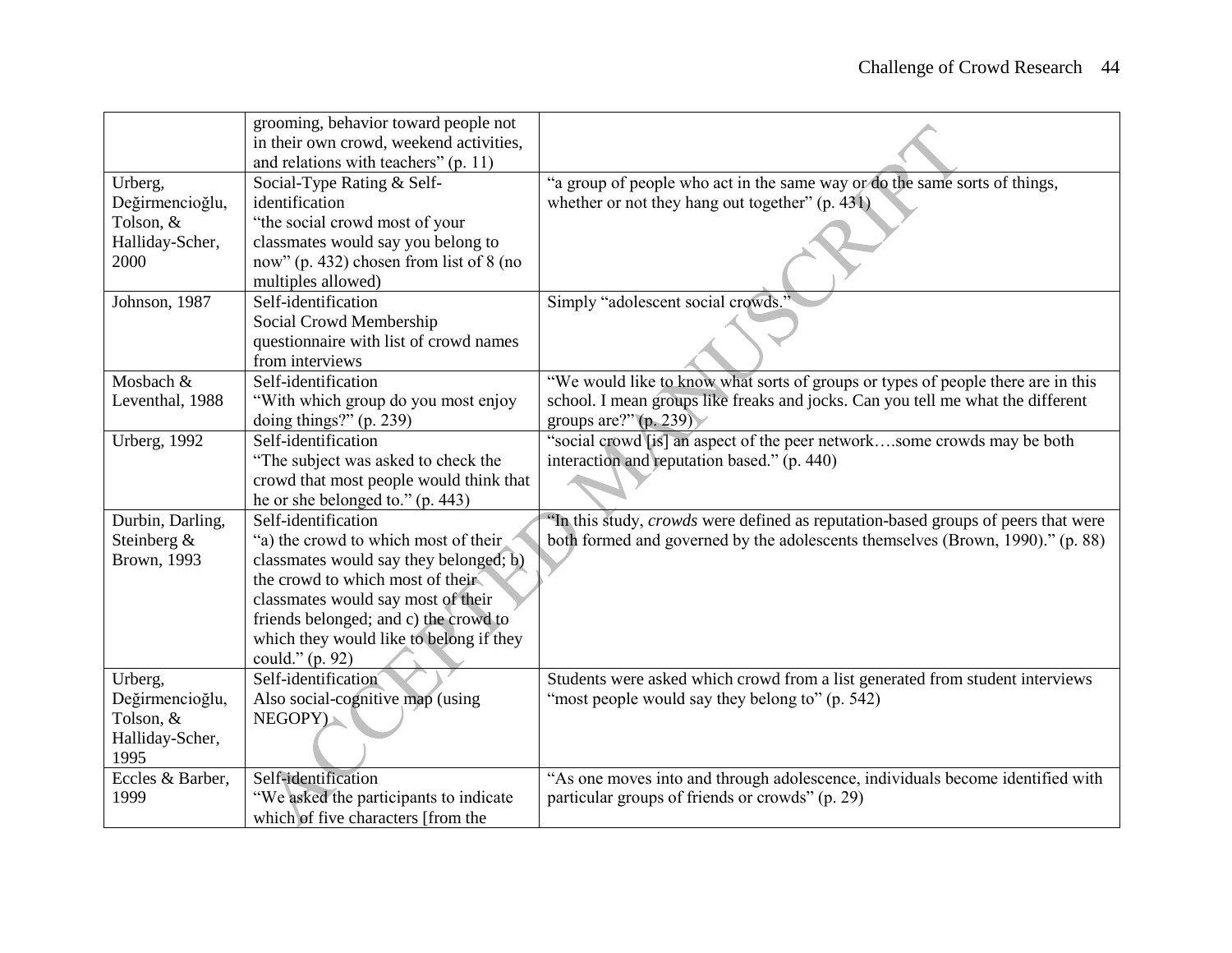|                                                        | movie The Breakfast Club] (the<br>Princess, the Jock, the Brain, the Basket<br>Case, or the Criminal) was most like<br>them. We told them to ignore the sex of<br>the character and base their selection on<br>the type of person each character was."<br>(p. 30)                                                                                                                                |                                                                                                                                                                                                                                                                                |
|--------------------------------------------------------|--------------------------------------------------------------------------------------------------------------------------------------------------------------------------------------------------------------------------------------------------------------------------------------------------------------------------------------------------------------------------------------------------|--------------------------------------------------------------------------------------------------------------------------------------------------------------------------------------------------------------------------------------------------------------------------------|
| Sussman, Dent,<br>McCullar, 2000                       | Self-identification<br>"People often hang out in different<br>groups at school. Circle the letter of the<br>one group that you feel that you're most<br>a part of." $(p. 193)$                                                                                                                                                                                                                   | "Youth give names to the peer groups with which they identify" (p. 192)                                                                                                                                                                                                        |
| La Greca,<br>Prinstein, &<br>Fetter, 2001              | Self-identification<br>Peer Crowd Questionnaire "picked the<br>crowd with which they most identified"<br>(p. 134)                                                                                                                                                                                                                                                                                | "Crowds are reputation-based groups of teens who may or may not spend large<br>amounts of time together (Brown, 1989)." (p. 132)                                                                                                                                               |
| Barber, Eccles, &<br>Stone, 2001                       | Self-identification<br>"We asked the participants to indicate<br>which of five characters [from the<br>movie The Breakfast Club] (the<br>Princess, the Jock, the Brain, the Basket<br>Case, or the Criminal) was most like<br>them. We told them to ignore the<br>gender of the character and base their<br>selection on the type of person each<br>character was." (p. 432)                     | "Brown and colleagues have suggested that adolescents develop socially<br>construed representations of their peers' identities, or 'crowd' identities, which<br>serve not only as pre-existing, symbolic categories  but also as public identities<br>for themselves" (p. 431) |
| Heaven,<br>Ciarrochi, Vialle,<br>Cechavicuite,<br>2005 | Self-identification<br>Indicate the 'kind of students you hang<br>around with' by selecting one group<br>from a list of group descriptions:<br>'students who study seriously and have<br>good relations with teachers', 'students<br>who spend a lot of time playing sports',<br>'students who like to party, and<br>sometimes use alcohol and/or drugs',<br>'students who are popular, liked by | Voluntary groups (p. 313)                                                                                                                                                                                                                                                      |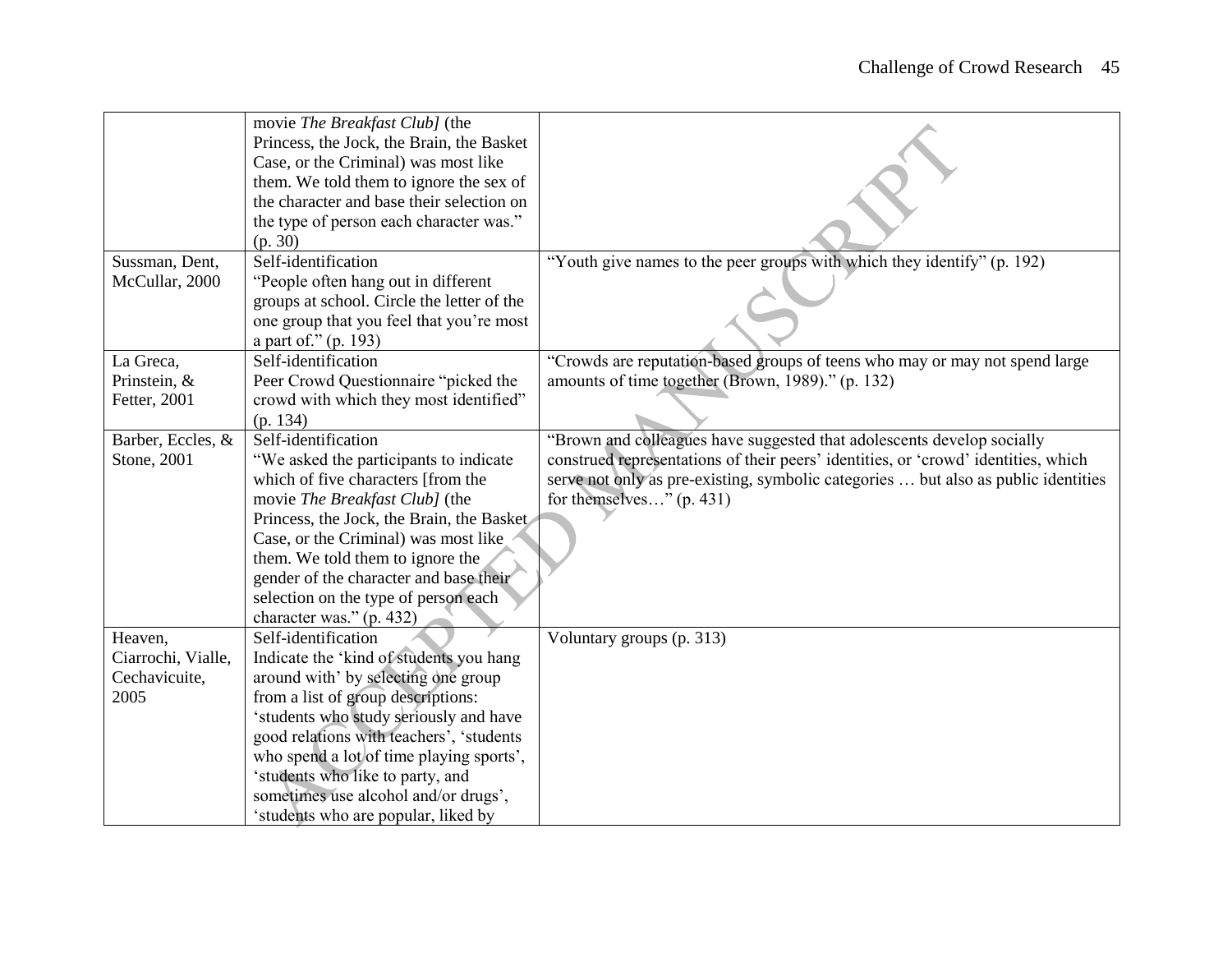|                              | other students and enjoy participating in<br>different school activities', 'students<br>who rebel against teachers and do not<br>always do homework'. (p. 315) |                                                                                                                                                                           |
|------------------------------|----------------------------------------------------------------------------------------------------------------------------------------------------------------|---------------------------------------------------------------------------------------------------------------------------------------------------------------------------|
| La Greca &<br>Harrison, 2005 | Self-identification<br>Peer Crowd Questionnaire listed jocks,<br>burnouts, brains, populars, alternatives,                                                     | "Peer crowds are 'reputation-based collectives of similarly stereotyped<br>individuals who may or may not spend much time together' (Brown, 1990, p.<br>$177)$ ." (p. 50) |
|                              | none/average. "adolescents selected the<br>crowd with which they most identified."                                                                             |                                                                                                                                                                           |
|                              | (p. 52)                                                                                                                                                        |                                                                                                                                                                           |
| McFarland &                  | Self-identification                                                                                                                                            | "reputational groups with which actors are identifiedTherefore, crowd                                                                                                     |
| Pals, 2005                   | (1) Ideal: "If you could belong to any                                                                                                                         | designations are defined by others and influence individuals by framing their                                                                                             |
|                              | crowd, which one would you most want                                                                                                                           | subsequent behavior." (p. 293)                                                                                                                                            |
|                              | to be part of?" (if none, write "none")                                                                                                                        |                                                                                                                                                                           |
|                              | (2) Actual: "Which crowd would you                                                                                                                             |                                                                                                                                                                           |
|                              | personally say that you belong to?" (If                                                                                                                        |                                                                                                                                                                           |
|                              | you don't think you belong to any of the                                                                                                                       |                                                                                                                                                                           |
|                              | crowds on the list, write "none")                                                                                                                              |                                                                                                                                                                           |
|                              | (3) Public: "Write the name of the one                                                                                                                         |                                                                                                                                                                           |
|                              | crowd that your classmates would say                                                                                                                           |                                                                                                                                                                           |
|                              | you belong to." (p. 294)                                                                                                                                       |                                                                                                                                                                           |
| Buff, 1970                   | Qualitative Ethnography                                                                                                                                        | "different categories that young people would use to describe themselves, one                                                                                             |
|                              | Observation                                                                                                                                                    | another, and outside groups" (p. 62)                                                                                                                                      |
| Larkin, 1979                 | Qualitative Ethnography                                                                                                                                        | "The students are organized both formally and informally into a number of                                                                                                 |
|                              | Observation, Interview                                                                                                                                         | hierarchies resulting in a pluralistic elite structure" (p. 69)                                                                                                           |
| Varenne, 1982                | Qualitative Ethnography<br>Observation, interviews                                                                                                             | Refers to crowds as cliques. "A clique was never an immediately apprehensible                                                                                             |
|                              |                                                                                                                                                                | reality. Cliques never walked down corridors like phalanxes. They did not have a<br>sanctioned distinctiveness. All the diacritic marks which students did use to         |
|                              |                                                                                                                                                                | differentiate between the cliquescould be used by people who did not belong to                                                                                            |
|                              |                                                                                                                                                                | the clique which was normally symbolized by a particular pattern of these                                                                                                 |
|                              |                                                                                                                                                                | markersstudents could deny their most obvious clique identification by                                                                                                    |
|                              |                                                                                                                                                                | emphasizing the fact that particular markers generally associated with another                                                                                            |
|                              |                                                                                                                                                                | clique in fact applied to them." (p. 220)                                                                                                                                 |
| <b>Eckert</b> , 1989         | Qualitative                                                                                                                                                    | "The Jocks and Burnouts are adolescent embodiments of the middle and working                                                                                              |
|                              | Ethnography                                                                                                                                                    | class respectively; their two separate cultures are in many ways class cultures; and                                                                                      |
|                              |                                                                                                                                                                | opposition and conflict between them define and exercise class relations and                                                                                              |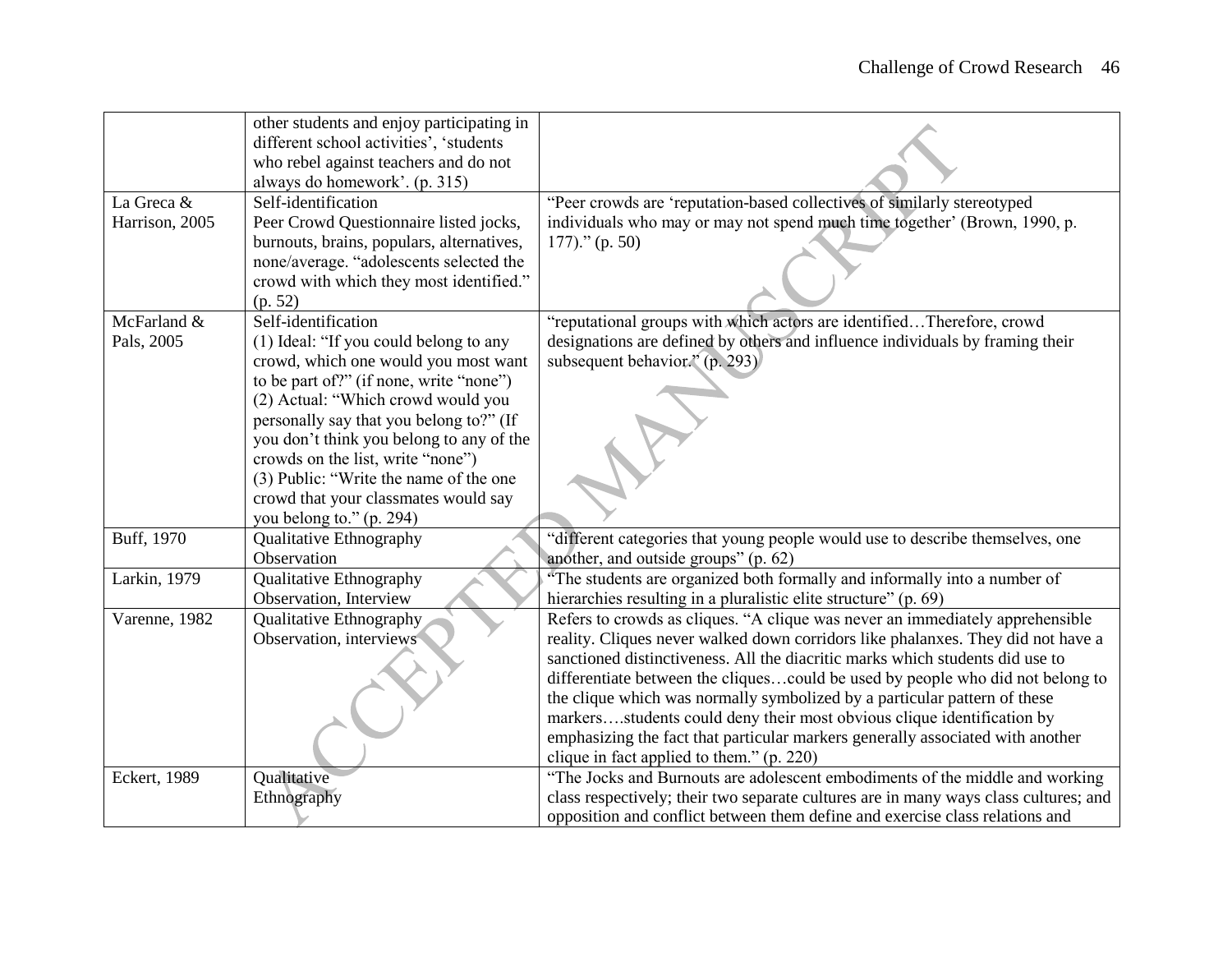|                     |                                          | differences. However, they do not exist separately as inward-looking categories,<br>but in a state of intense mutual awareness and thus of continual mutual influence:<br>each category defines itself very consciously as what the other is not." (p. 5) |
|---------------------|------------------------------------------|-----------------------------------------------------------------------------------------------------------------------------------------------------------------------------------------------------------------------------------------------------------|
| Kinney, 1990;       | Qualitative Ethnography                  | "a social stratification system of peer groups and social categories in American                                                                                                                                                                          |
| Kinney, 1993;       | Based on observation and interview       | high schools" (1999, p. 21)                                                                                                                                                                                                                               |
| Kinney, 1999        | data                                     |                                                                                                                                                                                                                                                           |
| Downs & Rose,       | Qualitative                              | Term "crowd" not used; adolescent peer groups.                                                                                                                                                                                                            |
| 1991                | Content analysis of                      |                                                                                                                                                                                                                                                           |
|                     | questionnaire/interview. Students        |                                                                                                                                                                                                                                                           |
|                     | named and described types of groups in   |                                                                                                                                                                                                                                                           |
|                     | their school, assigned to groups based   |                                                                                                                                                                                                                                                           |
|                     | on self-report.                          |                                                                                                                                                                                                                                                           |
| Youniss,            | Qualitative                              | "categorization schemes adolescents use to define the peer world" (p. 108)                                                                                                                                                                                |
| McLellan, &         | Content analysis of the open-ended       |                                                                                                                                                                                                                                                           |
| Strouse, 1994       | responses to two questions on a survey   |                                                                                                                                                                                                                                                           |
| <b>Brady</b> , 2004 | Qualitative                              | "Constructed by students and reinforced by administrators and teaching staff,                                                                                                                                                                             |
|                     | Questionnaire (not described in detail)  | these groups form distinctive social orders within their respective institutions." (p.<br>356)                                                                                                                                                            |
| Garner,             | Qualitative                              | "Crowds are groupings within a school that are recognized as sharing or adhering                                                                                                                                                                          |
| Bootcheck, Lorr,    | Observation, open-ended survey items,    | to a particular set of norms and values." (p. 1027)                                                                                                                                                                                                       |
| & Rauch, 2006       | interview                                |                                                                                                                                                                                                                                                           |
| Cohen, 1979         | Group by behaviors                       | "Subcultures are identified and their contents described through the factor                                                                                                                                                                               |
|                     | Factor analysis of 47 variables (e.g.,   | analysis of questionnaire data measuring respondents' behavioral traits, attitudes                                                                                                                                                                        |
|                     | hours a day spent on homework; dating    | and values" (p. 493)                                                                                                                                                                                                                                      |
|                     | frequency)                               |                                                                                                                                                                                                                                                           |
| Strouse, 1999       |                                          |                                                                                                                                                                                                                                                           |
|                     | Group by behaviors                       | "social-type labels attached to students who act the same way or do the same                                                                                                                                                                              |
|                     | Applied "cluster analysis to scaled      | thing" $(p. 37)$                                                                                                                                                                                                                                          |
|                     | behavioral/attitudinal items often found |                                                                                                                                                                                                                                                           |
|                     | to differentiate peer groups" (p. 40)    |                                                                                                                                                                                                                                                           |
| Youniss,            | Group by behaviors                       | "we conducted a classificatory analysis intended to group students in the present                                                                                                                                                                         |
| McLellan, &         | Cluster analysis of reputational group   | study according to commonalities in the activities and attitudes of their peer                                                                                                                                                                            |
| Mazer, 2001         | activities "how important is it for      | crowds" $(p. 461)$                                                                                                                                                                                                                                        |
|                     | people with your group's reputation to   |                                                                                                                                                                                                                                                           |
|                     | do the following things?" (p. 461; e.g., |                                                                                                                                                                                                                                                           |
| Brown, Lohr &       | studying, being popular, etc.)           | "a label attached to students who act the same way or do the same things, whether                                                                                                                                                                         |